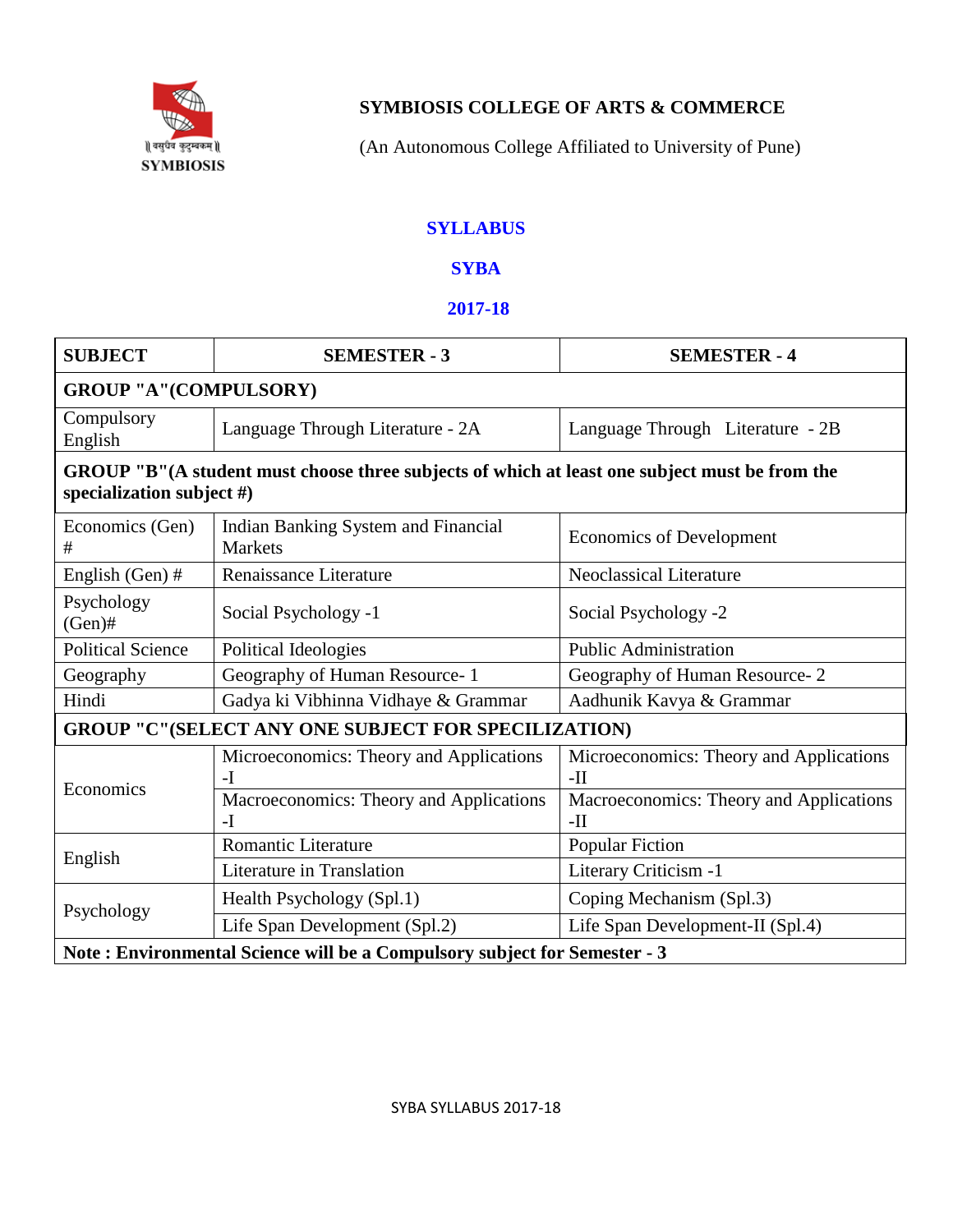### **LANGUAGE THROUGH LITERATURE - 2A – SEM III**

| Unit             | <b>Contents</b>                                                               | <b>Number</b><br><b>of</b><br><b>Lectures</b> |
|------------------|-------------------------------------------------------------------------------|-----------------------------------------------|
|                  | Prose                                                                         |                                               |
| $\mathbf{1}$     | Oscar Wilde - The Happy Prince                                                | 5                                             |
| $\overline{2}$   | J.S. Mill - Good Manners                                                      | 5                                             |
| 3                | Ruskin Bond - The Eyes are Not Here                                           | $\overline{5}$                                |
| $\overline{4}$   | Robert Lynd - Forgetting                                                      | 5                                             |
| 5                | Anton Chekhov - The Bet                                                       | 5                                             |
|                  | <b>Poetry</b>                                                                 |                                               |
| $\mathbf{1}$     | Edmund Spenser - One Day I Wrote Her Name                                     | $\overline{4}$                                |
| $\overline{2}$   | Alexander Pope - Ode on Solitude                                              | $\overline{4}$                                |
| 3                | Rabindranath Tagore - Where the Mind is without Fear                          | $\overline{4}$                                |
| $\overline{4}$   | Rudyard Kipling - If                                                          | $\overline{4}$                                |
| 5                | Robert Burns - My Luve's like a Red, Red Rose                                 | $\overline{4}$                                |
|                  | Assignment                                                                    | 9                                             |
|                  | Total                                                                         | 54                                            |
| <b>Textbook:</b> | Language Through Context: An Anthology of Prose and Poetry (Orient Blackswan) |                                               |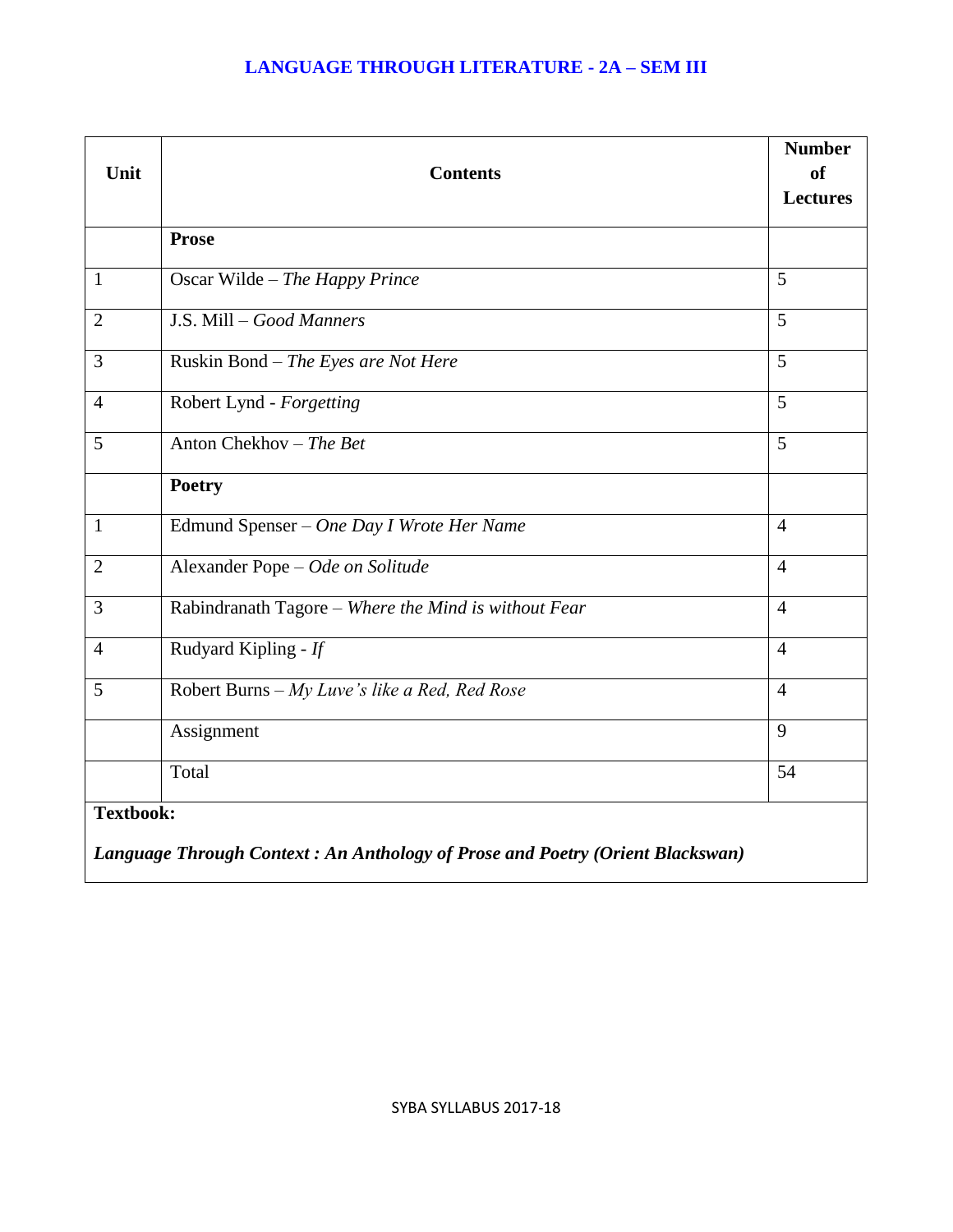### **INDIAN BANKING SYSTEM AND FINANCIAL MARKETS SEM III**

|                |                                                                                                                           | <b>Number</b>   |  |
|----------------|---------------------------------------------------------------------------------------------------------------------------|-----------------|--|
| Unit           | <b>Contents of the syllabus</b>                                                                                           | <b>of</b>       |  |
|                |                                                                                                                           | <b>Lectures</b> |  |
| $\mathbf{1}$   | <b>Commercial Banking in India: Overview</b><br>1.1Structure of Commercial Banking                                        |                 |  |
|                | 1.2 Characteristics of Commercial Banks                                                                                   | 08              |  |
|                | 1.3 Role of Commercial Banks in Economic Development                                                                      |                 |  |
| $\overline{2}$ | <b>Trends and Progress in Commercial Banking</b><br>2.1 Overview of Progress and Performance of Commercial Banks in India |                 |  |
|                | 2.2 Disintermediation, Globalisation and Competition                                                                      | 12              |  |
|                | 2.2 Inclusivity and the banking sector                                                                                    |                 |  |
|                | 2.3 Asset Quality in the banking sector                                                                                   |                 |  |
| 3              | <b>Central Banking and Monetary Policy</b><br>The RBI as a Central Bank: Structure, Functions and Working<br>a.           |                 |  |
|                | b. Objectives and Working of Monetary Policy                                                                              | <b>10</b>       |  |
|                | 3.3Targets and Policy debates of Monetary Policy                                                                          |                 |  |
| $\overline{4}$ | <b>Reforms in The Banking Sector</b><br>4.1 Rationale and Objectives of Reforms                                           |                 |  |
|                | 4.2 Banking Sector Reforms                                                                                                | 12              |  |
|                | <b>4.3 BASEL Norms</b>                                                                                                    |                 |  |
|                | <b>Financial and Instruments</b>                                                                                          |                 |  |
|                | 5.1 Meaning of Financial Markets                                                                                          |                 |  |
|                | 5.2 Money Market                                                                                                          |                 |  |
| 5              | 5.3 Capital Market                                                                                                        | 12              |  |
|                | 5.4 Financial Instruments: REPO, TBs, Equities, Bonds, Derivatives.                                                       |                 |  |
|                | 5.5 Characteristics of Financial Instruments: Liquidity, Maturity, Safety and                                             |                 |  |
|                | Yield                                                                                                                     |                 |  |
|                | <b>Total Number of Lectures</b>                                                                                           | 54              |  |
|                | <b>Suggested Reference Books</b>                                                                                          |                 |  |
|                | BharatiPathak (2011) The Indian Financial System: Pearson Education Publication New Delhi                                 |                 |  |
|                | Bhattacharaya, B.B., Financial Reforms and Financial Development in India, Institute of                                   |                 |  |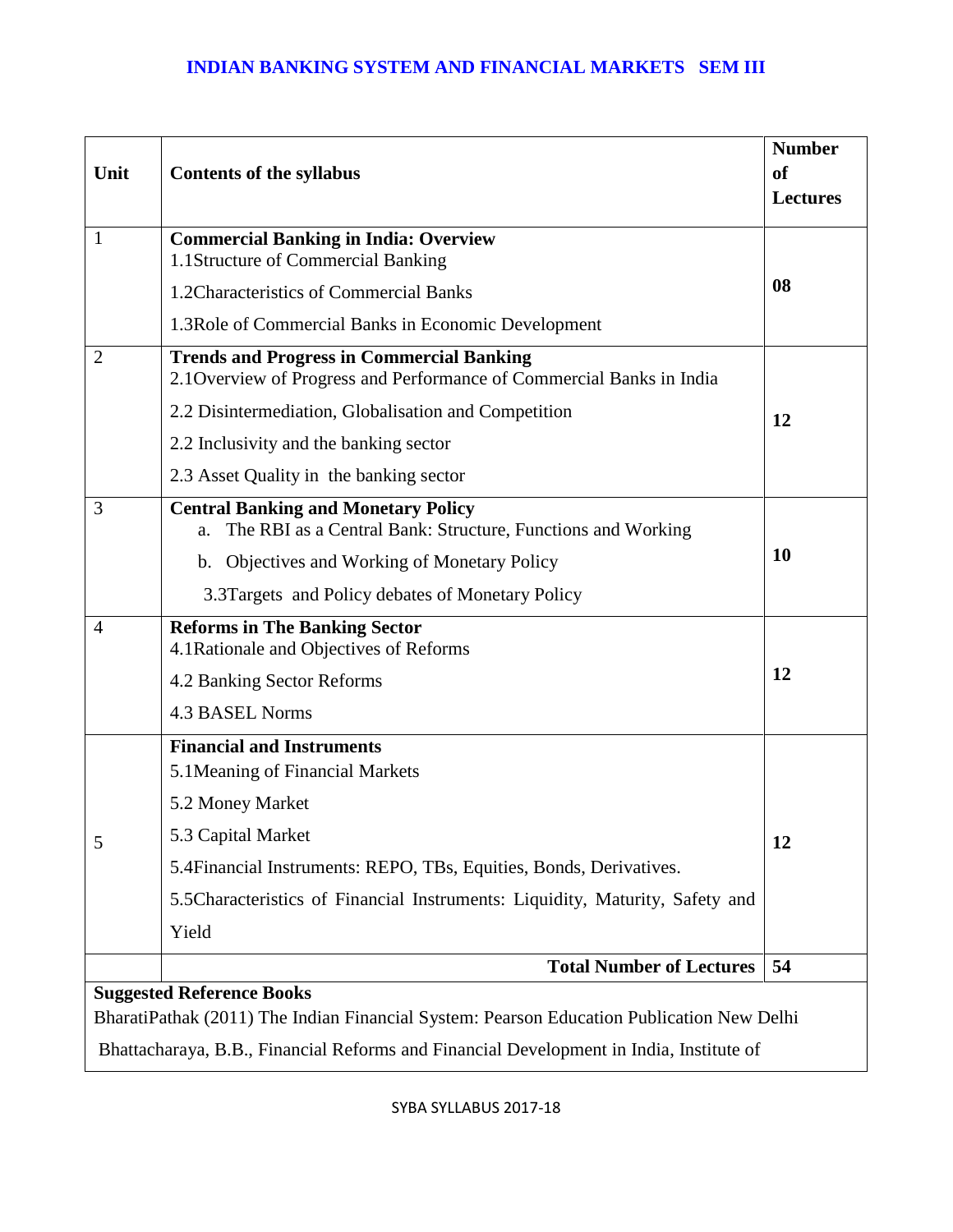Management Technology, New Delhi

Bhole, L.M. (2008), Financial Institutions and Markets; Tata McGraw Hill Company Ltd., New York.

Chandra, P. (1997), Financial Markets, (4th Edition), Tata McGraw Hill, New Delhi.

Desai Vasant, Money and Central Banking, Himalaya House, Mumbai.

Gupta, S.B., Monetary Economics, Institutions, Theory and Policy, S. Chand& Co., New Delhi.

Hanson, J.A. and S. Kathuria (Eds.) (1999), India: A Financial Sector for the Twenty-first Century,

Oxford University, Press, New Delhi.

Khan, M.Y. (1996), Indian financial System, Tata McGraw Hill, New Delhi.

MachiRaju, M.R. (1999), Indian Financial Systems, Vikas Publishing, New Delhi.

Prasad, K.N. (2001), Development & India's Financial Systems, sarup& Sons, New Delhi.

Shekhar, S.L.N., Modern Banking, Monetary Policy and Finance, Deep and Deep Publications, New Delhi.

Srivastava R.M. and Divya Nigam 2001– Management of Indian Financial Institutions, Oxford UniversityPress, New Delhi.

Sundharam, K.P.M., Money, Banking, Trade and Finance, S. Chand& Co., New Delhi

Reserve Bank of India, Report on Trend and Progress of Banking in India,

Reserve Bank of India, Report on Currency and Finance (Annual), Mumbai

Kapoor,G.P,Commercial Banking

## **Suggested Journals**

[Reserve Bank Of India -](http://www.rbi.org.in/scripts/QuarterlyPublications.aspx?head=Occasional%20Papers) Occasional Papers

(Mumbai, Reserve Bank Of India)

[Reserve Bank Of India -](http://www.rbi.org.in/scripts/BS_ViewBulletin.aspx) Bulletin

(Mumbai, Reserve Bank Of India)

Professional Banker, Published by: the ICFAI University Press

The Indian Banker, Published by: Indian Banks Association

Bank Quest, Published by: Indian Institute of Banking and Finance

**Web sites:**

www.rbi.org.in Indiabudget.nic.in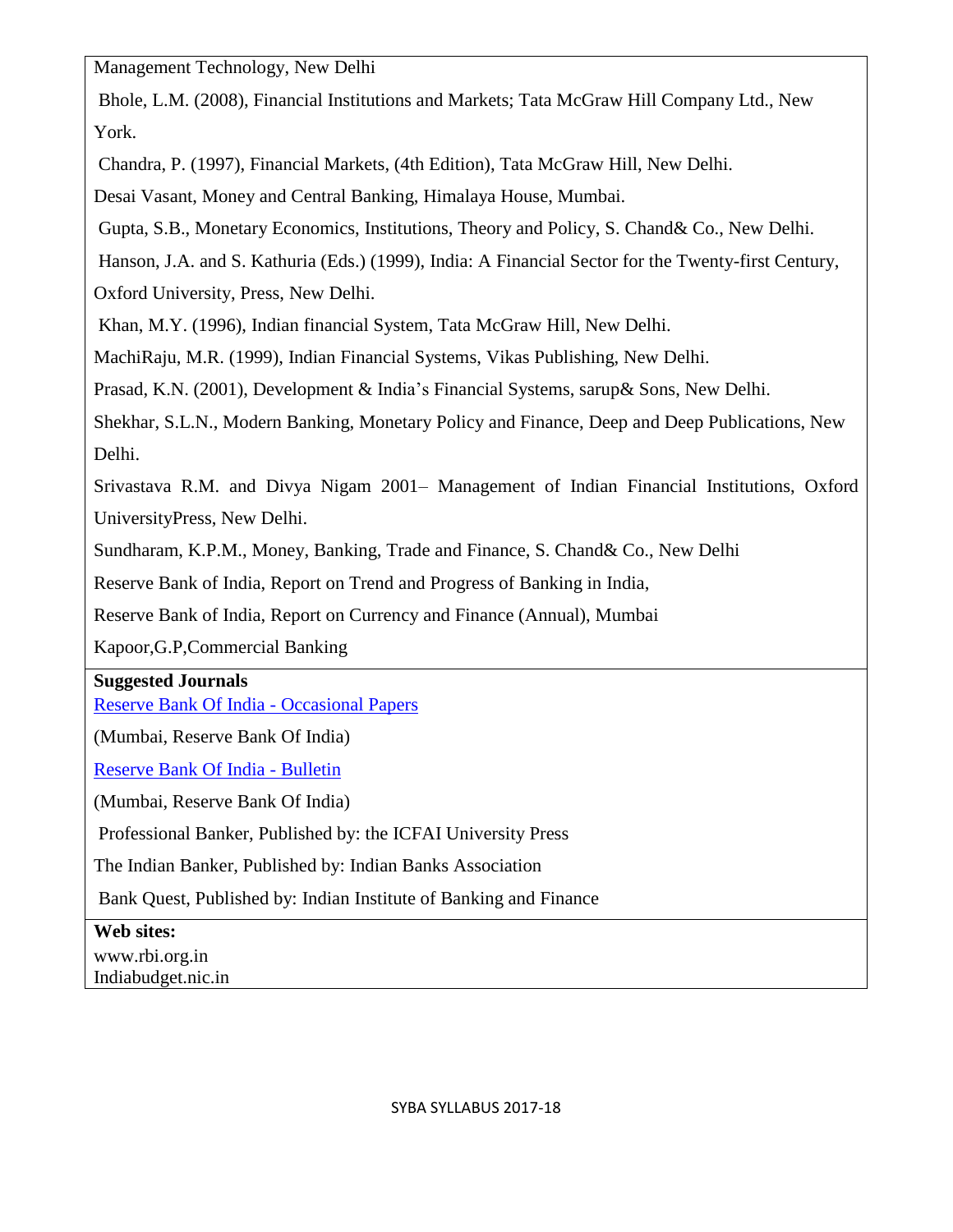### **RENAISSANCE LITERATURE – SEM III**

| Unit             | <b>Contents</b>                                                          | <b>Number</b><br>of<br><b>Lectures</b> |
|------------------|--------------------------------------------------------------------------|----------------------------------------|
| 1.               | Introduction                                                             | $\overline{\mathbf{4}}$                |
| 2.               | Ben Jonson: The Silent Woman                                             | 14                                     |
| 3.               | William Shakespeare: The Merchant of Venice                              | 14                                     |
| $\overline{4}$ . | Shakespeare's Sonnets: 30,73,116                                         | 5                                      |
| 5.               | Fransis Bacon: Of Friendship, Of Beauty                                  | $\overline{4}$                         |
| 6.               | John Donne: Go catch a falling star, Being the Shortest Day, Good morrow | 6                                      |
| 7.               | Andrew Marvel: To his Coy Mistress                                       | 3                                      |
| 8.               | Assignments & Presentations                                              | $\overline{4}$                         |
|                  | <b>Total Number of Lectures</b>                                          | 54                                     |

### **Suggested Reference Book:**

- 1. The Cambridge history of English literature. Ed A.W.Ward, A.R Waller. New York; London Putnam
- 2. Chambers.E.K. The Elizabethan Stage. Oxford: The Clarendon Press
- 3. Hadfield Andrew. The English Renaissance, 1500-1620
- 4. Hathway, Michaeled. A Companion to English Renaissance Literature and Culture (200)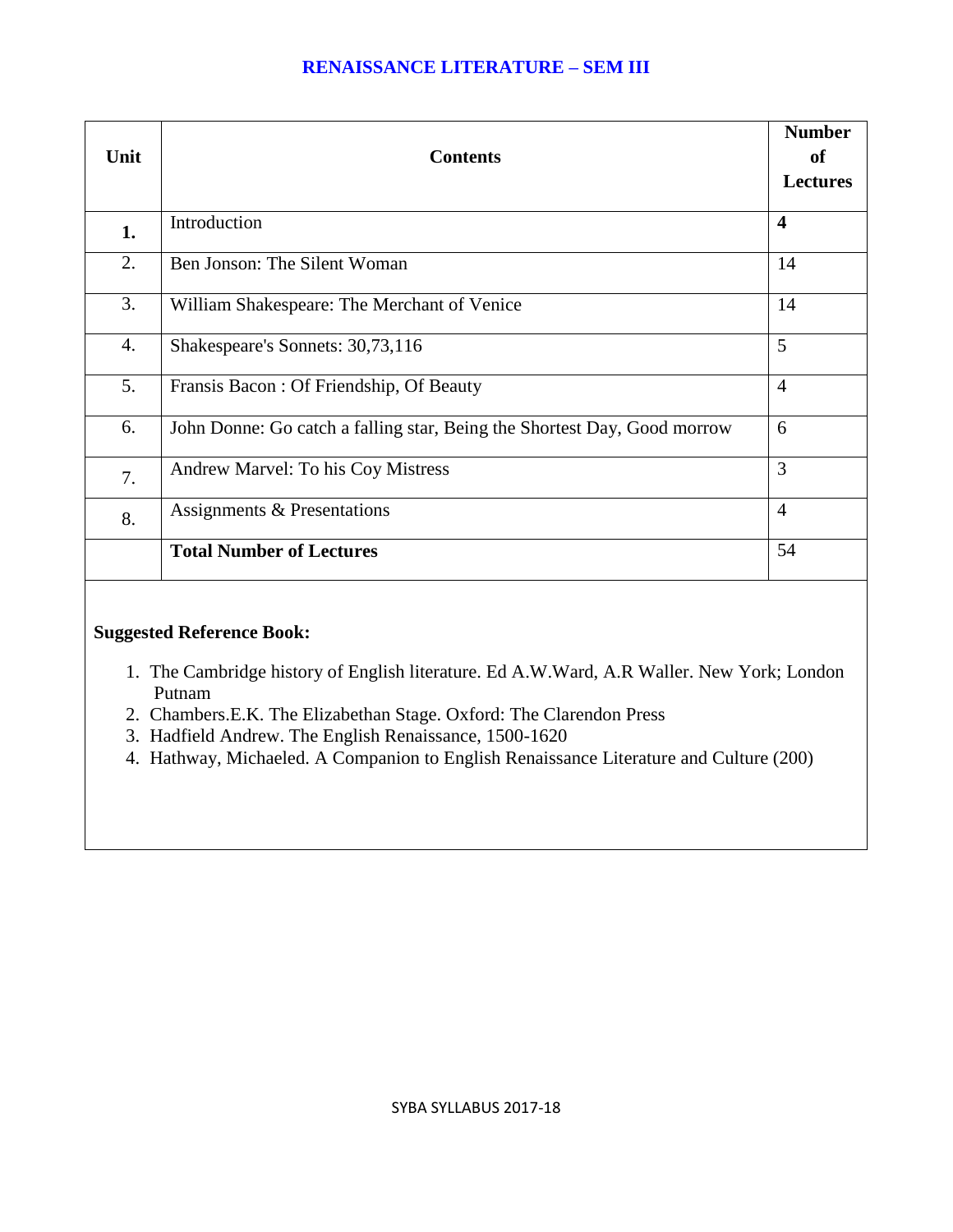### **SOCIAL PSYCHOLOGY –I – SEM III**

| Unit<br><b>Contents of the syllabus</b>                                                              | <b>Number</b><br><b>of</b><br><b>Lectures</b> |
|------------------------------------------------------------------------------------------------------|-----------------------------------------------|
| <b>SOCIAL PSYCHOLOGY: AN INTRODUCTION</b><br>1                                                       |                                               |
| Definition and nature of social psychology                                                           |                                               |
| 1.2. Theories in social psychology                                                                   |                                               |
| 1.2.1. Motivational                                                                                  |                                               |
| 1.2.2. Learning                                                                                      |                                               |
| 1.2.3. Cognitive                                                                                     |                                               |
| 1.3. Research methods of Social Psychology:<br>1.3.1. Methods of data collection                     | 14                                            |
|                                                                                                      |                                               |
| 1.3.1.1. Experimental Method<br>1.3.1.2. Correlational Method and Survey Method                      |                                               |
| 1.4 Tools of data collection                                                                         |                                               |
| 1.4.1. Observation                                                                                   |                                               |
| 1.4.2. Self-report                                                                                   |                                               |
| 1.4.3. Archival.                                                                                     |                                               |
| 1.4.4. Internet                                                                                      |                                               |
| $\overline{2}$<br>SOCIAL COGNITION AND PERSON PERCEPTION                                             |                                               |
| 2.1. Impact of schemas on social cognition                                                           |                                               |
| 2.2. Theories of attribution: Theory of Correspondent Inference and                                  |                                               |
| Kelly's Theory of Causal Attributions                                                                | 13                                            |
| 2.3. Basic sources of attribution error: The Correspondence Bias,                                    |                                               |
| The Actor-Observer effect, The Self-Serving bias                                                     |                                               |
| 2.4. Impression formation and impression management: Some important                                  |                                               |
| Perspectives.                                                                                        |                                               |
| 3<br><b>LEARNING ABOUT THE SELF</b>                                                                  |                                               |
| 3.1. The self: Definition, nature and functions formation of Self                                    |                                               |
| 3.1.1. Personal versus social identity                                                               |                                               |
| 3.1.2. Self-awareness                                                                                | 14                                            |
| 3.2. Self-esteem: Measurement, self-serving biases, sex-differences                                  |                                               |
| in self-esteem                                                                                       |                                               |
| 3.3. Self-presentation and self-regulation                                                           |                                               |
| 3.4. The self as target of behaviour<br><b>ATTITUDE</b>                                              |                                               |
| $\overline{4}$<br>4.1. Attitude: Definition and components                                           |                                               |
| 4.2. Formation of attitude                                                                           |                                               |
| 4.3. Attitude change                                                                                 | 13                                            |
| 4.3.1. Spontaneous change and persistence                                                            |                                               |
| 4.4. Cognitive Dissonance: What it is and how we manage it?                                          |                                               |
| <b>Total Number of Lectures</b>                                                                      | 54                                            |
| <b>Suggested Reference Books</b>                                                                     |                                               |
|                                                                                                      |                                               |
| 1. Baron, R.A.; Byrne, D. and Branscombe, N.R. (2006). Social psychology. 11th ed. N.D.:<br>Pearson. |                                               |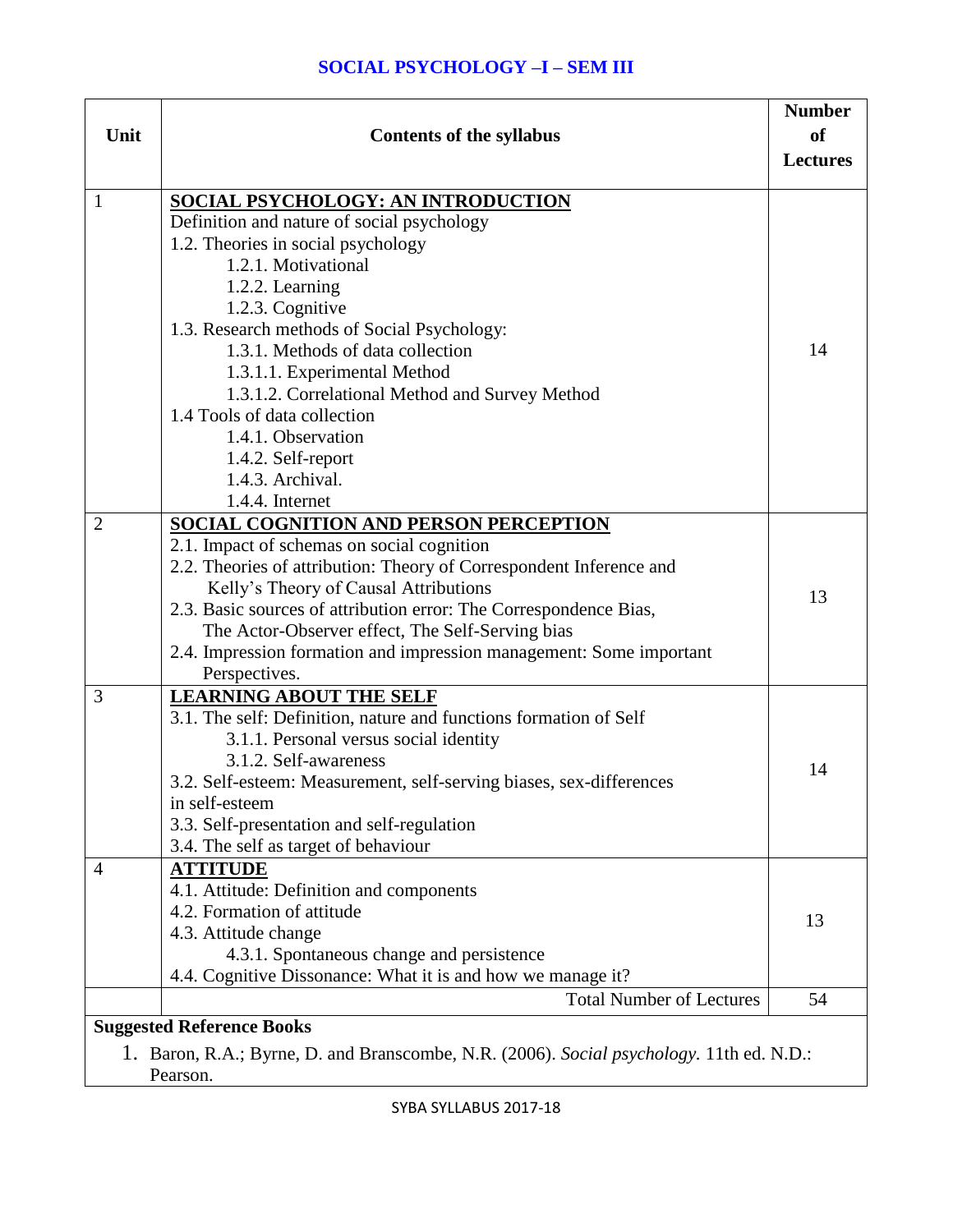- 2. Taylor, S.E.; Peplau, L.A. and Sears, D.O. (2006). *Social psychology.*12th ed. N.D.: Pearson.
- 3. Baron, R.A.; Byrne, D. (1998). *Social psychology.* 10th ed. N.D.: Prentice-Hall of India Pvt. Ltd.
- 4. Aronson, E., Wilson, T.D. and Akert, R.M. (2010). Social Psychology (7th ed.). Boston: Prentice Hall.
- 5. Myers, D.G. (2005). Social Psychology (8th ed.). New Delhi : Tata McGraw Hill.

## **Suggested Journals**

- 1. Journal of Indian Academy of Applied Psychology.
- 2. Psychological Studies.

### **Web sites:**

- 1. www.jstor.com
- 2. www.sciencedirect.com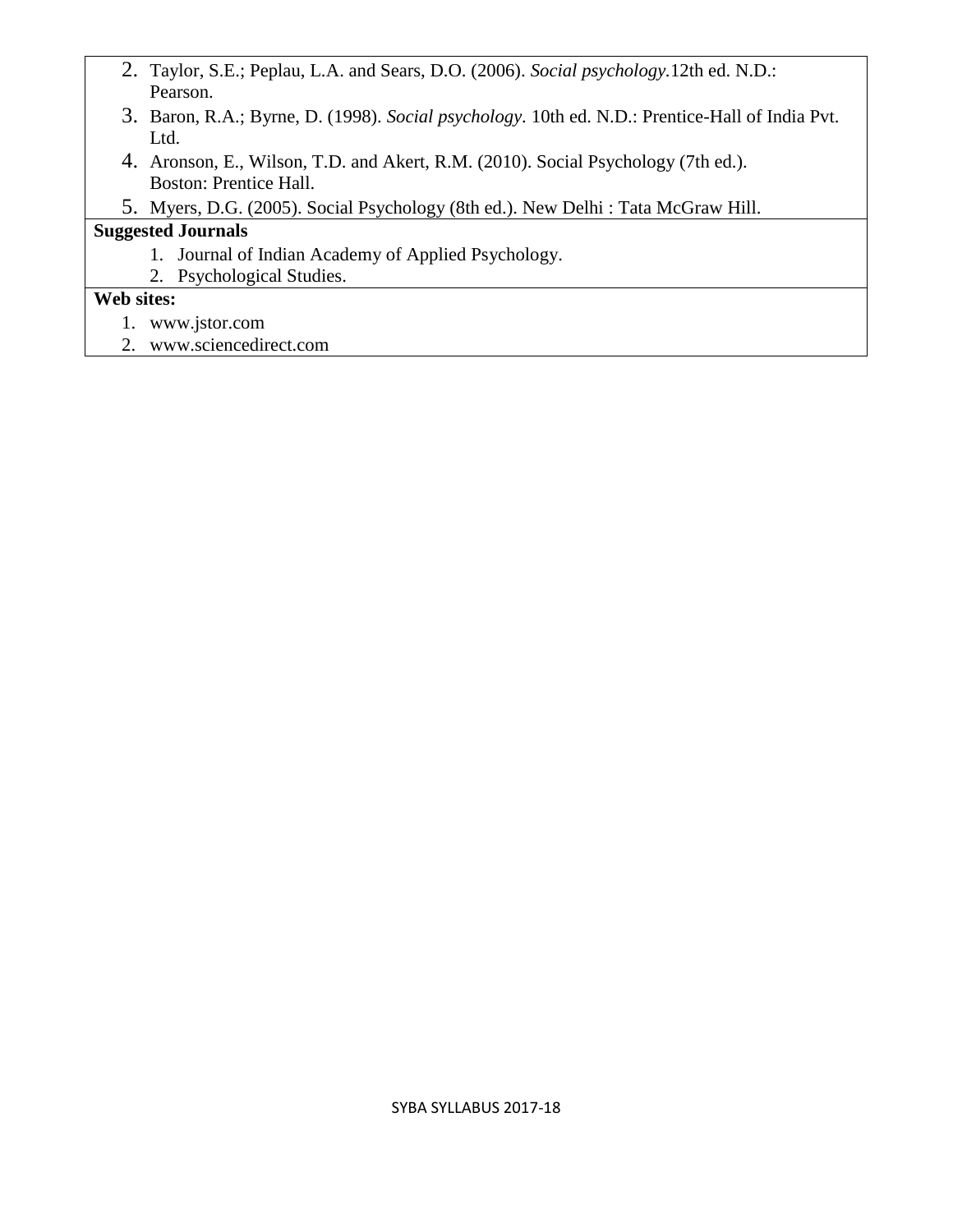### **POLITICAL IDEOLOGIES – SEM III**

| S. No.                  | <b>Topics</b>                                                                                                                                                                  | <b>No. of Lectures</b> |
|-------------------------|--------------------------------------------------------------------------------------------------------------------------------------------------------------------------------|------------------------|
| $\overline{\mathbf{1}}$ | Meaning and nature of Political Ideologies                                                                                                                                     | 02                     |
| $\overline{2}$          | Nationalism: Definition, factors Contributing to Nationalism, Doctrine<br>of Self- determination. Types of nationalism. Internationalism                                       | <u>10</u>              |
| $\overline{3}$          | Democracy: Definition and features, Conditions of successful<br>Democracy. Strengths and Weaknesses of democracy.                                                              | $\underline{8}$        |
| $\overline{\mathbf{4}}$ | Liberalism-Meaning and features. Neo-Liberalism.                                                                                                                               | $\overline{4}$         |
| $\overline{5}$          | Marxism: Features, Karl Marx's Dialectical materialism, Marxian -<br>Historical Materialism, Theory of Class Struggle, Theory of Surplus<br>Value and Withering away of State. | <b>10</b>              |
| 6                       | Fascism: Rise of fascism, features, Critical appraisal of fascism.                                                                                                             | 6                      |
| $\overline{z}$          | Gandhism: Concept of Truth and Non-Violence, Ideal Society,<br>Swarajya Swashihi and Sarvodaya.                                                                                | 10                     |
| $\underline{8}$         | Feminism: meaning, Features and relevance                                                                                                                                      | $\overline{4}$         |
|                         | <b>Total</b>                                                                                                                                                                   | 54                     |

### **Duration of 1 lecture: 50 min.**

**Total duration of all lectures: 50 min \* 54 lectures = 2700 min. (45 hours).**

### **Readings**

- a. A.C. Kapur, Principles of Political Science, S. Chand & Company LTD. Ram Nagar, New Delhi-110055
- b. Eddy Asirvatham.K.K. Misra, Political Theory, S. Chand & Company LTD. Ram Nagar, New Delhi- 110055
- c. Sabine G. H., 1971, A History of Political Theory, Calcutta, Oxford & I.B.H., Ceorge Co. Std.
- d. Suda J P & Satish Kumar, 1982, History of Political Thought, New Delhi, Nath & Co
- e. . Prasad Beni : Theory and Government in Ancient India
- f. Political Theory VD Mahajan. S. Chand and Company Ltd. Ram Nagar New Delhi.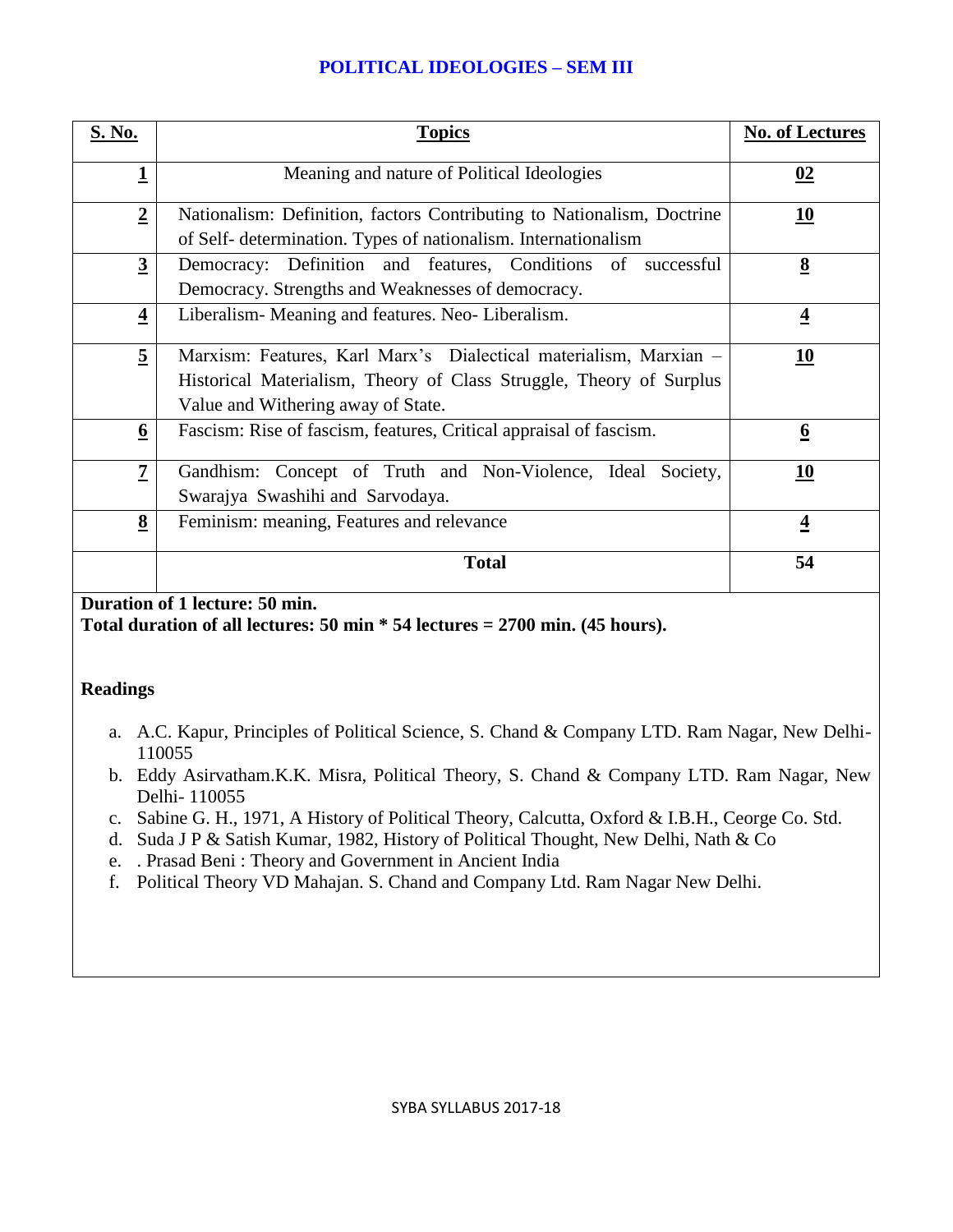| Unit           | <b>Contents Of The Syllabus</b>                                                             | <b>Number</b><br><b>Of</b><br><b>Lectures</b> |
|----------------|---------------------------------------------------------------------------------------------|-----------------------------------------------|
| $\mathbf{1}$   | Introduction to Human Geography                                                             | 10                                            |
|                | a. Meaning & Definition Of Human Geography                                                  |                                               |
|                | b. Nature & Scope of Human Geography C) Importance of Human                                 |                                               |
|                | Geography                                                                                   |                                               |
|                | c. Branches of Human Geography                                                              |                                               |
|                | d. Human Geography & Its Relation With Social Sciences                                      |                                               |
|                | Thought in Human Geography                                                                  |                                               |
|                | a. Development of Human Geography                                                           | 12                                            |
| $\overline{2}$ | b. Philosophical Foundation of Human Geography"<br>c. Concept of "Determinism & Possiblism" |                                               |
|                | d. Stop & Go Determinism                                                                    |                                               |
|                | Human Evolution & Reces                                                                     |                                               |
|                | a. Evolution Man                                                                            |                                               |
| 3              | b. Recial Classification                                                                    | 13                                            |
|                | c. World Distribution Of Reces                                                              |                                               |
|                | d. Reces & International Understanding                                                      |                                               |
|                | World & India                                                                               |                                               |
|                | a. Rural Life World & India                                                                 |                                               |
|                | <b>Various Agricultural Practices</b><br>i)                                                 |                                               |
|                | ii) Organic & Zero Budget Agriculture                                                       |                                               |
| 4              | iii) Agro Tourism                                                                           |                                               |
|                | iv) Various Revolutions - Related to Agriculture                                            | 13                                            |
|                | b. Urban Life World & India                                                                 |                                               |
|                | i) Process of Urbanisation                                                                  |                                               |
|                | ii) City Structure                                                                          |                                               |
|                | iii) Central Business District                                                              |                                               |
|                | iv) Smart Cities                                                                            |                                               |
|                | v) Problems Of Urbanization & Urban Planning                                                |                                               |
| 5              | Seminar, Case Studies, Documentaries                                                        | 6                                             |
|                | Total                                                                                       | 54                                            |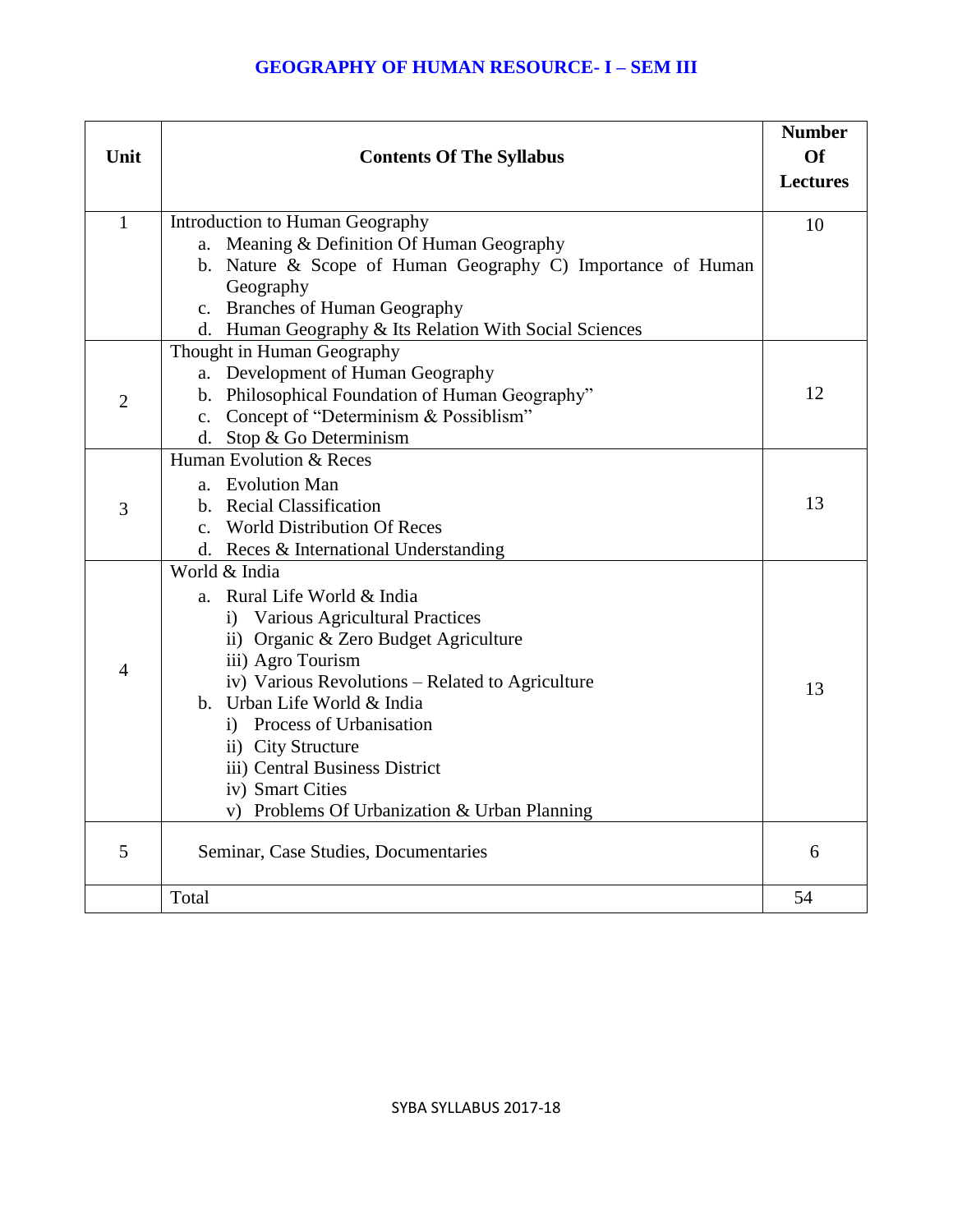#### **GADYA KI VIBHINNA VIDHAYE & GRAMMAR – SEM III**

### स्मेत्र <u>गा</u>

द्वितीय वर्ष कला

### सिम्बायसिस कला एवं वाणिज्य महाविद्यालय

#### 5003-5008

#### हिन्दी

#### प्रस्तावित अभ्यासक्रम

#### उद्देश्य:

१. छात्रों को हिन्दी के साहित्यकारों से परिचित कराना ।

२. छात्रों को हिन्दी की विभिन्न विद्याओं से परिचित कराना ।

३. छात्रों को हिन्दी के कार्यालयीन एवं व्यावहारिक पत्रों के स्वरूप का ज्ञान देना ।

४. छात्रों को विज्ञान, अनुवाद, भेटवार्ता, साक्षात्कार आदि हिन्दी भाषा के व्यावहारिक क्षेत्रों से परिचित कराना ।

५. हिन्दी भाषा और साहित्य के प्रति रूचि उत्पन्न करना ।

#### अध्यापन पध्दति :

 $\approx \alpha^2 \frac{1}{2} - \frac{\beta}{2}$ 

१. व्याख्यान तथा विश्लेषण

२. कहानी, नाटक आदि गद्य विद्याओं की समीक्षा के विविध आयामो से परिचित कराना ।

३. पत्रों के नमूनों से छात्रों को परिचित कराना ।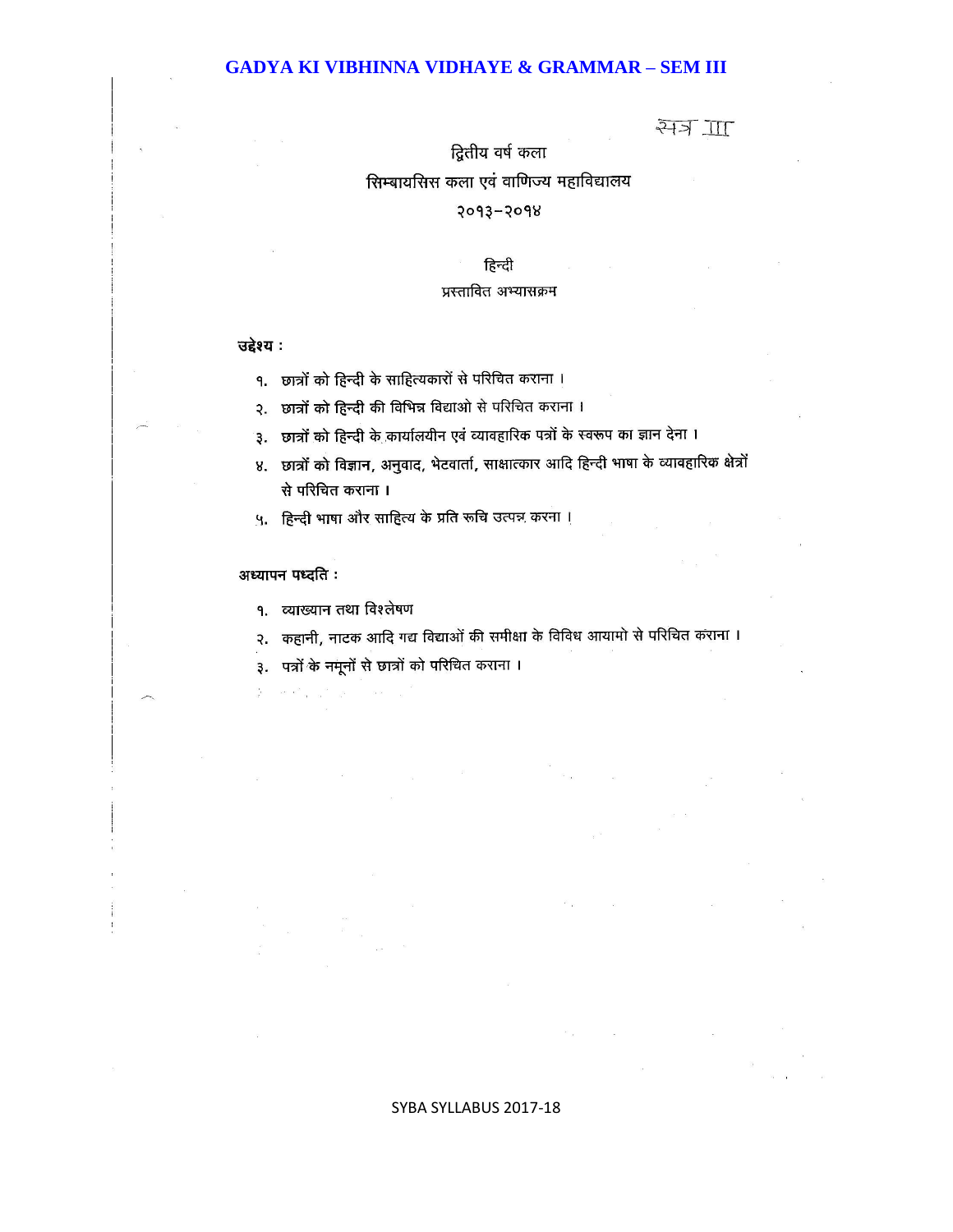### **MICROECONOMICS: THEORY AND APPLICATIONS- I – SEM III**

| Unit         | <b>Contents of the syllabus</b>                                                                                                                                                                                                                                                                                                                                                                                                                                                      | Number of<br><b>Lectures</b> |
|--------------|--------------------------------------------------------------------------------------------------------------------------------------------------------------------------------------------------------------------------------------------------------------------------------------------------------------------------------------------------------------------------------------------------------------------------------------------------------------------------------------|------------------------------|
| $\mathbf{1}$ | <b>Introduction to Microeconomics &amp; Tools for Analysis</b><br>1.1 Micro Economics - Definition, Scope, importance & limitations.<br>1.2 Circular Flow of Income<br>1.3 Basic Economic Problems<br>1.4 Macroeconomics – Definition & Scope<br>1.5 Difference between Micro and Macro Economics<br>1.6 Tools for Economic Analysis -<br>Functional relationships<br><b>Schedules</b><br>Graphs<br>Equations<br>Slope                                                               | 08                           |
| 2            | <b>Utility Analysis &amp; Theory of Demand</b><br>2.1 Utility Analysis- Concept of Utility & DMU<br>2.2 Law of Equimarginal Utility<br>2.3 Demand & its Determinants<br>2.4 Elasticity of Demand – (Definition, Types, Determinants $\&$<br>Importance)<br>2.5 Methods of measurements<br>Price Elasticity --Types, importance<br>Income elasticity $-$ Types, importance<br>Cross elasticity - Types, importance<br>2.6 Case studies on Concepts of Demand and Elasticity of Demand | 14                           |
| 3            | The Indifference Curve Theory & Revealed Preference Theory<br>3.1 Ordinal Utility Analysis-Assumptions<br>3.2 Indifference Curve, Concept & Properties<br>3.3 Marginal Rate of Substitution<br>3.4 Producers & Consumer's Equilibrium<br><b>Income Effect</b><br><b>Substitution Effect</b><br>Price effect<br>3.5 Critical Evaluation of Indifference Curve Analysis<br>3.6 Revealed Preference Theory                                                                              | 12                           |
| 4            | <b>Supply Analysis &amp; Theory of Production</b><br>4.1 Supply Analysis: Law, Determinants & Elasticity of Supply<br>4.2Production Function<br>4.3 The law of Variable Proportions<br>4.4 Law of returns to Scale.<br>4.5 Internal and External: Economies & Diseconomies of Scale                                                                                                                                                                                                  | 10                           |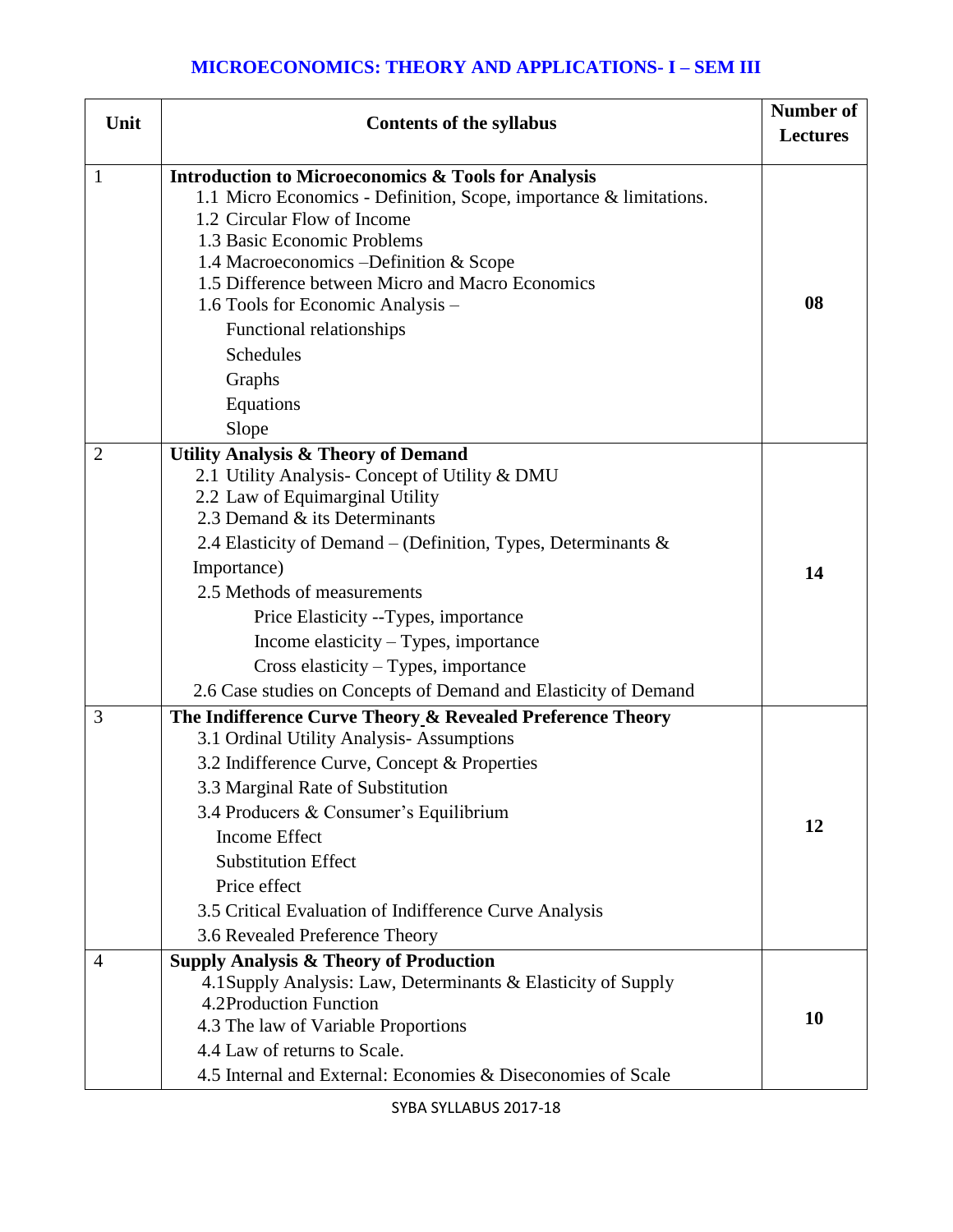| 4.6 Case Studies on Supply and Returns to Scale                                                                                                                                                                                                                                                                                                                                                                                                                                                                                                                                                                                                                                                                                                                                                                                                                                     |    |
|-------------------------------------------------------------------------------------------------------------------------------------------------------------------------------------------------------------------------------------------------------------------------------------------------------------------------------------------------------------------------------------------------------------------------------------------------------------------------------------------------------------------------------------------------------------------------------------------------------------------------------------------------------------------------------------------------------------------------------------------------------------------------------------------------------------------------------------------------------------------------------------|----|
| 5<br><b>Cost Analysis</b>                                                                                                                                                                                                                                                                                                                                                                                                                                                                                                                                                                                                                                                                                                                                                                                                                                                           |    |
| 5.1 Cost concepts:                                                                                                                                                                                                                                                                                                                                                                                                                                                                                                                                                                                                                                                                                                                                                                                                                                                                  |    |
| Fixed & Variable Cost                                                                                                                                                                                                                                                                                                                                                                                                                                                                                                                                                                                                                                                                                                                                                                                                                                                               |    |
| Opportunity cost                                                                                                                                                                                                                                                                                                                                                                                                                                                                                                                                                                                                                                                                                                                                                                                                                                                                    |    |
| Average & Marginal cost                                                                                                                                                                                                                                                                                                                                                                                                                                                                                                                                                                                                                                                                                                                                                                                                                                                             | 10 |
| Private & Social Cost                                                                                                                                                                                                                                                                                                                                                                                                                                                                                                                                                                                                                                                                                                                                                                                                                                                               |    |
| 5.2 Short run cost curves                                                                                                                                                                                                                                                                                                                                                                                                                                                                                                                                                                                                                                                                                                                                                                                                                                                           |    |
| 5.3 Long run Cost Curves                                                                                                                                                                                                                                                                                                                                                                                                                                                                                                                                                                                                                                                                                                                                                                                                                                                            |    |
| 5.4 Case Studies on Cost Analysis                                                                                                                                                                                                                                                                                                                                                                                                                                                                                                                                                                                                                                                                                                                                                                                                                                                   |    |
| <b>Total Number of Lectures</b>                                                                                                                                                                                                                                                                                                                                                                                                                                                                                                                                                                                                                                                                                                                                                                                                                                                     | 54 |
| <b>Suggested Reference Books</b>                                                                                                                                                                                                                                                                                                                                                                                                                                                                                                                                                                                                                                                                                                                                                                                                                                                    |    |
| Samuelson P. A. and Nordhaus W. D. Tata Mcgrew Hill Publishing Co. Ltd.N. Delhi<br>1.<br>Economics<br>2. Bach, G.L.1977), Economics, Prentice Hall of India, New Delhi.<br>3. Gauld, J.P. and Edward P. L. (1996), Microeconomic Theory, Richard. Irwin, Homewood.<br>4. Henderson J. and R.E. Quandt (1980), Microeconomic Theory: A Mathematical Approach,<br>McGraw Hill, New Delhi.<br>5. Heathfield and Wibe (1987), An Introduction to Cost and Production Functions, Macmillan,<br>London.<br>6. Koutsoyiannis, A. (1990), Modern Microeconomics, Macmillan.<br>7. Lipsey, R.G. and K.A. Chrystal (1999), Principles of Economics (9th Edition), Oxford<br>University Press, Oxford.<br>8. Mansfield, E. (1997), Microeconomics (9th Edition), W.W. Norton and Company, New York.<br>9. Ray, N.C. (1975), An Introduction to Microeconomics, Macmillan Company of India Ltd. |    |
| Delhi.<br><b>Suggested Journals</b>                                                                                                                                                                                                                                                                                                                                                                                                                                                                                                                                                                                                                                                                                                                                                                                                                                                 |    |
|                                                                                                                                                                                                                                                                                                                                                                                                                                                                                                                                                                                                                                                                                                                                                                                                                                                                                     |    |
| 1. Business & Economy.                                                                                                                                                                                                                                                                                                                                                                                                                                                                                                                                                                                                                                                                                                                                                                                                                                                              |    |
| 2. Economic & Political Weekly<br>Web sites: http://www.econlib.org/library/Enc/Microeconomics.html                                                                                                                                                                                                                                                                                                                                                                                                                                                                                                                                                                                                                                                                                                                                                                                 |    |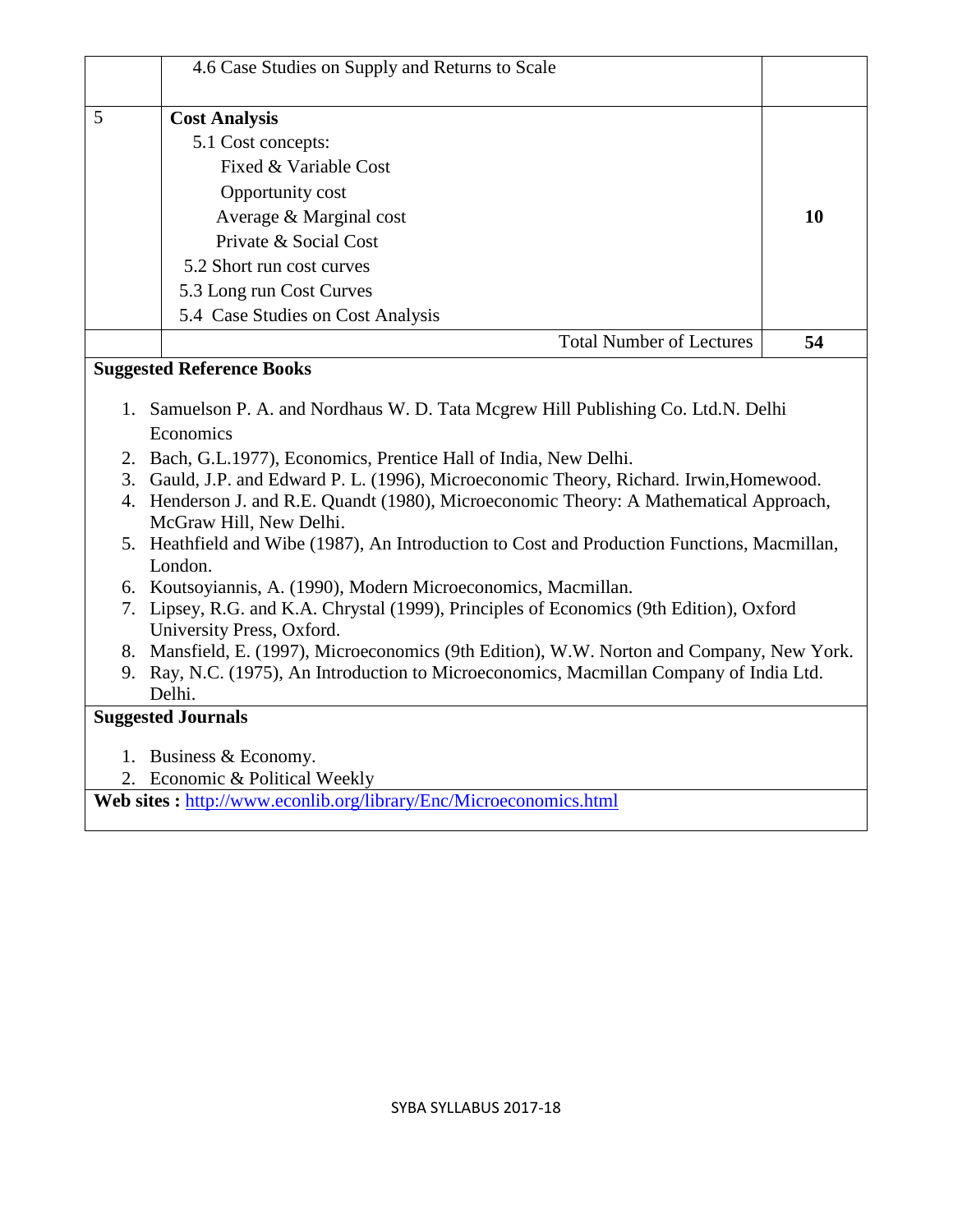## **MACROECONOMICS: THEORY AND APPLICATIONS- I – SEM III**

| Unit           | <b>Contents of the syllabus</b>                                                       | <b>Number of</b><br><b>Lectures</b> |
|----------------|---------------------------------------------------------------------------------------|-------------------------------------|
|                |                                                                                       |                                     |
| $\mathbf{1}$   | <b>Basic Concepts Of Macro Economics</b>                                              | 8                                   |
|                | 1.1 The Macro Economic Approach.                                                      |                                     |
|                | 1.2 Nature and scope of Macro Economics                                               |                                     |
|                | 1.3 Macroeconomic Paradox                                                             |                                     |
|                | 1.4 Interconnections between Microeconomics and<br>Macroeconomics                     |                                     |
| $\overline{2}$ | <b>National Income</b>                                                                | 14                                  |
|                | 2.1 National Income: Meaning and Significance                                         |                                     |
|                | 2.2 National Income Aggregates and Interrelationships:                                |                                     |
|                | a) Gross Domestic Product (GDP) and Gross National Product<br>(GNP)                   |                                     |
|                | b) Net National Concepts                                                              |                                     |
|                | c)Nominal and Real Income                                                             |                                     |
|                | d)Personal Income and Disposable Income.                                              |                                     |
|                | 2.3 Estimation of National Income and the difficulties.                               |                                     |
|                | 2.4. A trend analysis of National Income in India                                     |                                     |
|                | 2.5 Circular Flow of Income and its significance                                      |                                     |
| 3.             | <b>Money: Demand and Supply</b>                                                       | 12                                  |
|                | 3.1 Money and Near Money                                                              |                                     |
|                | 3.2 The Classical and Keynesian Approach to Demand for Money                          |                                     |
|                | 3.3 Money Supply: Meaning and determinants High Powered<br>Money and Money Multiplier |                                     |
|                | 3.4 RBI's Measures of Money Supply and changing composition<br>of Money Supply        |                                     |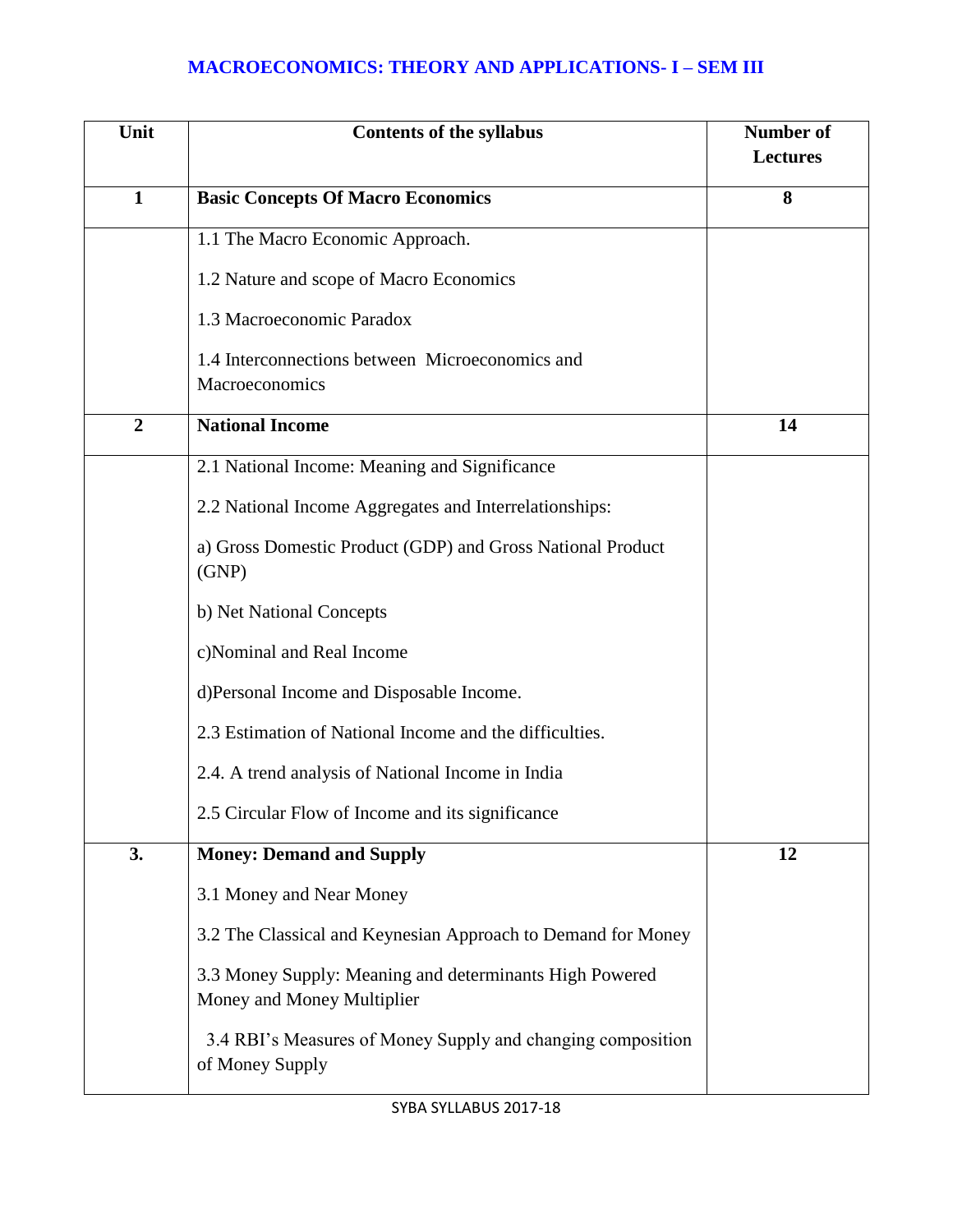|    | 3.5 Demonetisation-Case study of Demonetisation in India 2016                      |           |
|----|------------------------------------------------------------------------------------|-----------|
| 4. | <b>Creation and Control of Money Supply And Credit</b>                             | <b>10</b> |
|    | 4.1 Central Bank as the Apex Monetary Institution                                  |           |
|    | Credit Control and Monetary Policy:<br>4.2                                         |           |
|    | Inflation vs. Growth Debate and Inflation Targeting<br>4.3                         |           |
|    | <b>Commercial Banks and Multiple Credit Creation</b><br>4.4                        |           |
| 5. | The Quantity Theory of Money: Different Perspectives                               | 10        |
|    | 4.3The Cash-Transactions and                                                       |           |
|    | 4.4                                                                                |           |
|    | 4.5 Cash-Balances Approach                                                         |           |
|    | 5.2 The Modern Quantity Theory of Money – Milton Friedman's                        |           |
|    | Approach                                                                           |           |
|    | 5.3. An Analysis of relationship between money supply and price<br>level in India. |           |
|    | Total No. of lectures                                                              | 54        |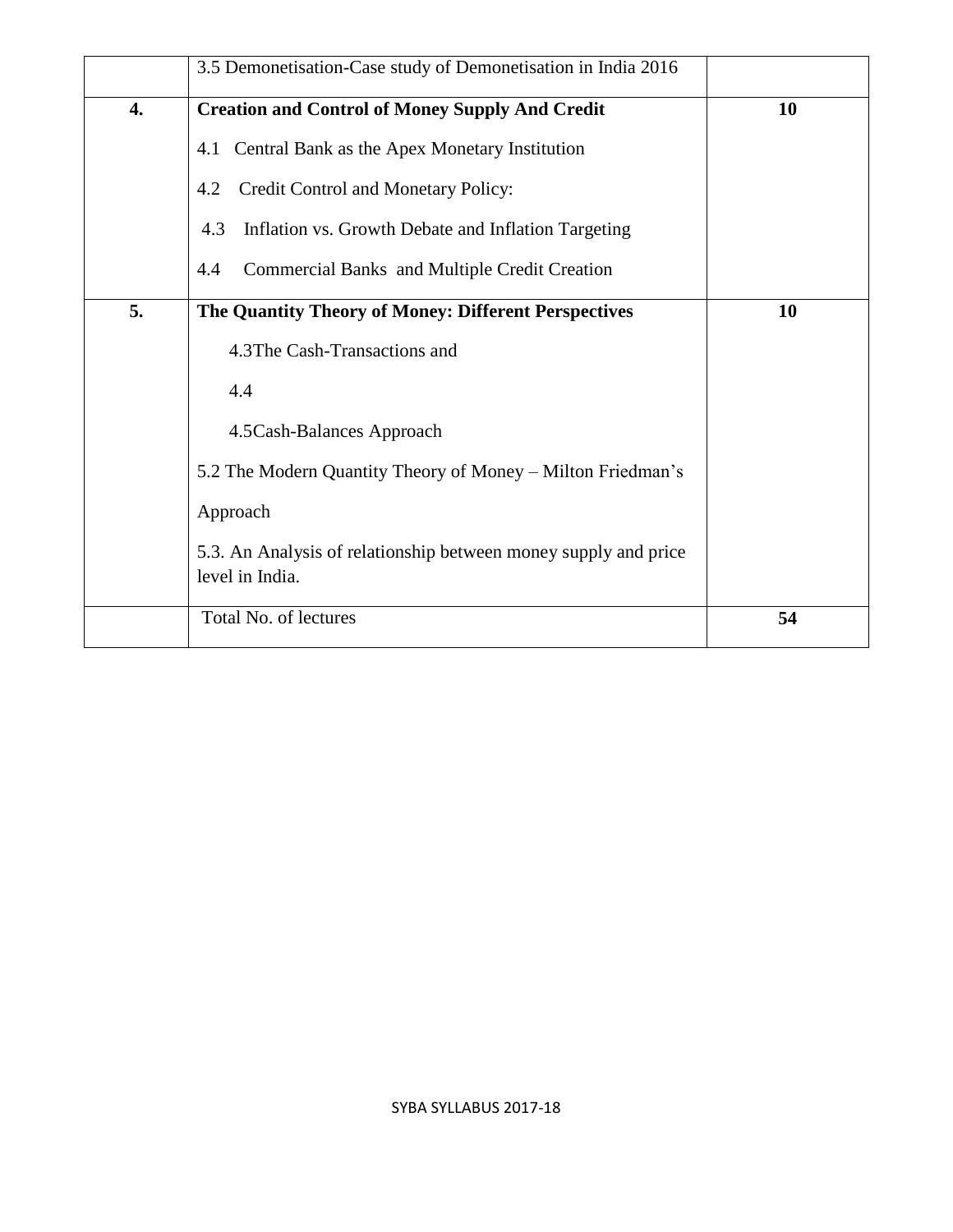### **ROMANTIC LITERATURE – SEM III**

| Sr. No.                                                                                | <b>Course Content</b>                                                                                                                                                       | <b>Number</b><br>of<br><b>Lectures</b> |  |
|----------------------------------------------------------------------------------------|-----------------------------------------------------------------------------------------------------------------------------------------------------------------------------|----------------------------------------|--|
| $\mathbf{1}$                                                                           | Introduction                                                                                                                                                                | $\overline{4}$                         |  |
| $\overline{2}$                                                                         | William Blake – Selection from Songs of Innocence and Songs of Experience-<br>The Chimney Sweeper, The Shepherd, The Lamb, The Tiger, The Little<br>Vagabond, A Poison Tree | 5                                      |  |
| 3                                                                                      | William Wordsworth - Ode On Intimations Of Immortality From<br>Recollections Of Early Childhood, The world is too much with us                                              | 5                                      |  |
| $\overline{4}$                                                                         | Samuel Coleridge - Christable Dejection: an ode                                                                                                                             | 5                                      |  |
| 5                                                                                      | Percy Bysshe Shelley – To Sky Lark, Hymn to Intellectual Beauty                                                                                                             | 5                                      |  |
| 6                                                                                      | John Keats - Ode to Psyche, Ode on Grecian Urn                                                                                                                              | 5                                      |  |
| 7                                                                                      | Lord Byron - When we two Parted, Don Juan (canto 1)                                                                                                                         | 5                                      |  |
| 8                                                                                      | Jane Austen - Persuation                                                                                                                                                    | 16                                     |  |
|                                                                                        | Presentations/Assignment                                                                                                                                                    | $\overline{4}$                         |  |
|                                                                                        | Total                                                                                                                                                                       | 54                                     |  |
| Suggested Reference Book 1) Stanley Applebaum - English Romantic Poetry: An Anthology. |                                                                                                                                                                             |                                        |  |
|                                                                                        | 2) Harold Bloom, English Romantic poetry                                                                                                                                    |                                        |  |
| 3) Day Aidian – Romanticism (Routledge 2009)                                           |                                                                                                                                                                             |                                        |  |
| 4) Maurice Bowra _ Romantic Imagination (1969)                                         |                                                                                                                                                                             |                                        |  |
|                                                                                        | 5) Kelly Gary - English fiction of the Romantic Period                                                                                                                      |                                        |  |
|                                                                                        | 6) Frank Kermode – Romantic image                                                                                                                                           |                                        |  |
|                                                                                        | 7) Bainbridge Simon - Romanticism: A Sourcebook                                                                                                                             |                                        |  |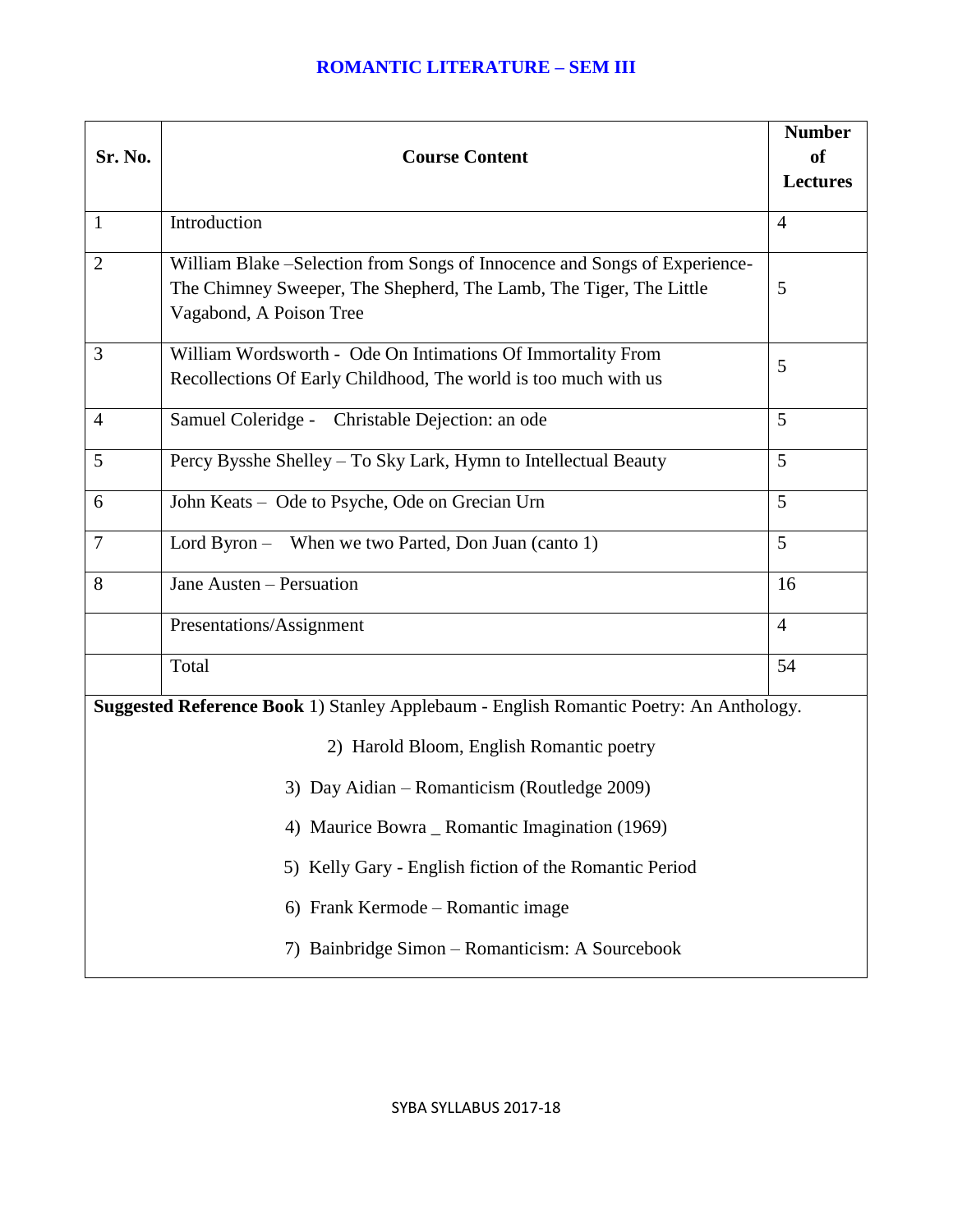### **LITERATURE IN TRANSLATION – SEM III**

| Unit           | <b>Course Contents</b>                                                                                                                                                     | <b>Number of</b> |
|----------------|----------------------------------------------------------------------------------------------------------------------------------------------------------------------------|------------------|
|                |                                                                                                                                                                            |                  |
|                | Introduction -                                                                                                                                                             | $\overline{4}$   |
| 1              | Albert Camus - The stranger                                                                                                                                                | 14               |
| $\overline{2}$ | Perumal Murugan's "One Part Women"                                                                                                                                         | 14               |
| 3              | Short stories:<br>Premchand: Penalty (Jurmana)<br>٠<br>Mahashweta Devi: Draupadi<br>$\bullet$<br>Franz Kafka: A Hunger Artist<br>$\bullet$                                 | 12               |
| $\overline{4}$ | $\leftarrow$ Poetry:<br>Mahmoud Darwish - He Is Quiet And So Am I, Identity Card<br>Neruda Pablo: Cats dream, Love<br>$\bullet$<br>Wislawa Szymborska – First Love, Hatred | 6                |
|                | Presentations/Assignments                                                                                                                                                  | $\overline{4}$   |
|                | <b>Total Number of Lectures</b>                                                                                                                                            | 54               |
|                |                                                                                                                                                                            |                  |

# **Suggested Reference Book:**

- M, Snell- Hornby, The Turns of Translation Studies: New Paradigms or shifting Viewpoints, Philadelphia, John Benjamins, 2006.
- L.G. Kelly, cited in Kasparek, "Translator's Endless Toil.

Remaining references will be given in class as and when text is studied.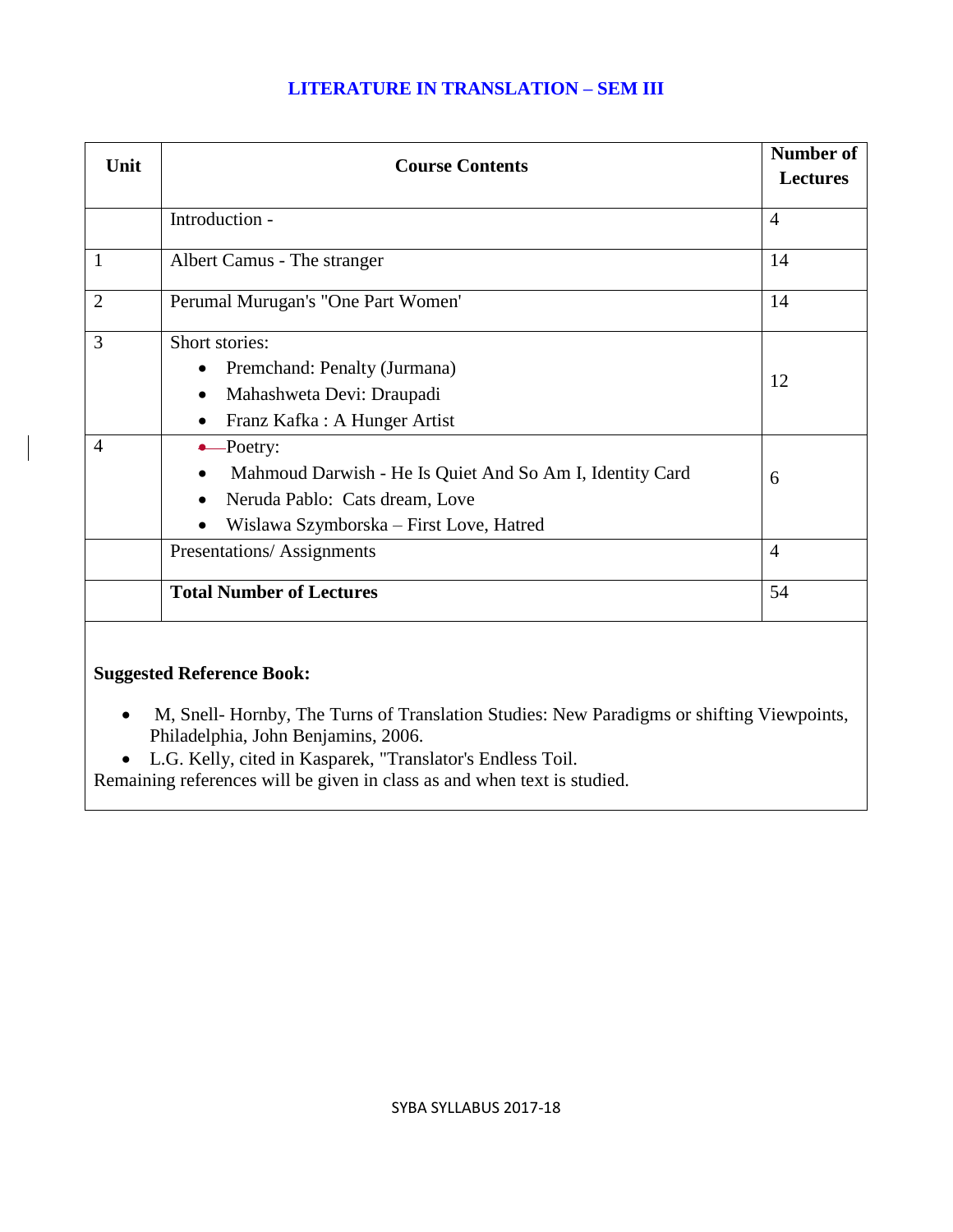### **HEALTH PSYCHOLOGY (S1) – SEM III**

|                |                                                             | <b>Number</b>   |
|----------------|-------------------------------------------------------------|-----------------|
| Unit           | <b>Contents of the syllabus</b>                             | <b>of</b>       |
|                |                                                             | <b>Lectures</b> |
| $\mathbf{1}$   | <b>HEALTH PSYCHOLOGY</b>                                    |                 |
|                | 1.1. Introduction and History                               |                 |
|                | 1.2. The mind-body connection                               | 12              |
|                | 1.3. Need of Health Psychology                              |                 |
|                | 1.4. Models of illness: Bio-medical, bio-psycho-social      |                 |
|                | 1.5. Training in Health Psychology                          |                 |
| $\overline{2}$ | PSYCHOLOGY and PHYSICAL HEALTH                              |                 |
|                | 2.1. Stress Personality and Illness                         |                 |
|                | 2.1.2. Personality, Emotions, and Heart Disease             |                 |
|                | 2.1.3. Stress and Cancer                                    |                 |
|                | 2.1.4. Stress and Other Diseases                            |                 |
|                | 2.1.5. Stress and Immune Functioning                        | 15              |
|                | 2.2. Reactions to Illness                                   |                 |
|                | 2.2.1. The Decision to seek Treatment                       |                 |
|                | 2.2.2. The Sick Role.                                       |                 |
|                | 2. 3. Communicating with Health Providers                   |                 |
|                | 2.4. Adherence to Medical Advice.                           |                 |
| 3              | HABITS, LIFE STYLES, AND HEALTH                             |                 |
|                | 3.1. Substance Abuse and Health-Alcohol and Tobacco         |                 |
|                | 3.2. Metabolism and Health-Nutrition and Obesity            |                 |
|                | 3.2.1. Eating disorders: Bulimia Nervosa, Anorexia Nervosa. |                 |
|                | 3.3. Behaviour and AIDS.                                    |                 |
|                | 3.4. Understanding the effects of Drug Abuse                | 14              |
|                | 3.4.1. Narcotics                                            |                 |
|                | 3.4.2. Sedatives                                            |                 |
|                | 3.4.3. Stimulants                                           |                 |
|                | 3.4.4. Hallucinogens                                        |                 |
|                | 3.4.5. Marijuana                                            |                 |
|                | 3.4.6. Ecstasy                                              |                 |
| $\overline{4}$ | <b>HEALTH SERVICES</b>                                      |                 |
|                | 4.1. Using Health Services                                  |                 |
|                | 4.2. Recognition and Interpretation of Symptoms             | 15              |
|                | 4.2.1. Recognition of Symptoms                              |                 |
|                | 4.2.2. Interpretation of Symptoms                           |                 |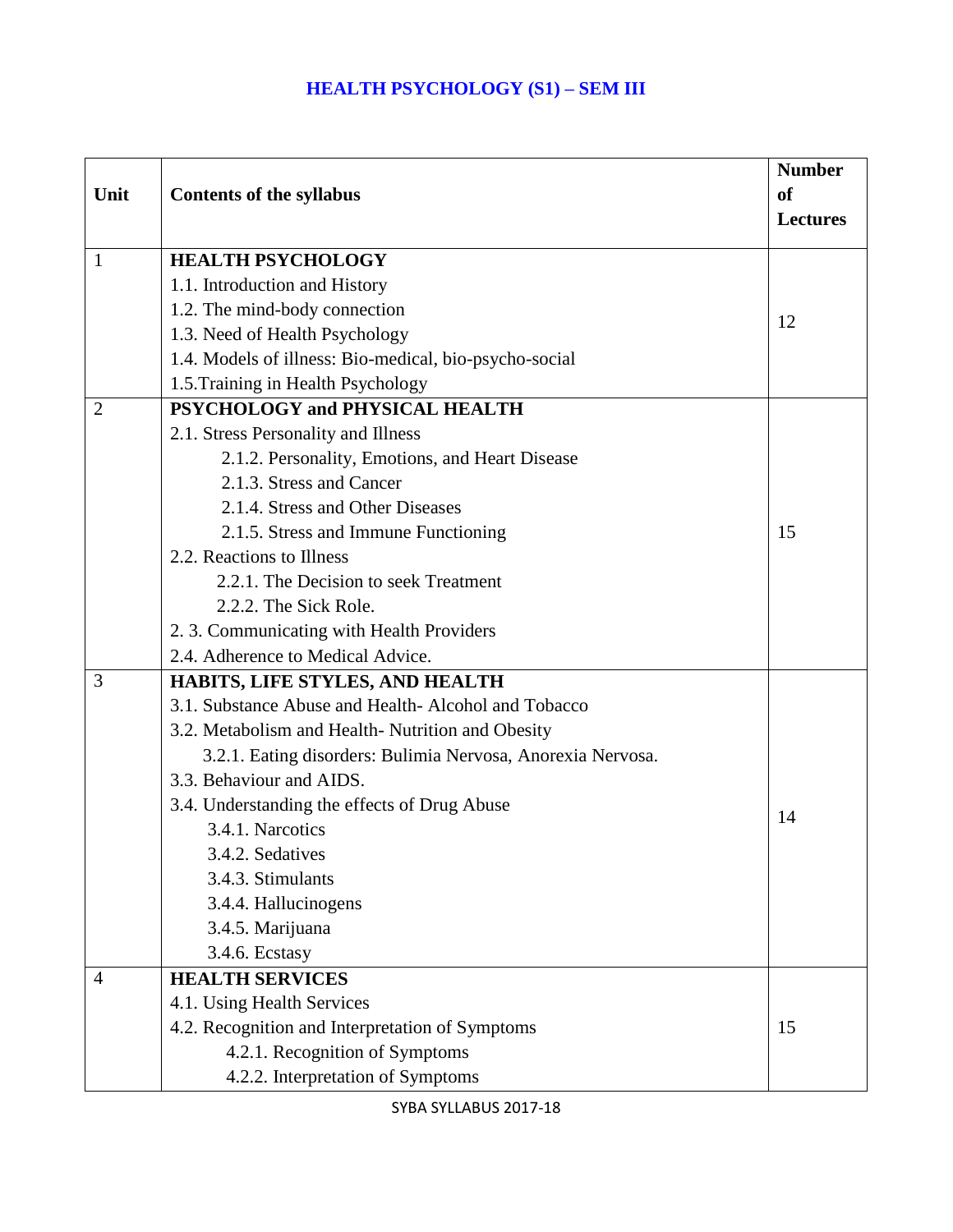|            | 4.3. Who Uses Health Services?                                                             |    |
|------------|--------------------------------------------------------------------------------------------|----|
|            | 4.3.1. Age                                                                                 |    |
|            | 4.3.2. Gender                                                                              |    |
|            | 4.3.3. Social Class and Culture                                                            |    |
|            | 4.3.4. Social Psychological Factors                                                        |    |
|            | 4.4. Misusing Health Services                                                              |    |
|            | 4.4.1. Using Health Services for Emotional Disturbances                                    |    |
|            | 4.4.2. College Students' Disease: The June Bug Disease:                                    |    |
|            | A Case of Hysterical Contagion Delay Behavior.                                             |    |
|            | 4.5. Interventions to Increase Information in Hospital Settings                            |    |
|            | 4.5.1. Social Support and Distress from Surgery                                            |    |
|            | 4.5.2. The Hospitalized Child: Anxiety and Preparing Children for                          |    |
|            | <b>Medical Interventions</b>                                                               |    |
|            |                                                                                            |    |
|            | <b>Total Number of Lectures</b>                                                            | 54 |
|            |                                                                                            |    |
|            | <b>Suggested Reference Books</b>                                                           |    |
|            | Taylor, S.E. (1999). Health Psychology. 4th ed. Singapore: McGraw-Hill Book Co.            |    |
|            | 2. Dimatteo, M.R. and Martin, L.R. (2002). Health psychology. N.D.: Pearson.               |    |
|            | 3. Brannon, L. and Feist, J. (2007). Introduction to health psychology. India ed. N.D.:    |    |
|            | Thomson.                                                                                   |    |
|            | 4. Marks, D.; Murray, M.; Evans, B.; Willig, C.; Woodall, C. and Sykes, C. (2005). 2nd ed. |    |
|            | Health psychology: Theory, research and practice.N.D.: Sage Pub.                           |    |
|            | 5. Gurung, A.R.(2010). Health Psychology. 2 <sup>nd</sup> ed. Wadsworth: Cengage Learning. |    |
|            | <b>Suggested Journals</b>                                                                  |    |
| $1_{-}$    | Journal of Indian Academy of Applied Psychology.                                           |    |
| 2.         | Psychological Studies.                                                                     |    |
| Web sites: | 1. www.jstor.com                                                                           |    |

5. www.sciencedirect.com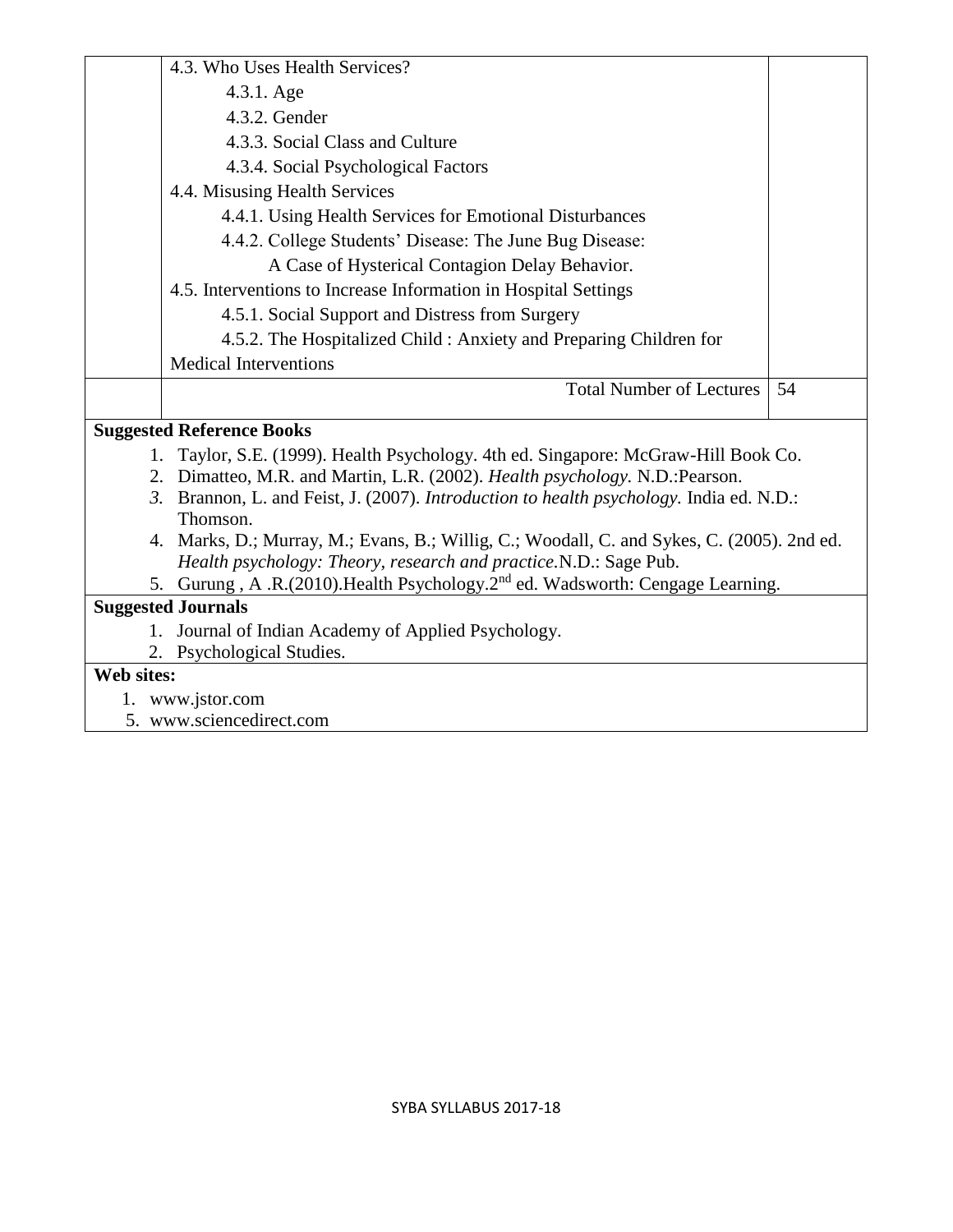## **DEVELOPMENT ACROSS LIFE SPAN-I (S2) – SEM III**

| Unit           | <b>Contents of the syllabus</b>                            | No. of          |
|----------------|------------------------------------------------------------|-----------------|
|                |                                                            | <b>Lectures</b> |
| 1              | <b>INTRODUCTION TO LIFESPAN DEVELOPMENT</b>                |                 |
|                | 1.1 Nature of Development and related terms                |                 |
|                | 1.2 Theories and themes of Developmental Psychology        |                 |
|                | 1.2.1. Psychodynamic                                       |                 |
|                | 1.2.2. Behavioural                                         |                 |
|                | 1.2.3. Cognitive                                           |                 |
|                | 1.2.4. Humanistic                                          |                 |
|                | 1.2.5. Contextual                                          | 12              |
|                | 1.2.6. Evolutionary                                        |                 |
|                | 1.3. Research methods and designs for studying development |                 |
|                | 1.3. 1. Longitudinal Study                                 |                 |
|                | 1.3.2. Cross sectional research                            |                 |
|                | 1.3.3. Sequential design                                   |                 |
|                | 1.4. Development in the Indian context                     |                 |
| $\overline{2}$ | PERIODS OF DEVELOPMENT                                     |                 |
|                | 2.1. Prenatal development and Birth                        |                 |
|                | 2.2. Heredity and Environment                              |                 |
|                | 2.3. Earliest development                                  |                 |
|                | 2.3.1. Genes and Chromosomes                               |                 |
|                | 2.3.2. Genetic Disorders                                   |                 |
|                | 2.3.3. Genetic counselling                                 | 14              |
|                | 2.4. Prenatal growth and Change                            |                 |
|                | 2.4.1. Threats to prenatal development                     |                 |
|                | 2.4.2. Nutrition and prenatal Development                  |                 |
|                | 2.5. Birth:                                                |                 |
|                | 2.5.1. From fetus to Neonate                               |                 |
|                | 2.5.2. Threats: birth complications                        |                 |
|                | 2.5.3. Competent New born                                  |                 |
| 3              | <b>INFANCY</b>                                             |                 |
|                | 3.1. Physical Development                                  |                 |
|                | 3.1.1. First Steps                                         | 14              |
|                | 3.1.2. Growth and Motor development                        |                 |
|                | 3.1.3. Development of senses                               |                 |
|                | 3.2. Cognitive Development: Piaget's Approach              |                 |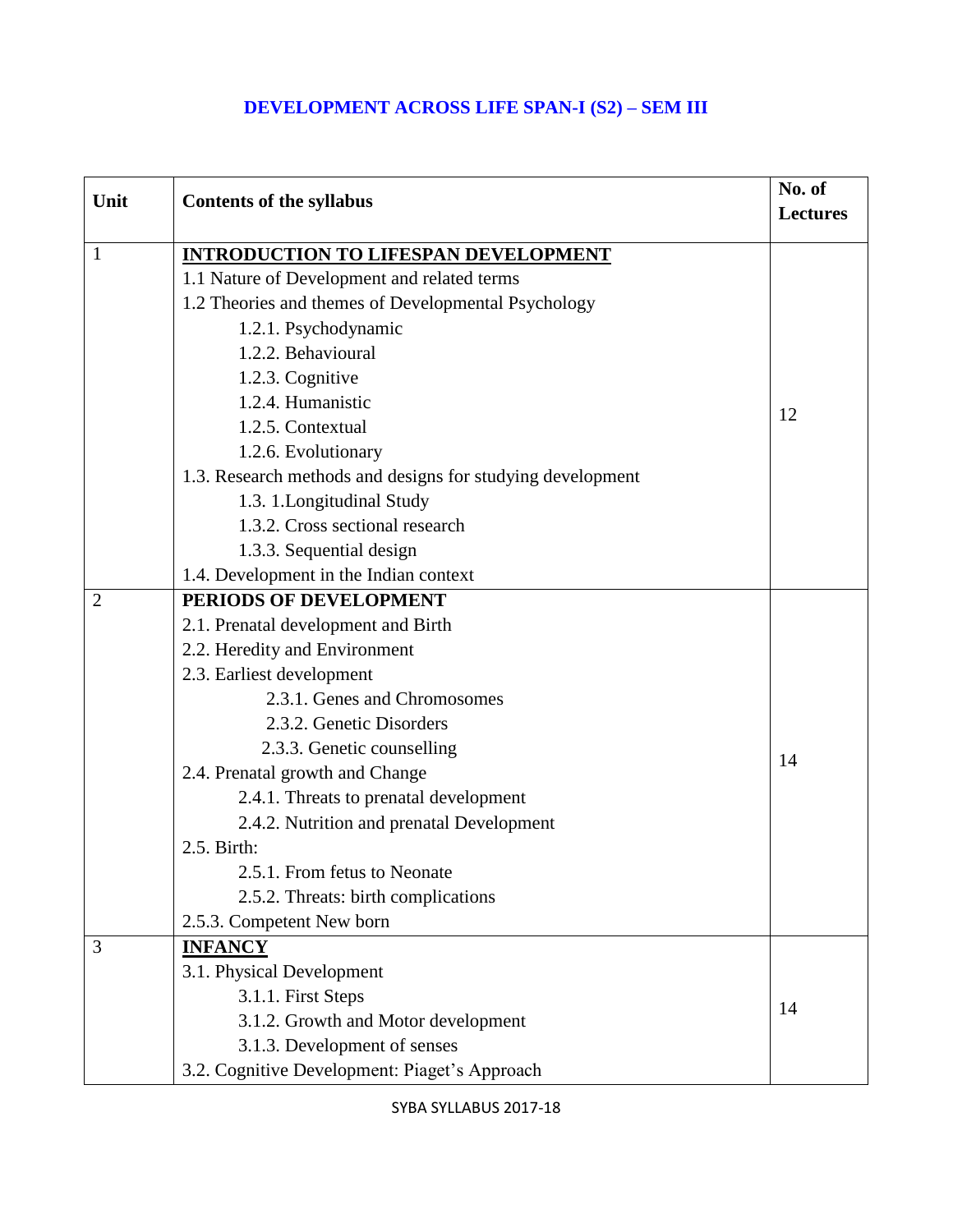|    | 3.2.1. Roots of Language                                                                 |    |
|----|------------------------------------------------------------------------------------------|----|
|    | 3.2.2. Social and Personality                                                            |    |
|    | 3.2.3. Developing the roots of sociability                                               |    |
|    | 3.3. Forming Relationship                                                                |    |
|    | 3.4. Developmental Disorders:                                                            |    |
|    | 3.4.1. Mental Retardation,                                                               |    |
|    | 3.4.2. Autism,                                                                           |    |
|    | 3.4.3. ADHD,                                                                             |    |
|    | 3.4.4. Learning Disabilities                                                             |    |
|    | 3.5. Nutrition in Infancy                                                                |    |
| 4  | PRESCHOOL DEVELOPMENT                                                                    |    |
|    | 4.1. Physical Development and Motor Development                                          |    |
|    | 4.1.1. Body shape and structure                                                          |    |
|    | 4.1.2. Lateralization of Brain                                                           |    |
|    | 4.1.3. Gross Motor                                                                       |    |
|    | 4.1.4. Fine motor                                                                        |    |
|    | 4.2. Cognitive Development:                                                              |    |
|    | 4.2.1. Piaget's Approach                                                                 |    |
|    | 4.2.2. Vygotsky's Approach                                                               | 14 |
|    | 4.2.3. Language Development                                                              |    |
|    | 4.3. Social and Personality Development                                                  |    |
|    | 4.3.1. Feeling Mothers Pain                                                              |    |
|    | 4.3.2. Forming Sense of Self: Psychosocial development, Self                             |    |
|    | Concept, Gender Identity                                                                 |    |
|    | 4.3.3. Friendship and Family: Development of friendship,                                 |    |
|    | Parenting Styles                                                                         |    |
|    | 4.4. Moral Development: Developing morality, Aggression                                  |    |
|    | 4.5. Nutrition in Preschool                                                              |    |
|    | <b>Total Number of Lectures</b>                                                          | 54 |
|    |                                                                                          |    |
|    | <b>Suggested Reference Books</b>                                                         |    |
|    | 1. Feldman, R. S. 4th ed. (2006). Development across the life span. London: Pearson Edu. |    |
| 2. | Hurlock, E. Developmental psychology.                                                    |    |
| 3. | Berk, L. E. (2010). Child Development (8th Ed.). New Delhi: Prentice Hall.               |    |
| 4. | Mitchell, P. and Ziegler, F. (2007). Fundamentals of development: The Psychology of      |    |

- *Childhood*. New York: Psychology Press.
- 5. Misra, G. (2009). *Psychology in India, Vol. 1: Basic Psychological Processes and Human Development*. India: Pearson.
- 6. Papalia, D. E., Olds, S.W. & Feldman, R.D. (2006). *Human development* (9th Ed.). New Delhi: McGraw Hill.
- 7. Santrock, J. W. (2008). *Child Development* (11th Ed.). New Delhi: McGraw Hill.
- 8. Santrock, J.W. (2006). *Adolescence.* New Delhi: McGraw Hill.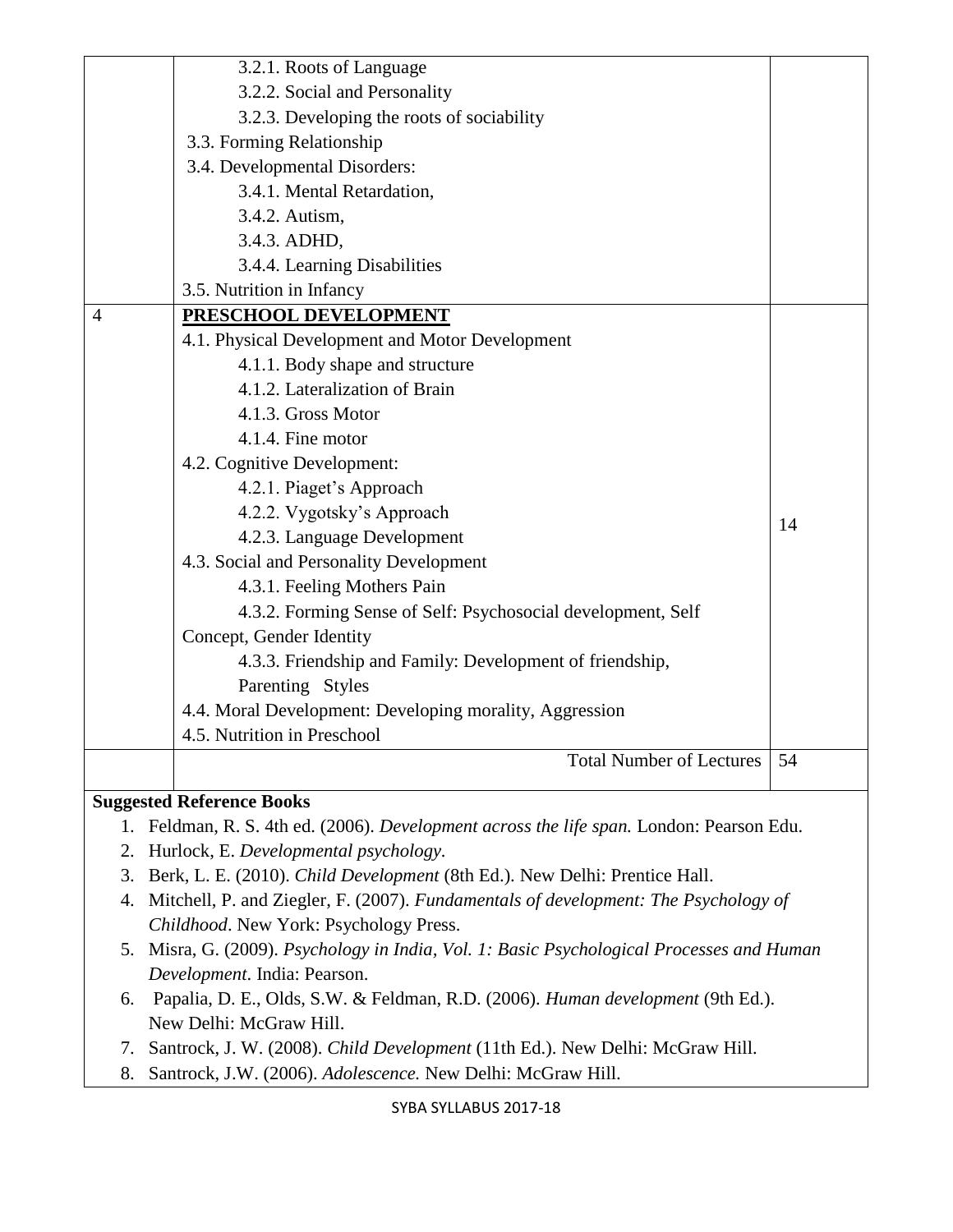- 9. Saraswathi, T.S. (2003). *Cross-cultural perspectives in Human Development: Theory, Research and Applications*. New Delhi: Sage Publications.
- 10. Srivastava, A.K. (1997). *Child Development: An Indian Perspective.* New Delhi: NCERT.

# **Suggested Journals**

- 1. Journal of Applied Developmental Psychology
- 2. Journal of Indian Academy of Applied Psychology
- 3. Psychological Studies

# **Web sites:**

[http://www.sciencedirect.com.](http://www.sciencedirect.com/)

[www.apa.org](http://www.apa.org/)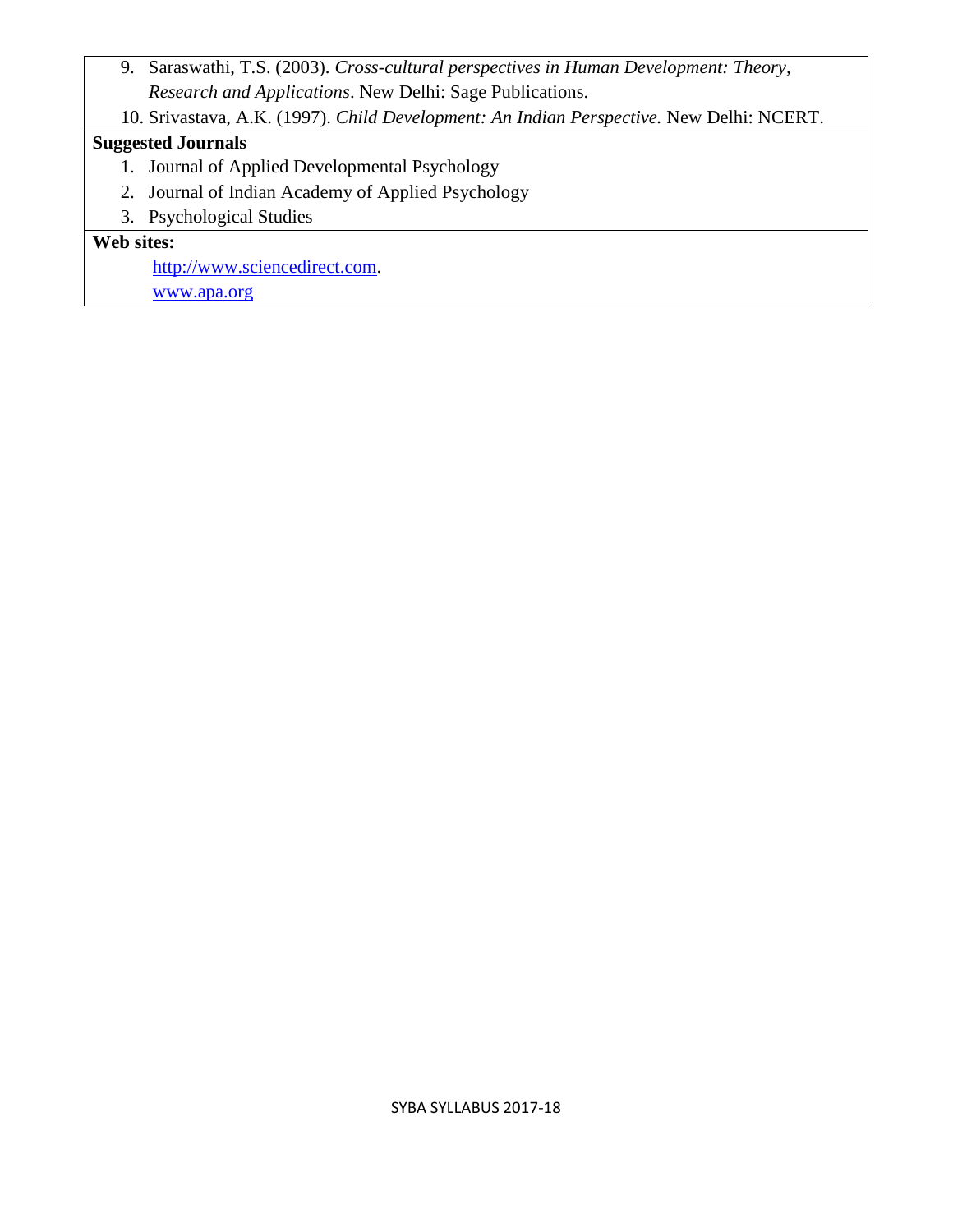# **LANGUAGE THROUGH LITERATURE - 2B – SEM IV**

| <b>Contents</b>                                                                                   | <b>Number</b><br><sub>of</sub><br><b>Lectures</b> |
|---------------------------------------------------------------------------------------------------|---------------------------------------------------|
| <b>Prose</b>                                                                                      |                                                   |
| Rabindranath Tagore - Home Coming                                                                 | 5                                                 |
| Leo Tolstoy – The Three Questions                                                                 | 5                                                 |
| Stephen Leacock - With The Photographer                                                           | 5                                                 |
| Oliver Goldsmith - National Prejudices                                                            | 5                                                 |
| Mohandas Karamchand Gandhi - Playing the English Gentleman                                        | 5                                                 |
| <b>Poetry</b>                                                                                     |                                                   |
| William Wordswoth - The Solitary Reaper                                                           | $\overline{4}$                                    |
| Percy Bysshe Shelley – Ozymandias of Egypt                                                        | $\overline{4}$                                    |
| John Masefield - Laugh and Be Merry                                                               | $\overline{4}$                                    |
| Robert Frost – Stopping by Woods on a Snowy Evening                                               | $\overline{4}$                                    |
| Coventry Patmore $-$ The Toys                                                                     | $\overline{4}$                                    |
| Assignment                                                                                        | 9                                                 |
| Total                                                                                             | 54                                                |
| <b>Textbook:</b><br>Language Through Context: An Anthology of Prose and Poetry (Orient Blackswan) |                                                   |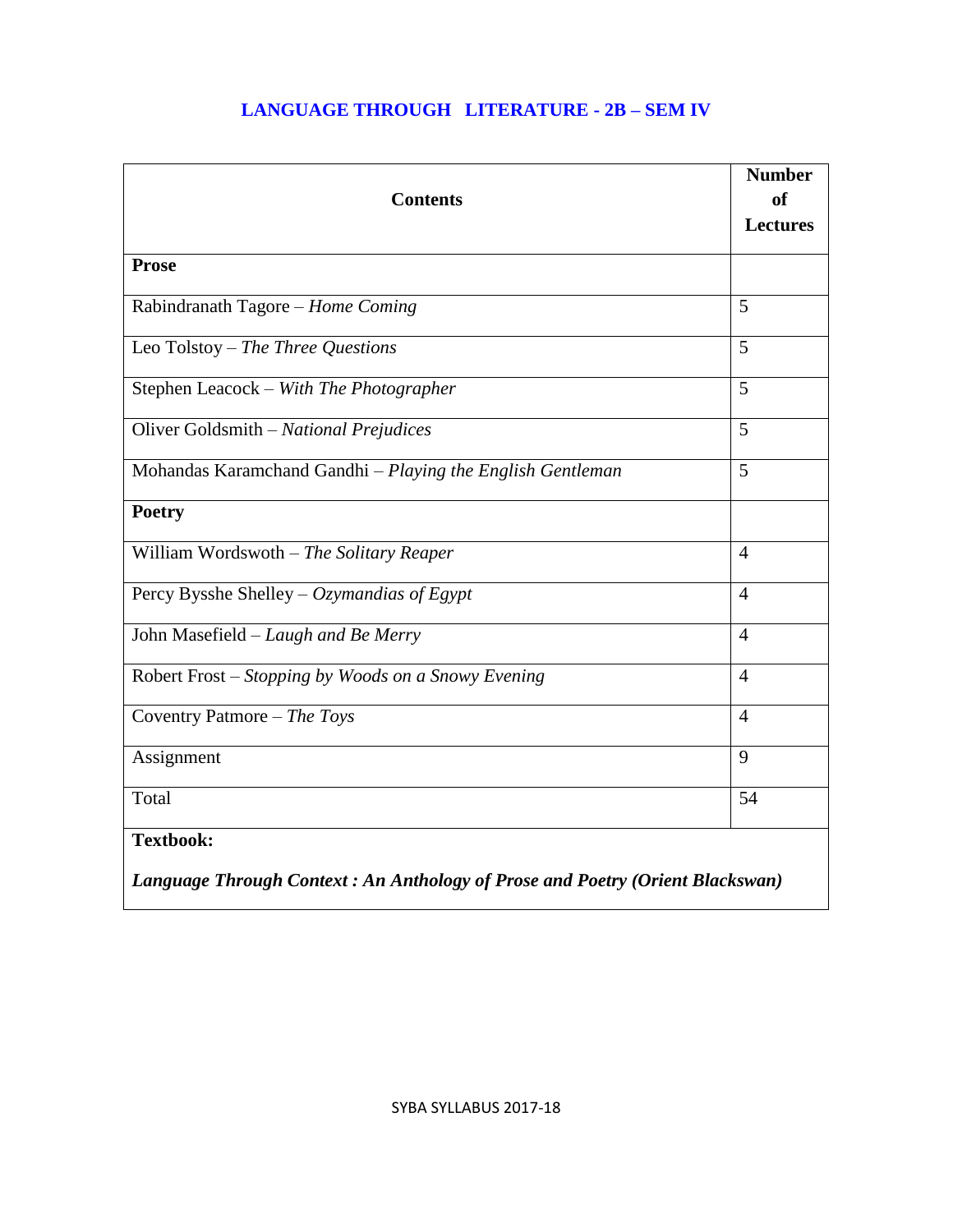## **ECONOMICS OF DEVELOPMENT – SEM IV**

| Unit                                                                                | <b>Contents of the syllabus</b>                                             | <b>Number</b><br>of<br><b>Lectures</b> |
|-------------------------------------------------------------------------------------|-----------------------------------------------------------------------------|----------------------------------------|
| $\mathbf{1}$                                                                        | <b>Development and Economic Growth</b>                                      |                                        |
|                                                                                     | 1.1 Concepts and Approaches                                                 |                                        |
|                                                                                     | 1.2 Factors affecting economic growth                                       | 08                                     |
|                                                                                     | 1.3 Saving, Investment and Capital Accumulation                             |                                        |
| $\overline{2}$                                                                      | <b>Obstacles to Economic Development</b>                                    |                                        |
|                                                                                     | 2.1Population, poverty and environment                                      |                                        |
|                                                                                     | 2.3Human Resource Development                                               | 16                                     |
|                                                                                     | 2.4 Economic development and institutions                                   |                                        |
|                                                                                     | 2.5 Issues of good governance.                                              |                                        |
| 3                                                                                   | <b>Theories of Economic Growth</b>                                          |                                        |
|                                                                                     | 3.1 Harrod and Domar Growth Model                                           | 8                                      |
|                                                                                     | 3.2 Neo-classical growth models — Solow and Meade                           |                                        |
| $\overline{4}$                                                                      | <b>Theories of Economic Development</b>                                     |                                        |
|                                                                                     | 4.1 Adam Smith's Theory                                                     |                                        |
|                                                                                     | 4.2Malthusian Theory                                                        | 12                                     |
|                                                                                     | 4.3Marxian Theory                                                           |                                        |
|                                                                                     | 4.4 Rostow Stages of Economic Growth                                        |                                        |
|                                                                                     | <b>Trade and Economic Development</b>                                       |                                        |
|                                                                                     | 5.1 Internal trade and economic development,                                |                                        |
| 5.                                                                                  | 5.2 International trade and economic development - Static and dynamic gains | 10                                     |
|                                                                                     | from trade                                                                  |                                        |
|                                                                                     | 5.3 Free trade Vs Protectionism                                             |                                        |
|                                                                                     | <b>Total Number of Lectures</b>                                             | 54                                     |
|                                                                                     | <b>Suggested Reference Books</b>                                            |                                        |
| 1.                                                                                  | Economics of Development: G. Meir                                           |                                        |
| 2. Michael P. Todaro and Stephen C. Smith: Economic Development (11th Edition) (The |                                                                             |                                        |
| Pearson Series in Economics 2011)                                                   |                                                                             |                                        |
| Debraj Ray': Development Economics (Princeton University Press, 1998)<br>3.         |                                                                             |                                        |
| 4.                                                                                  | Economics of Development and Planning: O.P. Srivastava                      |                                        |
| 5.                                                                                  | Economics of Development: D.H. Perkins, Steven Radelet, D.L. Lindauer       |                                        |

**Suggested Journals**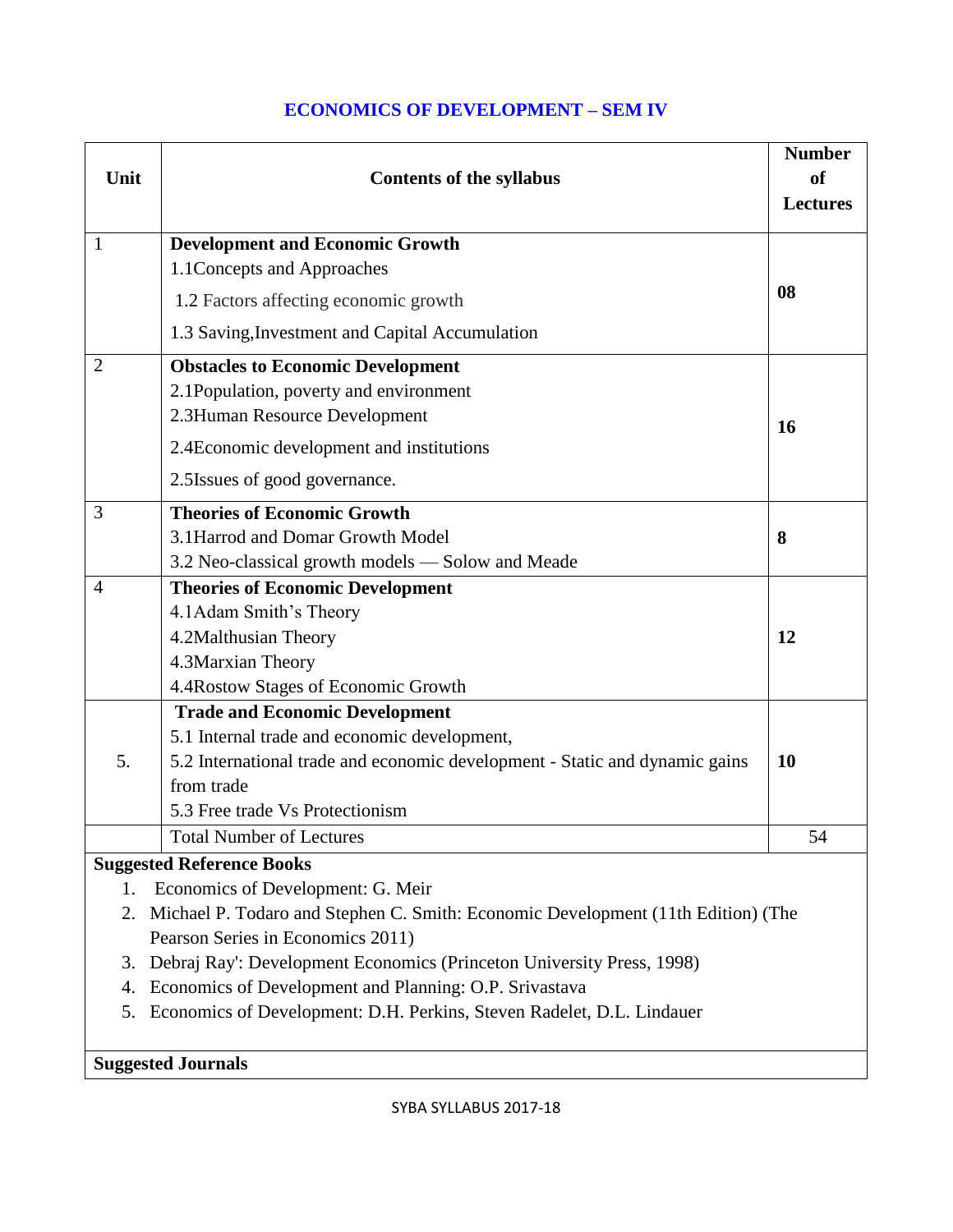- 1. Economic and Political Weekly
- 2. [Journal of Development Economics](http://en.wikipedia.org/wiki/Journal_of_Development_Economics)
- 3. [Quarterly Journal of Economics](http://en.wikipedia.org/wiki/Quarterly_Journal_of_Economics)
- 4. Artha Vijnana, Pune The Gokhale Institute of Politics and Economics)
- 5. The Economics
- 6. Journal of Development Studies Taylor and Franscis

**Websites:** 

• indiabudget.nic.in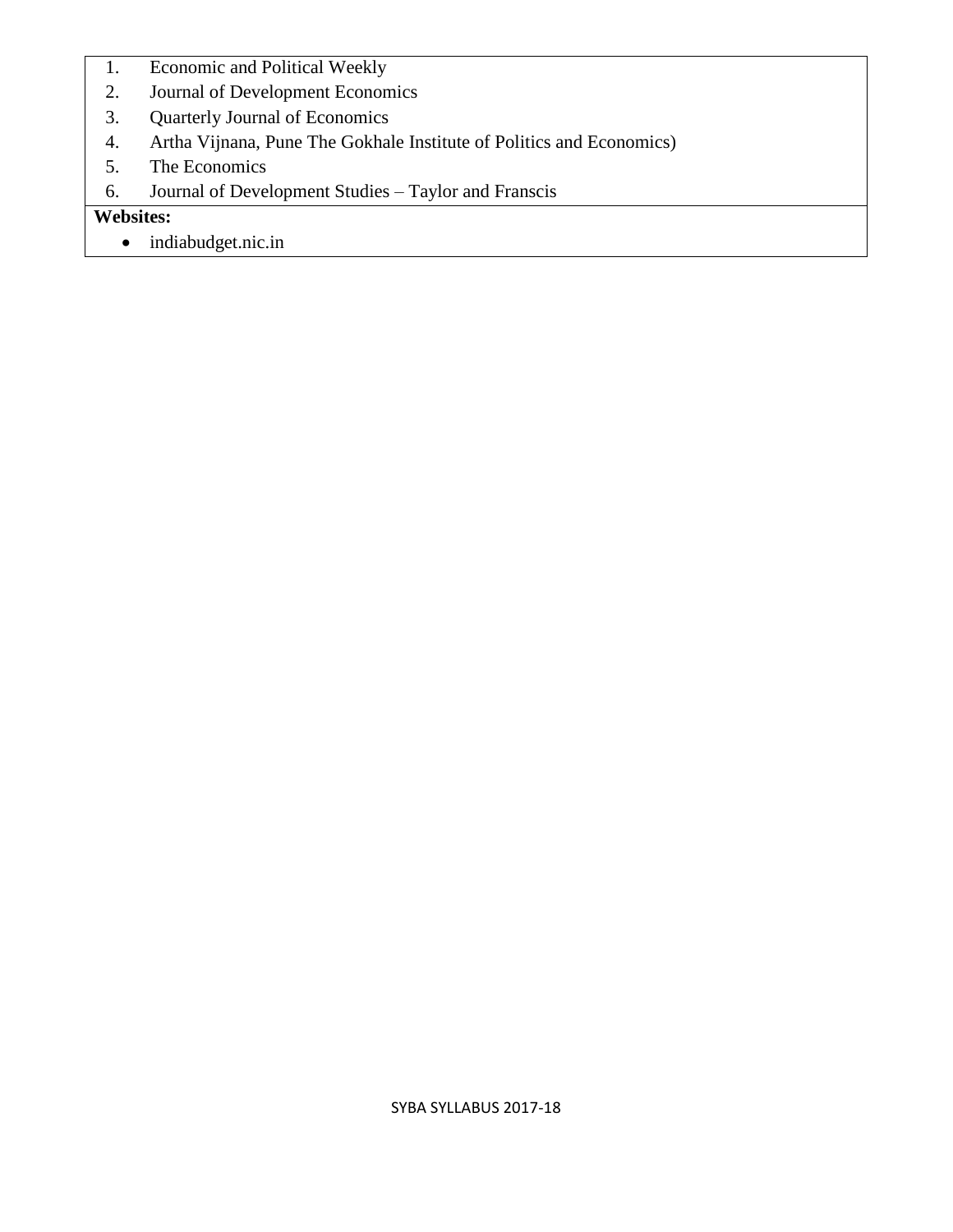### **NEOCLASSICAL LITERATURE – SEM IV**

|            |                                          | <b>Number</b>   |
|------------|------------------------------------------|-----------------|
| Unit       | <b>Contents</b>                          | of              |
|            |                                          | <b>Lectures</b> |
|            | Introduction                             | $\overline{4}$  |
|            | Oliver Goldsmith-She stoops to Conquer   | 12              |
|            | William Congreve: The Way of the World   | 12              |
|            | John Dryden: Mac Flecknoe                | 8               |
|            | John Milton : On his Blindness, Lycidas  | 6               |
|            | Alexander Pope : Ode on Solitude, Summer | 6               |
|            | Presentation/Assignments                 | 6               |
|            | <b>Total Number of Lectures</b>          | 54              |
| Web sites: |                                          |                 |

1. http://www.britannica.com/EBchecked/topic/601884/tragedy/51135/Neoclassical-theory.

2. http://www.victorianweb.org/previctorian/nc/ncintro.html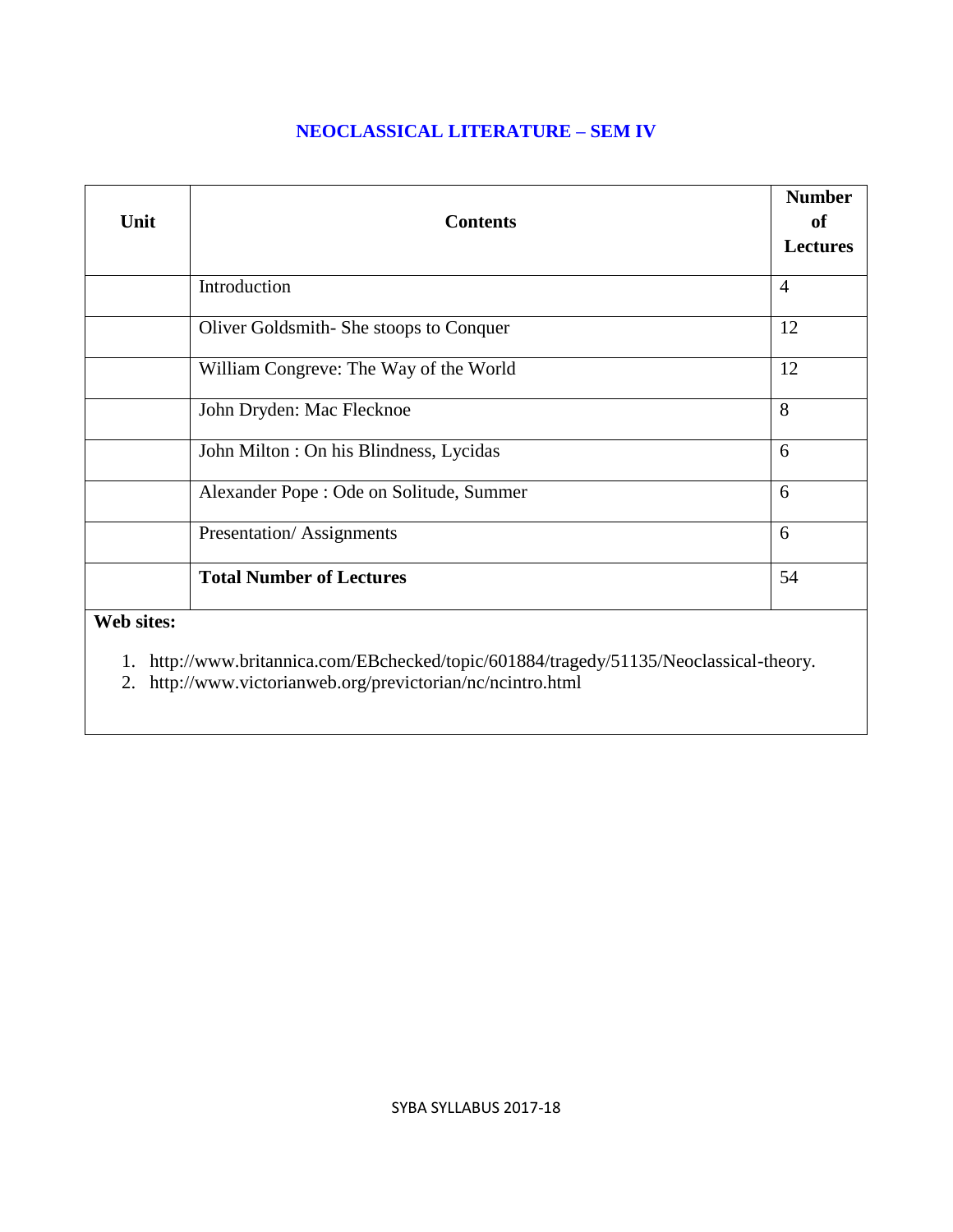# **SOCIAL PSYCHOLOGY-II (G2) – SEM IV**

| Unit           | <b>Contents of the syllabus</b>                                                     | <b>Number</b><br><sub>of</sub><br><b>Lectures</b> |
|----------------|-------------------------------------------------------------------------------------|---------------------------------------------------|
| $\mathbf{1}$   | <b>STEROTYPING, PREJUDICE AND DISCRIMINATION</b>                                    |                                                   |
|                | 1.1. Definition and causes of prejudice                                             |                                                   |
|                | 1.2. The Nature and Origins of Stereotyping                                         | 12                                                |
|                | 1.3. Prejudice and Discrimination: feelings and actions toward Social groups.       |                                                   |
|                | 1.4. Why Prejudice Is <i>Not</i> Inevitable: Techniques for Countering Its Effects. |                                                   |
| $\overline{2}$ | <b>SOCIAL INFLUENCE</b>                                                             |                                                   |
|                | 2.1. Conformity                                                                     |                                                   |
|                | 2.1.1. The Sheriff study and the Asch study                                         |                                                   |
|                | 2.1.2. Factors affecting conformity: Cohesiveness, group size and                   |                                                   |
|                | Social norms                                                                        |                                                   |
|                | 2.2. Specific compliance techniques                                                 |                                                   |
|                | 2.2.1 The Foot-in-the-Door technique                                                | 14                                                |
|                | 2.2.2. The Door-in-the-Face technique                                               |                                                   |
|                | 2.2.3. The Low-Ball technique                                                       |                                                   |
|                | 2.2.4. The That's-Not-All technique                                                 |                                                   |
|                | 2.2.5. The Pique technique                                                          |                                                   |
|                | 2.3. Obedience: Milgram's research                                                  |                                                   |
|                | 2.4. Motives for helping: Altruism and egoism                                       |                                                   |
| 3              | <b>AGGRESSION</b>                                                                   | 13                                                |
|                | 3.1. Aggression: Definition and nature.                                             |                                                   |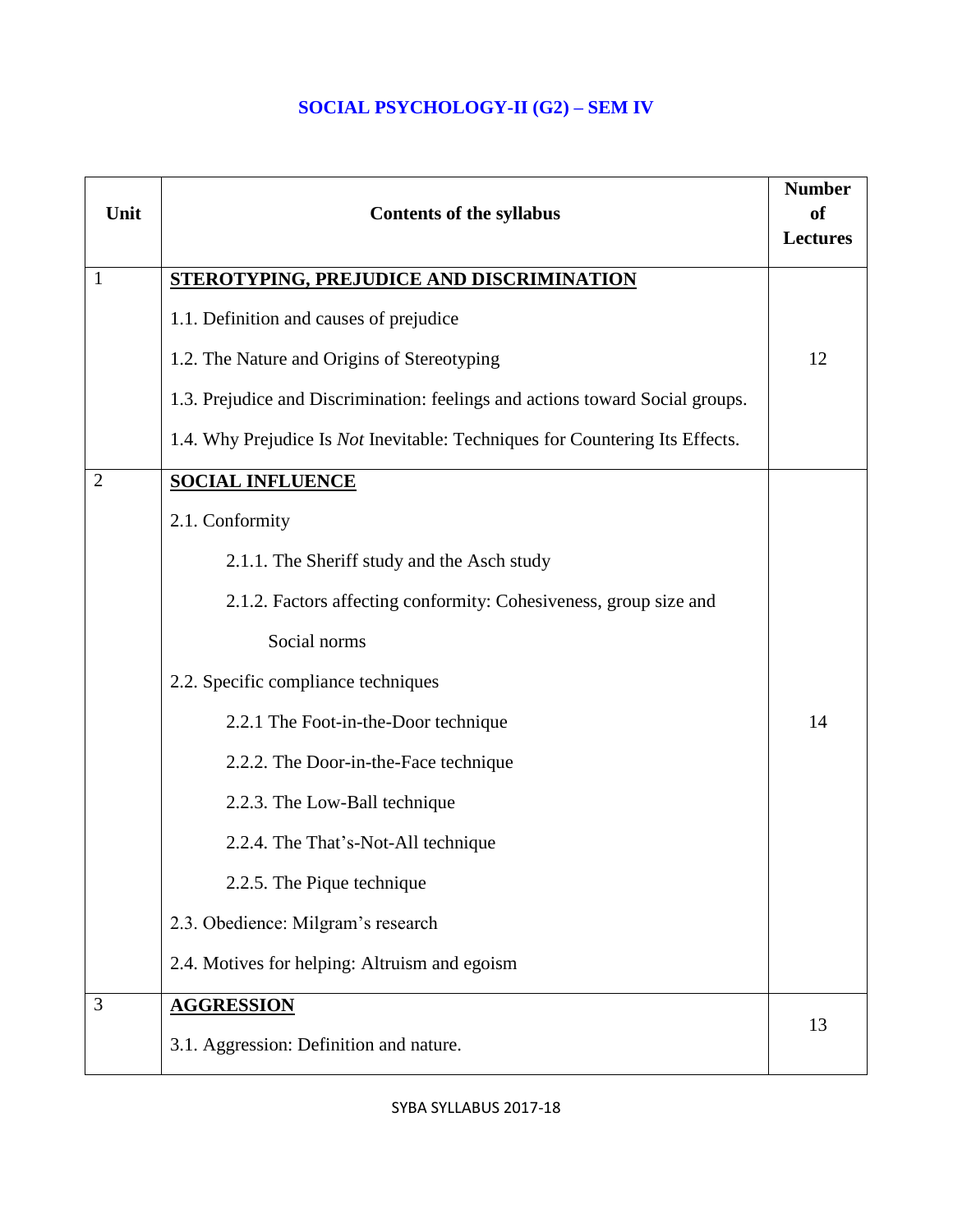|                                                                                                                                                                                                                                                                                    | 3.2 Causes of Human Aggression: Social, Cultural, Personal, and                                                                                                            |    |
|------------------------------------------------------------------------------------------------------------------------------------------------------------------------------------------------------------------------------------------------------------------------------------|----------------------------------------------------------------------------------------------------------------------------------------------------------------------------|----|
|                                                                                                                                                                                                                                                                                    | Situational.                                                                                                                                                               |    |
|                                                                                                                                                                                                                                                                                    | 3.3. Some Useful Techniques for Prevention of Violence.                                                                                                                    |    |
|                                                                                                                                                                                                                                                                                    | 3.4. Some Useful Techniques Control of Violence.                                                                                                                           |    |
| 4                                                                                                                                                                                                                                                                                  | <b>GROUP BEHAVIOUR</b>                                                                                                                                                     |    |
|                                                                                                                                                                                                                                                                                    | 4.1. Definition of Group Behaviour and Basic features of group and                                                                                                         |    |
|                                                                                                                                                                                                                                                                                    | group decision making                                                                                                                                                      |    |
|                                                                                                                                                                                                                                                                                    | 4.1.1. Group structure and cohesiveness                                                                                                                                    |    |
|                                                                                                                                                                                                                                                                                    | 4.1.2Biased use of information in groups, group polarization and                                                                                                           |    |
|                                                                                                                                                                                                                                                                                    | group think.                                                                                                                                                               |    |
|                                                                                                                                                                                                                                                                                    | 4.1.3. Competition versus cooperation: Classic studies and                                                                                                                 | 15 |
|                                                                                                                                                                                                                                                                                    | determinants                                                                                                                                                               |    |
|                                                                                                                                                                                                                                                                                    | 4.2. Social Influence on Behaviour: Social facilitation, social inhibition, social<br>loafing, social impact, de individuation, sensory overload, and locus of<br>control. |    |
|                                                                                                                                                                                                                                                                                    | 4.3. Leadership styles influencing group behaviour.                                                                                                                        |    |
|                                                                                                                                                                                                                                                                                    | 4.4 .Definition and process of communication.                                                                                                                              |    |
|                                                                                                                                                                                                                                                                                    | <b>Total Number of Lectures</b>                                                                                                                                            | 54 |
|                                                                                                                                                                                                                                                                                    | <b>Suggested Reference Books</b>                                                                                                                                           |    |
| 1. Baron, R.A.; Byrne, D. and Branscombe, N.R. (2006). Social psychology. 11th ed. N.D.:<br>Pearson.<br>2. Taylor, S.E.; Peplau, L.A. and Sears, D.O. (2006). Social psychology.<br>12th ed. N.D.: Pearson.<br>3. Baron, R.A.; Byrne, D. (1998). Social psychology. 10th ed. N.D.: |                                                                                                                                                                            |    |
| Prentice-Hall of India Pvt. Ltd.<br>4. Aronson, E., Wilson, T.D. and Akert, R.M. (2010). Social Psychology (7th ed.).<br><b>Boston: Prentice Hall.</b>                                                                                                                             |                                                                                                                                                                            |    |
|                                                                                                                                                                                                                                                                                    | 5. Myers, D.G. (2005). Social Psychology (8th ed.). New Delhi: Tata McGraw Hill Pub. Co.<br>Ltd.                                                                           |    |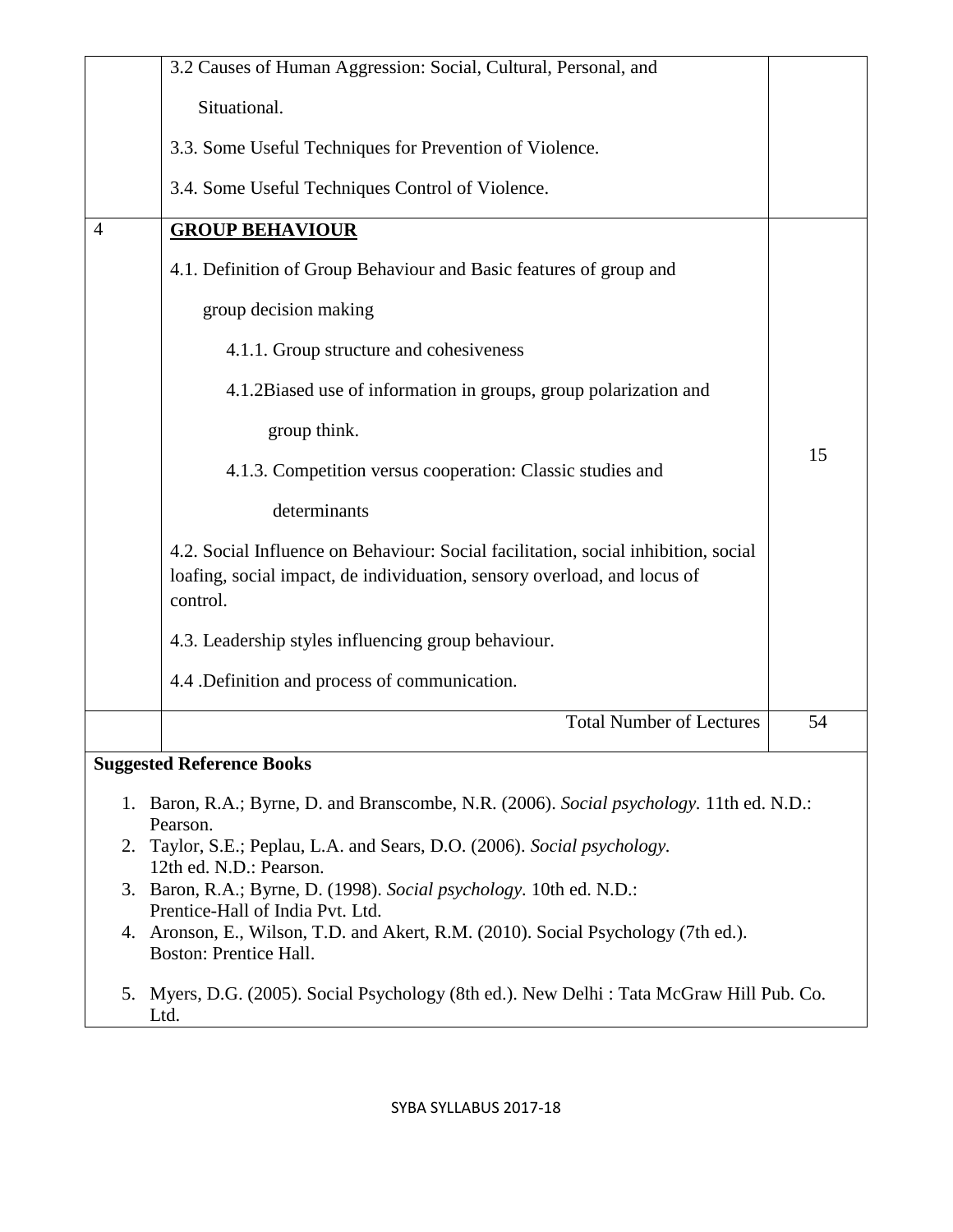### **PUBLIC ADMINISTRATION – SEM IV**

| <b>S. No.</b>           | <b>Topics</b>                                                                        | No. of          |
|-------------------------|--------------------------------------------------------------------------------------|-----------------|
|                         |                                                                                      | <b>Lectures</b> |
|                         | 1. Basic concepts of Public Administration                                           | 08              |
|                         | Meaning, nature, scope, philosophy                                                   |                 |
|                         | Approaches to the study of public administration.                                    |                 |
|                         | Public administration and private administration                                     |                 |
| 2.                      | Principles of Organization.                                                          | <u>10</u>       |
|                         | Hierarchy, Unity of Command, Span of Control, Supervision,                           |                 |
|                         | Centralisation and De- Centralisation.                                               |                 |
| 3.                      | Structure of organisation                                                            | 08              |
|                         | Types of Chief Executives and function of Chief Executive and                        |                 |
|                         | Line, Staff and Axillary Agencies.                                                   |                 |
| 4.                      | Management Leadership and Planning                                                   | 08              |
|                         | Meaning, tasks and participative management.                                         |                 |
|                         | Leadership -Meaning, nature and qualities of a leader.                               |                 |
|                         | What is planning and Types of planning                                               |                 |
| $6\overline{6}$         | Bureaucracy - Meaning, Types and Merits and Demerits. Bureaucracy                    | 08              |
|                         | and Corruption                                                                       |                 |
|                         | Civil services - The Concept of Civil Service, Meaning and Significance              |                 |
| $\overline{7}$          | The Concept of People's Participation in Administration                              | 02              |
| $\underline{8}$         | Public Policy – Significance and Importance and Factors determine                    | 06              |
|                         | Policy making.                                                                       |                 |
| $\overline{\mathbf{9}}$ | Administration Reforms, Need for Change and Reforms in Practice.                     | 04              |
|                         | <b>Total</b>                                                                         | 54              |
| <b>Readings</b>         |                                                                                      |                 |
|                         |                                                                                      |                 |
|                         | a. Avasthi A. and S.R.Maheshwari: Public Administration, Laxmi Narain Agarwal, Agra, |                 |

1976.

b. Public Administration; Sterling Publishers Private Limited, Ramki Basu.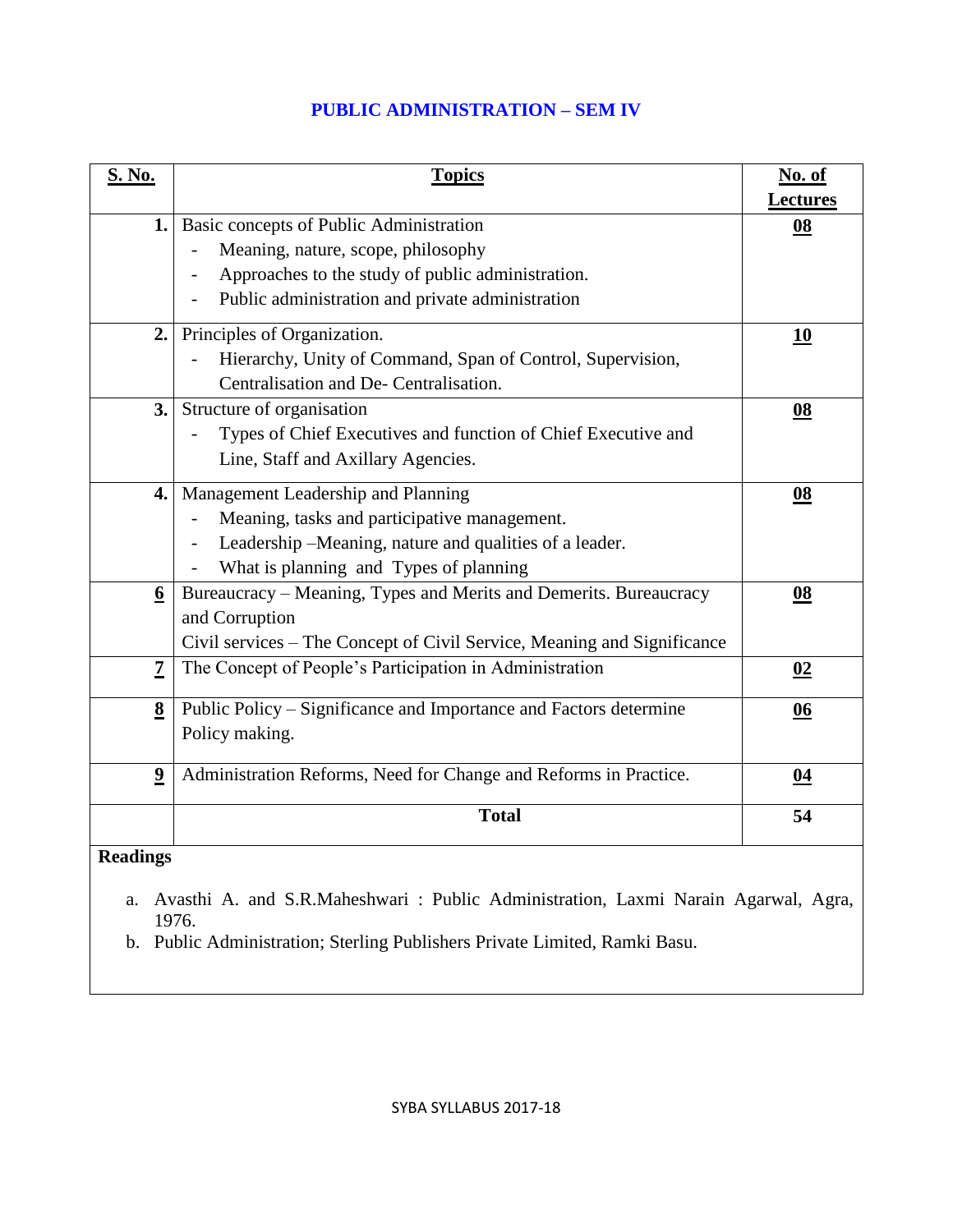### **GEOGRAPHY OF HUMAN RESOURCE- 2 – SEM IV**

| Unit           | <b>Contents Of The Syllabus</b>                                                                                                                                                                                           | <b>Number</b><br><b>Of</b><br><b>Lectures</b> |
|----------------|---------------------------------------------------------------------------------------------------------------------------------------------------------------------------------------------------------------------------|-----------------------------------------------|
| $\mathbf{1}$   | Tribes World Wide & In India<br>a. Major Tribes in The World<br>b. Regional distribution of tribes in India<br>c. Study of the following Tribes<br>Thakar<br>$\mathbf{i}$<br>ii) Gonds<br>iii) Katkari<br>d. Caste system | 10                                            |
| $\overline{2}$ | <b>Human Culture</b><br>a. Worlds principal languages Families $&$ their distribution<br>b. Language $&$ national integration<br>c. Worlds Major Religions<br>d. Religion & national integration                          | 12                                            |
| 3              | Demographies of population & its Impact on Economy<br>a. Population as a resource.<br>b. Population growth and its adverse effects on natural resources<br>c. Malthus Theory of population growth                         | 13                                            |
| $\overline{4}$ | <b>Migration</b><br>a. Definition of Migration<br>b. Types of Migration<br>c. Causes and effects of migration<br>d. Migrations in modern period<br>e. Impact of Migration                                                 | 13                                            |
| 5              | Seminar, Case Studies, Documentaries                                                                                                                                                                                      | 6                                             |
|                | Total                                                                                                                                                                                                                     | 54                                            |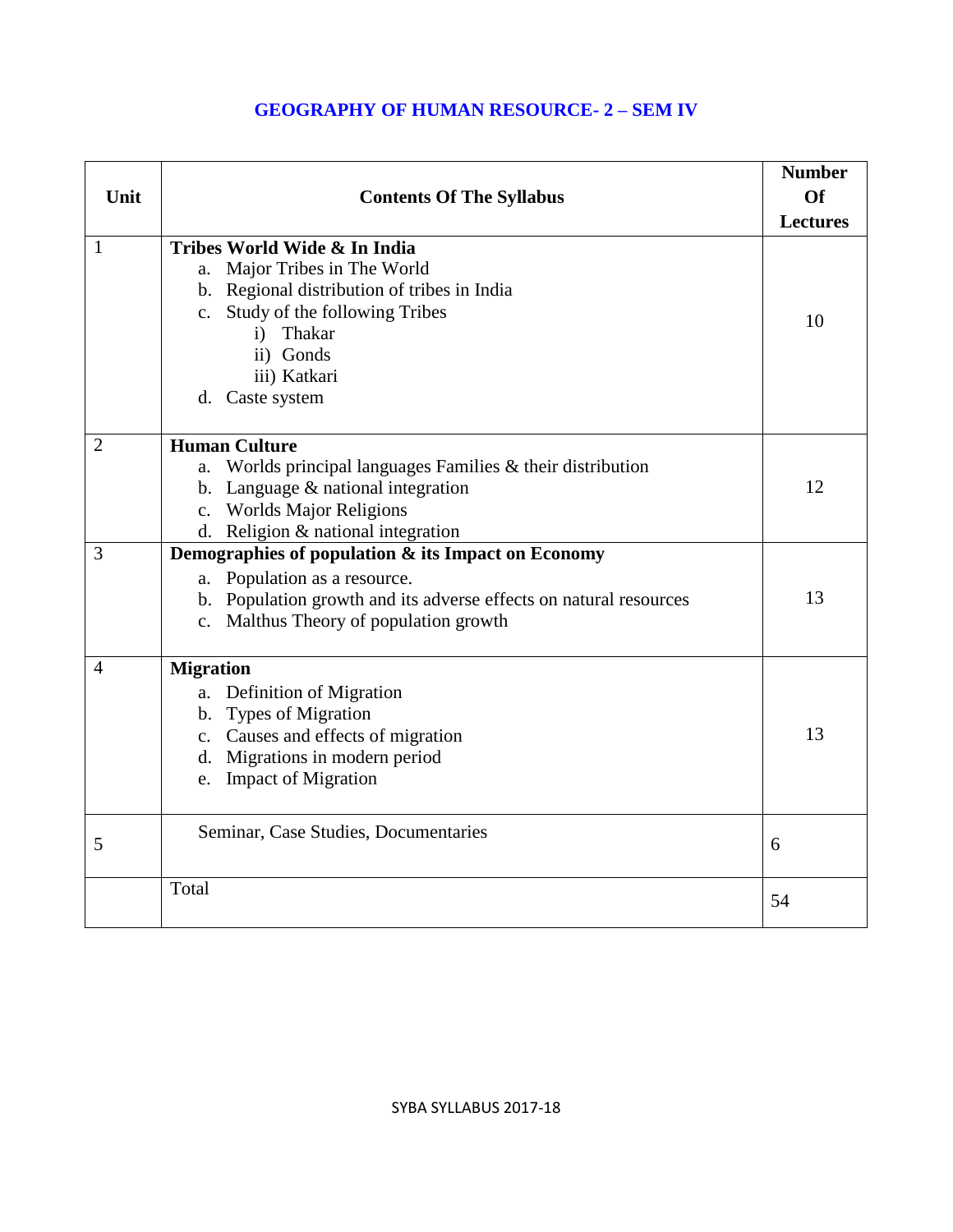### **AADHUNIK KAVYA & GRAMMAR – SEM IV**

द्वितीय वर्ष बी.ए.

सत्र  $-\overline{\mathsf{J}\mathsf{V}}$ 

आधुनिक काव्य

जयशंकर प्रसाद ۹.

१. झरना

२. अशोक की चिंता

नागार्जुन ₹.

१. उनको प्रणाम

२. बादल को घिरते देखा है।

घूमिल з.

 $\sim$ - 5

ò.

१. मोची राम

२. अकाल दर्शन

सर्वेश्वर दयाल सक्सेना 8.

q. नये साल पर<sup>1</sup>

२. मैने कब कहा

रघुवीर सहाय Ч.

१. शोक सभा

२. शहर से बाहर

#### व्याकरण :

 $\frac{S_{\rm max} S_{\rm max}}{2}$ 

×,

१. विज्ञापन लेखन

२. साक्षात्कार लेना एवं देना

३. भाव पल्लवन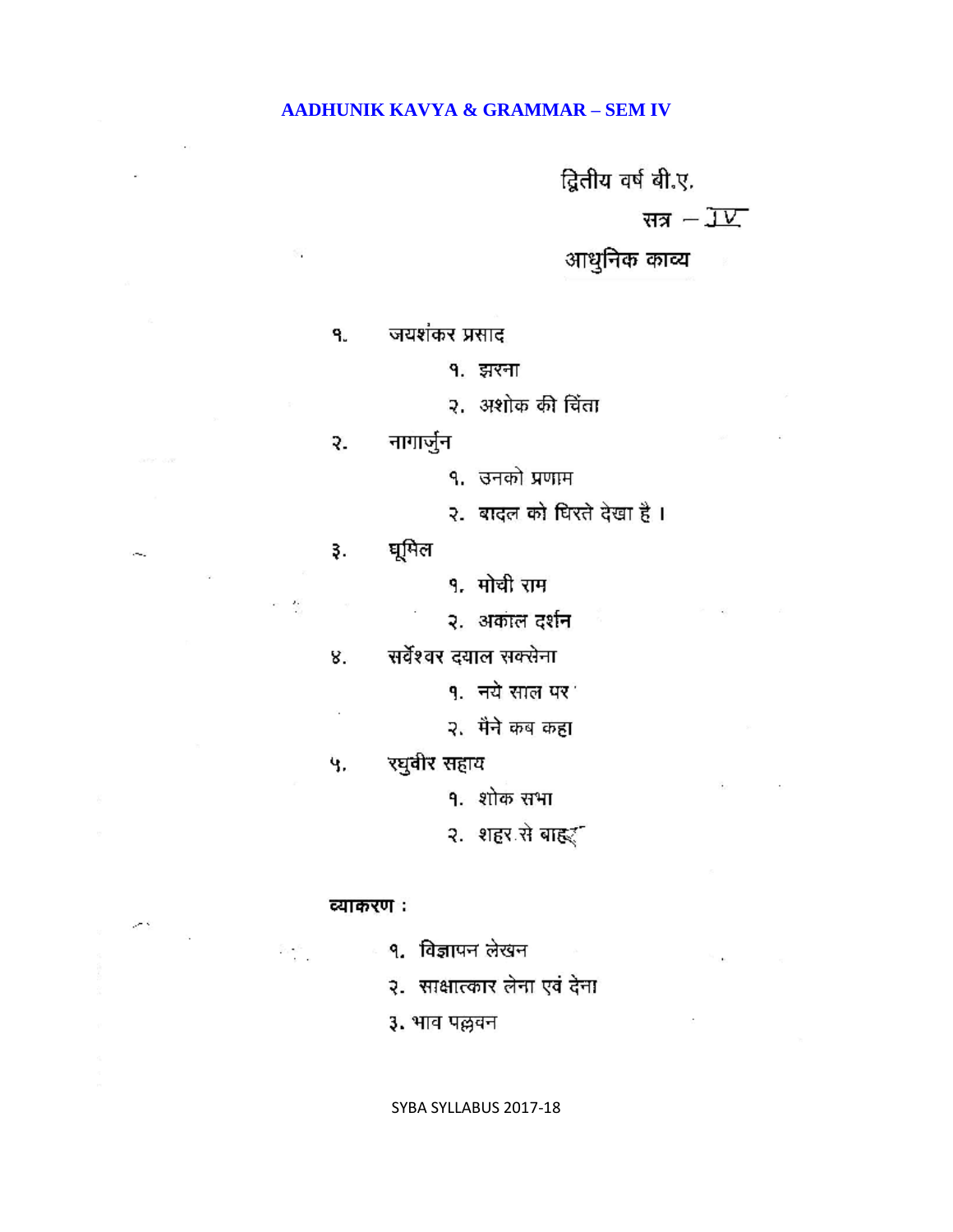## **MICROECONOMICS: THEORY AND APPLICATIONS- II – SEM IV**

| Unit           | <b>Contents of the syllabus</b>                                        | Number of<br><b>Lectures</b> |
|----------------|------------------------------------------------------------------------|------------------------------|
| 1              | <b>Revenue Concept</b>                                                 |                              |
|                | 1.1 Total Revenue, Average Revenue, Marginal Revenue                   |                              |
|                | 1.2Relationship between AR and MR                                      |                              |
|                | 1.3 Break Even Analysis (Linear and Non-Linear)                        | 08                           |
|                | 1.4 Application of Break Even Analysis in Economic Decision Making     |                              |
| $\overline{2}$ | <b>Market and its Forms</b>                                            |                              |
|                | 2.1 Meaning & Classification                                           |                              |
|                | 2.2 Perfect Competition - Characteristics                              |                              |
|                | Price determination in the short run and long run                      |                              |
|                | Equilibrium of the firm and industry                                   |                              |
|                | 2.3 Monopoly - Characteristics                                         | 14                           |
|                | Short and Long run Equilibrium                                         |                              |
|                | 2.4 Price discrimination.                                              |                              |
|                | 2.5 Monopolistic Competition: Characteristics                          |                              |
|                | Short & Long run group Equilibrium                                     |                              |
|                | Selling cost.                                                          |                              |
|                | 2. 6 Oligopoly - Concept, Characteristics                              |                              |
|                | 2.7 Duopoly - Concept & Characteristic                                 |                              |
|                | 2.8 Case Studies on Imperfect Competition Markets                      |                              |
| 3              | <b>Factor Pricing.</b>                                                 |                              |
|                | 3.1 Marginal Productivity theory of Distribution                       |                              |
|                | 3.2 Theories of Rent (Ricardian, Modern & Quasi Rent                   | 14                           |
|                | 3.3 Meaning of Wages: Money and Real Wages                             |                              |
|                | 3.4 Modern theory of wage                                              |                              |
|                | 3.5 Minimum Wages and Collective Bargaining                            |                              |
|                | 3.6 Case Studies on the concept of Rent & Wages                        |                              |
| 4              | <b>Interest &amp; Profits</b>                                          |                              |
|                | 4.1 Nominal and Real Rate of Interest                                  |                              |
|                | 4.2 Theories of Interest (Loanable funds theory & Liquidity Preference |                              |
|                | Theory)                                                                | 10                           |
|                | 4.3 Concept of Profit as a Residual Income                             |                              |
|                | 4.4 Theories of Profit (Dynamic Theory of profits, Innovation Theory   |                              |
|                | of Profits & Risk and Uncertainty Bearing Theory of Profits).          |                              |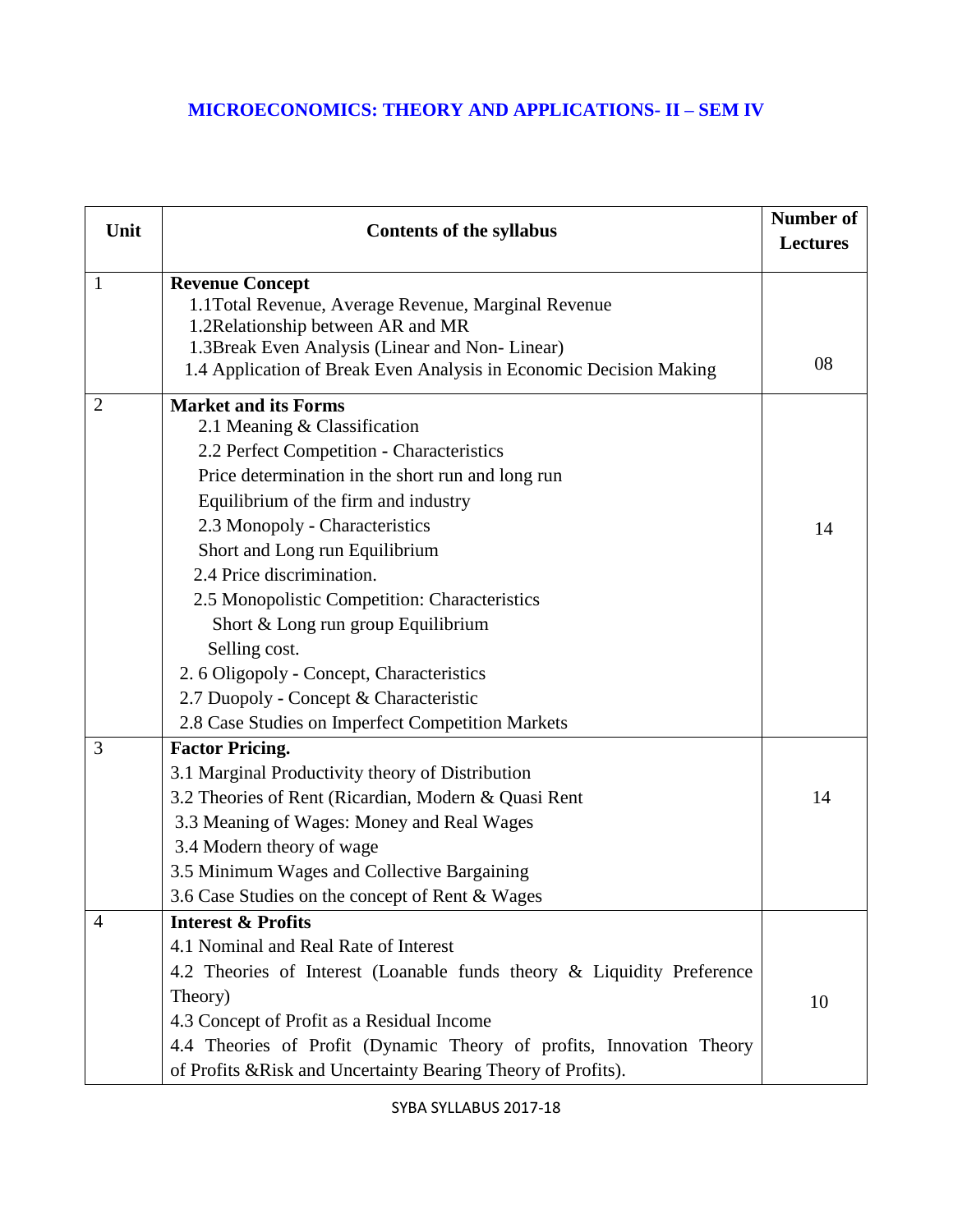| 4.5 Case Studies on the concept of Interest & Profits                                                                                                                                                                                                                                                                                                                                                                                       |    |  |
|---------------------------------------------------------------------------------------------------------------------------------------------------------------------------------------------------------------------------------------------------------------------------------------------------------------------------------------------------------------------------------------------------------------------------------------------|----|--|
| 5<br><b>Welfare Economics</b>                                                                                                                                                                                                                                                                                                                                                                                                               |    |  |
| 5.1 Definition                                                                                                                                                                                                                                                                                                                                                                                                                              |    |  |
| 5.2 Pigouvian Welfare Economics                                                                                                                                                                                                                                                                                                                                                                                                             | 08 |  |
| 5.3 Pareto Optimality Theorem                                                                                                                                                                                                                                                                                                                                                                                                               |    |  |
| <b>Total Number of Lectures</b>                                                                                                                                                                                                                                                                                                                                                                                                             | 54 |  |
| <b>Suggested Reference Books</b>                                                                                                                                                                                                                                                                                                                                                                                                            |    |  |
| 1. Gravelle H. and Rees R. (2004), Microeconomics, 3rd edition, Pearson Education Ltd., New<br>Delhi.                                                                                                                                                                                                                                                                                                                                       |    |  |
| Stigler G. (1996), Theory of Price, 4thEdition, Prentice Hall of India, New Delhi.<br>2.<br>3. Sen. A. (1999), Microeconomics: Theory and Application, Oxford University Press, New<br>Delhi.                                                                                                                                                                                                                                               |    |  |
| 4. Kreps David M. (1990), A Course in Microeconomic Theory, Princeton University Press,<br>Princeton.                                                                                                                                                                                                                                                                                                                                       |    |  |
| Varian H. (2000), Microeconomic Analysis, W.W. Norton, New York.<br>5.<br>McConnell & Brue - Economics Principles, Problems and Policies, Mc Graw Hill Publication<br>6.<br>Paul Krugman & Robin Wells- Princeton University, Worth Publishers<br>7.<br>Samuelson, P.A. and W.D. Nordhaus (1998), Economics, Tata McGraw Hill, New Delhi.<br>8.<br>Stonier, A.W. and D.C. Hague (1972), A Textbook of Economic Theory, ELBS & Longman<br>9. |    |  |
| Group, London<br>10. V. G. Mankar, Macmillan India Ltd. N. Delhi. Business Economics                                                                                                                                                                                                                                                                                                                                                        |    |  |
| 11. H.L. Ahuja S. Chand and Co Ltd. Delhi Modern Micro Economics - Theory and Applications.                                                                                                                                                                                                                                                                                                                                                 |    |  |
| 12. Dr. Girija Shankar - Athary Publication, Pune Business Economics                                                                                                                                                                                                                                                                                                                                                                        |    |  |
| 13. Robert L. Helibroner and Lester C. Thurow. Prentice Hall, International Inc. London                                                                                                                                                                                                                                                                                                                                                     |    |  |
| Understanding Microeconomics.                                                                                                                                                                                                                                                                                                                                                                                                               |    |  |
| 14. J M Joshi and R. Joshi Wishwa Prakashan (Division of Wiley Eastern Limited) N. Delhi.                                                                                                                                                                                                                                                                                                                                                   |    |  |
| Micro Economic Theory An Analytical Approach                                                                                                                                                                                                                                                                                                                                                                                                |    |  |
| <b>Suggested Journals</b>                                                                                                                                                                                                                                                                                                                                                                                                                   |    |  |
|                                                                                                                                                                                                                                                                                                                                                                                                                                             |    |  |
| 2) Business & Economy (Fortnightly)                                                                                                                                                                                                                                                                                                                                                                                                         |    |  |
| 3) Economic & Political Weekly<br>14.44                                                                                                                                                                                                                                                                                                                                                                                                     |    |  |

**Web sites :** <http://www.econlib.org/library/Enc/Microeconomics.html>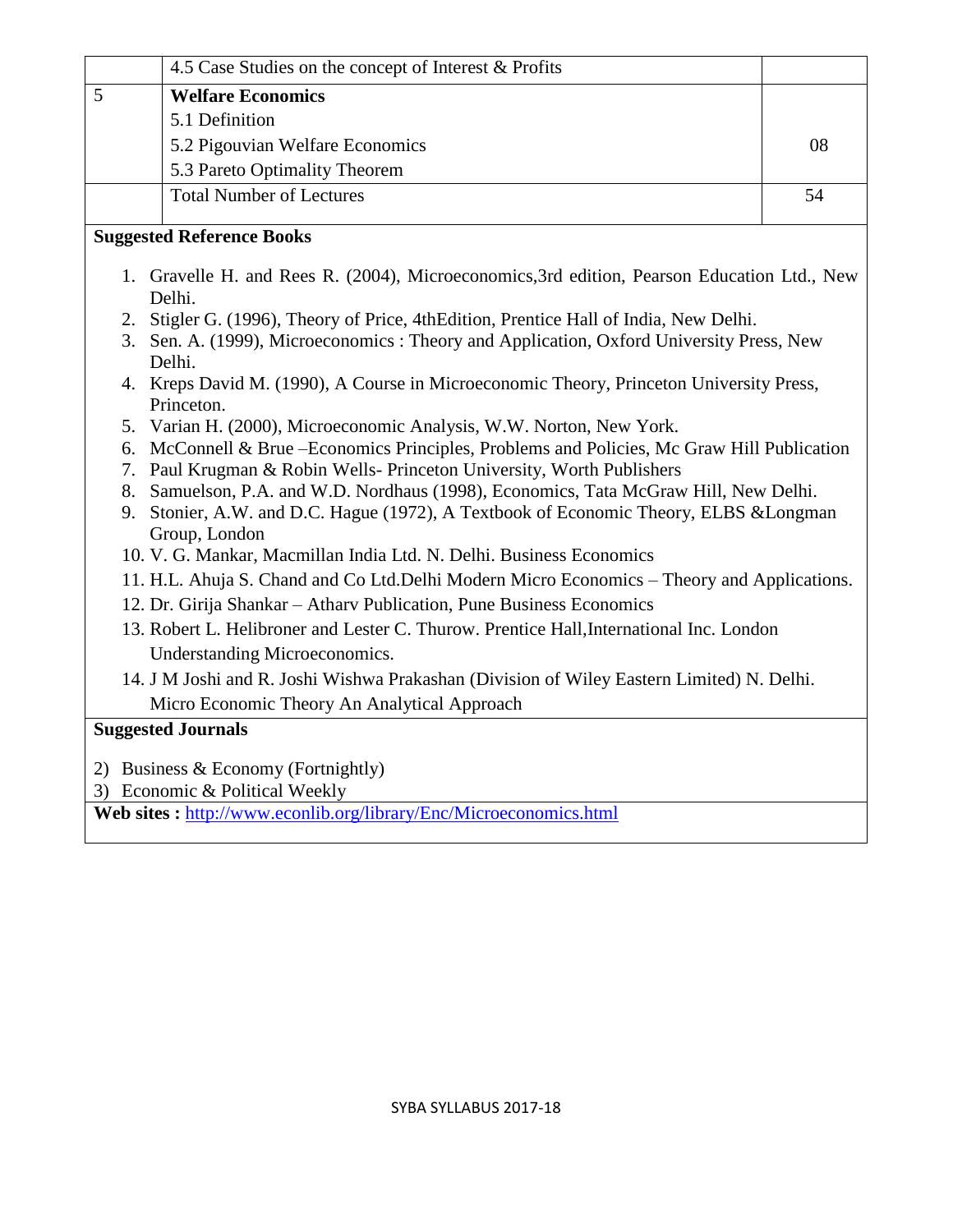# **MACROECONOMICS: THEORY AND APPLICATIONS II - SEM IV**

| Unit           | <b>Contents of the syllabus</b>                                                                    | <b>Number of Lectures</b> |
|----------------|----------------------------------------------------------------------------------------------------|---------------------------|
| $\mathbf{1}$   | <b>Macro Theories Of Output, Employment And Income</b><br><b>Determination</b>                     | 14                        |
|                | 1.1 The Classical Theory and its Critique                                                          |                           |
|                | 1.2 Keynes Theory of Output, Employment and Income<br>determination-Its relevance in recent times. |                           |
|                | 1.3 Consumption and Investment Function: Its application and<br>significance                       |                           |
|                | 1.4 Multiplier and Accelerator: Concept and Interaction                                            |                           |
| $\overline{2}$ | <b>Post Keynesian Developments</b>                                                                 | <b>10</b>                 |
|                | 2.1 Monetarism: Monetary vs Fiscal Policy Debate                                                   |                           |
|                | 2.2 Stagflation and Supply Side Economics                                                          |                           |
|                | 2.3 Laffer Curve Analysis                                                                          |                           |
| 3.             | <b>Trade Cycles</b>                                                                                |                           |
|                | 3.1 Meaning, Features and Phases of Trade Cycles                                                   |                           |
|                | 3.2 Causes and Case Studies                                                                        |                           |
|                | 3.3 Stabilization of Trade Cycles: Monetary and Fiscal Policies                                    |                           |
| 4.             | <b>Inflation and Deflation</b>                                                                     | 12                        |
|                | 4.1 Inflation and Deflation - Meaning, Causes and Effects                                          |                           |
|                | 4.2 Demand-Pull and Cost-Push Inflation Inflationary Gap                                           |                           |
|                | 4.3 Inflationary and Deflationary Gap                                                              |                           |
|                | 4.4 Short run and Long run Phillips Curve: The Trade-Off<br>Between Inflation and Unemployment     |                           |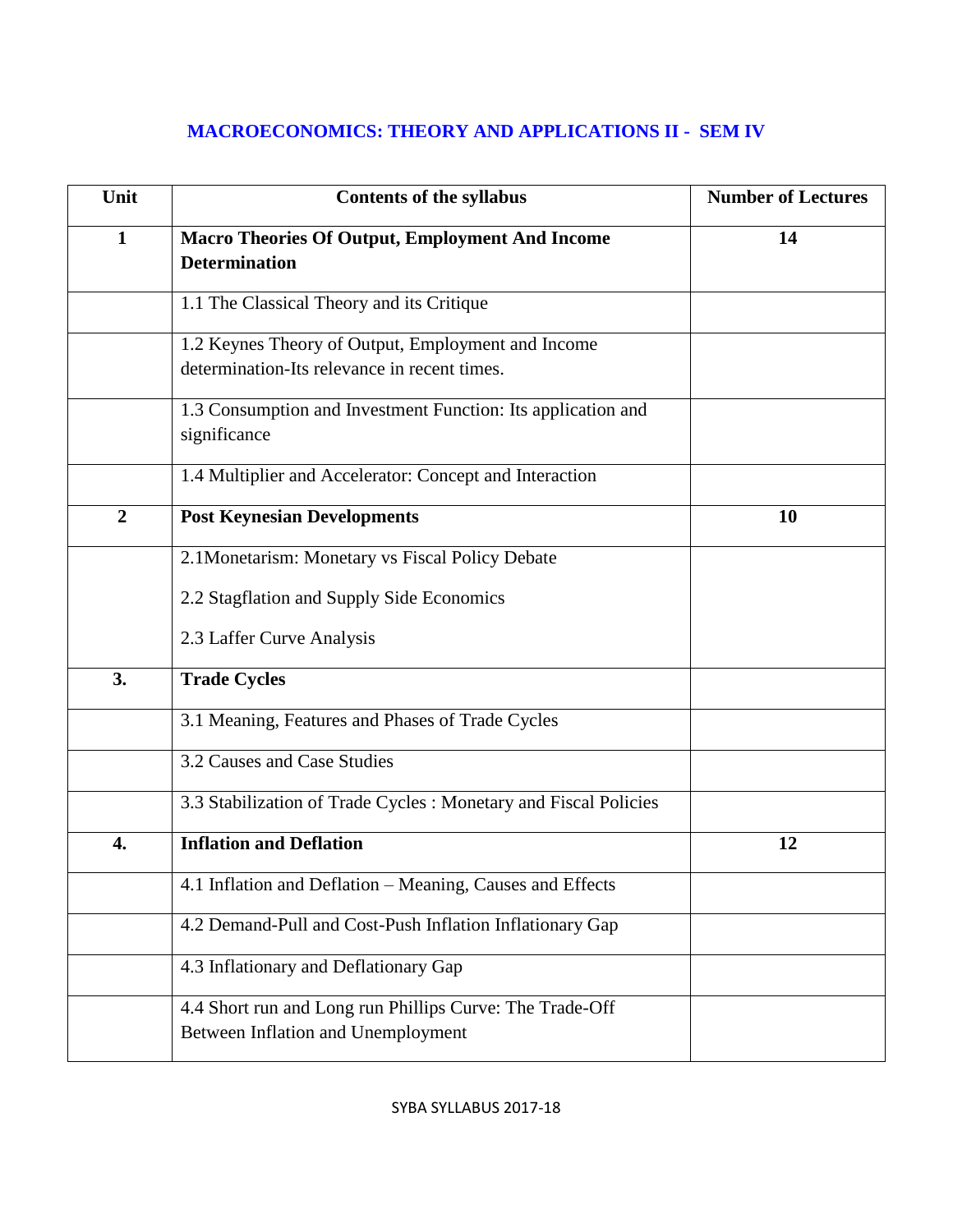| 5 | <b>Public Finance</b>                                           | 10 |
|---|-----------------------------------------------------------------|----|
|   | 5.1 Meaning, Nature and Scope of Public Finance                 |    |
|   | 5.2 Tax Structure in India                                      |    |
|   | 5.3 Types of Budget Deficits and Significance of Fiscal Deficit |    |
|   | 5.4 Role of Fiscal Policy in India                              |    |
|   | Total No. of lectures                                           | 54 |

### **Suggested Readings/References:**

- Abel A.B. & Bernanke B.S., Macroeconomics, Pearson Education
- Ackley, G (1976) Macro Economics Theory and Policy, Macmillan Publishing Company, New York
- Ahuja H. L. (2002) Macroeconomics Theory and Policy, Chand and Co. Ltd New Delhi.
- D'Souza Errol (2008) Macroeconomics: Pearson Publication, New Delhi.
- Gupta S.B. (1994) Monetary Economics, S. Chand and Co. Delhi
- Jhingan M.L. (2002) Macro Economic Theory, Vrinda Publication, Delhi
- Mankiw Gregory N,  $(2009)$  Macroeconomics, Worth Publishers,  $6<sup>th</sup>$  Ed.
- Samuelson P. A. &Nordhaus W. D., Economics, Tata McGraw Hill
- Shapiro E (1996) Macro Economic Analysis; Galgotia Publication, New Delhi
- Vaish M. C. (2002) Macro Economic Theory, Vikas Publishing House, N. Delhi
- Government of India, Economic Survey: Various Issues

### $\bullet$ **Suggested Journals**

- Economic Surveys: Various Issues
- Journals, World Development Reports, GOI Publications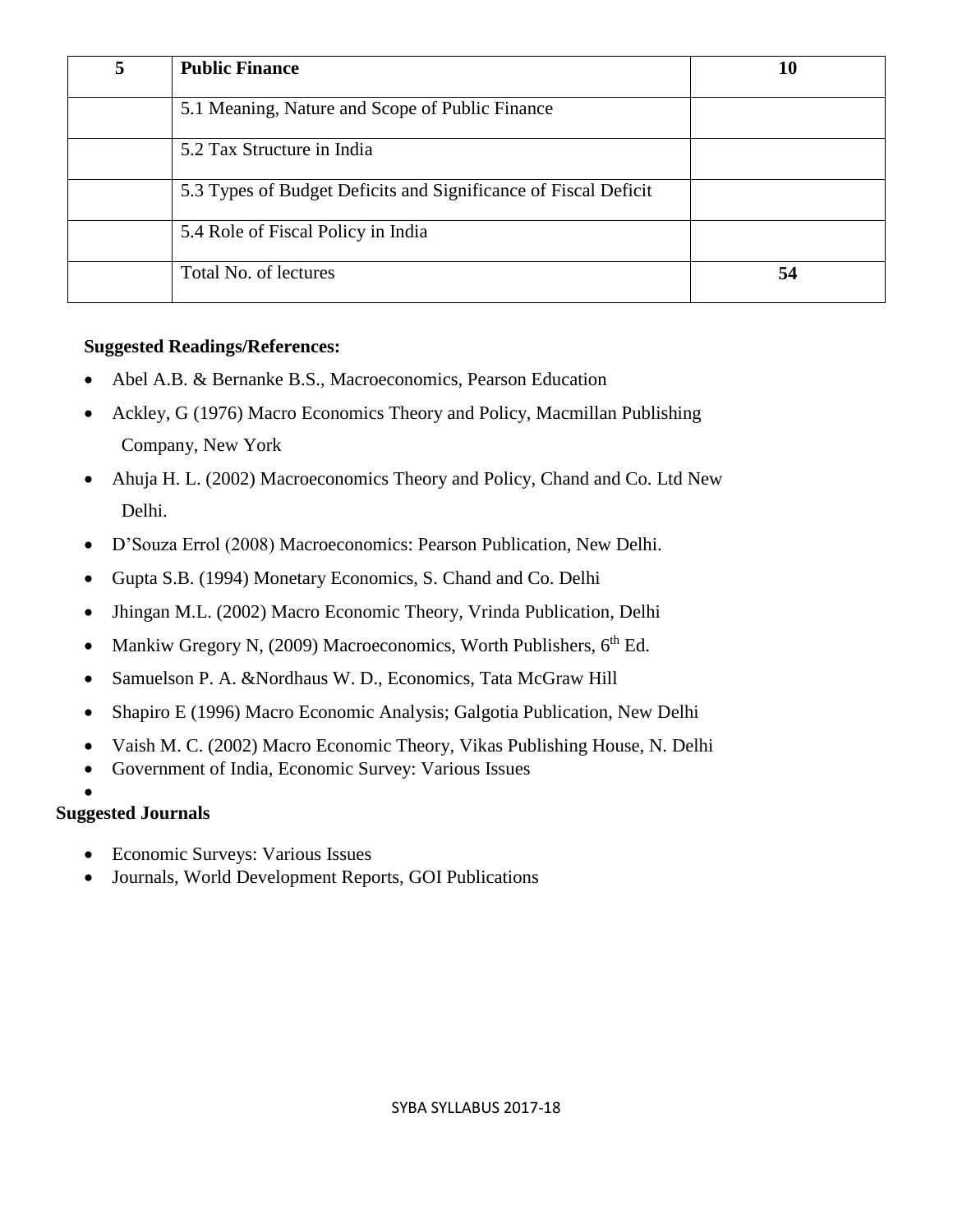## **POPULAR FICTION –SEM IV**

| Unit                                                                                          | <b>Contents</b>                                                                                     | <b>Number</b><br><sub>of</sub><br><b>Lectures</b> |
|-----------------------------------------------------------------------------------------------|-----------------------------------------------------------------------------------------------------|---------------------------------------------------|
|                                                                                               | Introduction                                                                                        | $\overline{4}$                                    |
| $\mathbf{1}$                                                                                  | J.D Salinger - The Catcher in the Rye                                                               | 16                                                |
| $\overline{2}$                                                                                | Khaled Hosseini - The Kite Runner                                                                   | 16                                                |
| $\overline{3}$                                                                                | Stephen King-Rita Hayworth and Shawshank Redemption-                                                | 14                                                |
|                                                                                               | <b>Assignments and Presentations</b>                                                                | 6                                                 |
|                                                                                               | <b>Total Number of Lectures</b>                                                                     | 54                                                |
|                                                                                               | <b>Suggested Reference Book:</b>                                                                    |                                                   |
|                                                                                               | 1. Ashley, Bob (ed.) - Reading Popular Narrative: A Source Book. (Leicester University Press). 1997 |                                                   |
|                                                                                               | 2. Barthes, Roland. - Mythologies.                                                                  |                                                   |
| 3. Berger. Arthur Asa. - Narratives in Popular Culture. Media and Everyday Life. (Sage) 1997. |                                                                                                     |                                                   |
| 4. Berger, Arthur Asa - Popular Culture Genres: Theories and Texts (sage) 1997.               |                                                                                                     |                                                   |
| 5. During, Simon (ed.) - The Cultural Studies Reader. (Routledge). 1993                       |                                                                                                     |                                                   |
| 6. Dwyer, Rachel and Christopher Pinney (ed.) - Pleasure and the Nation: The History.         |                                                                                                     |                                                   |
| Polities and Consumption of Popular Culture in India. (OUP). 2001                             |                                                                                                     |                                                   |
| 7. Easthope, Anthony - Literary into Cultural Studies. (Routledge)                            |                                                                                                     |                                                   |
| 8. Fiske, John - Reading the Popular (Unwin Hyman). 1989                                      |                                                                                                     |                                                   |
| 9. Fiske, John - Understanding Popular Culture (Routledge) 1989.                              |                                                                                                     |                                                   |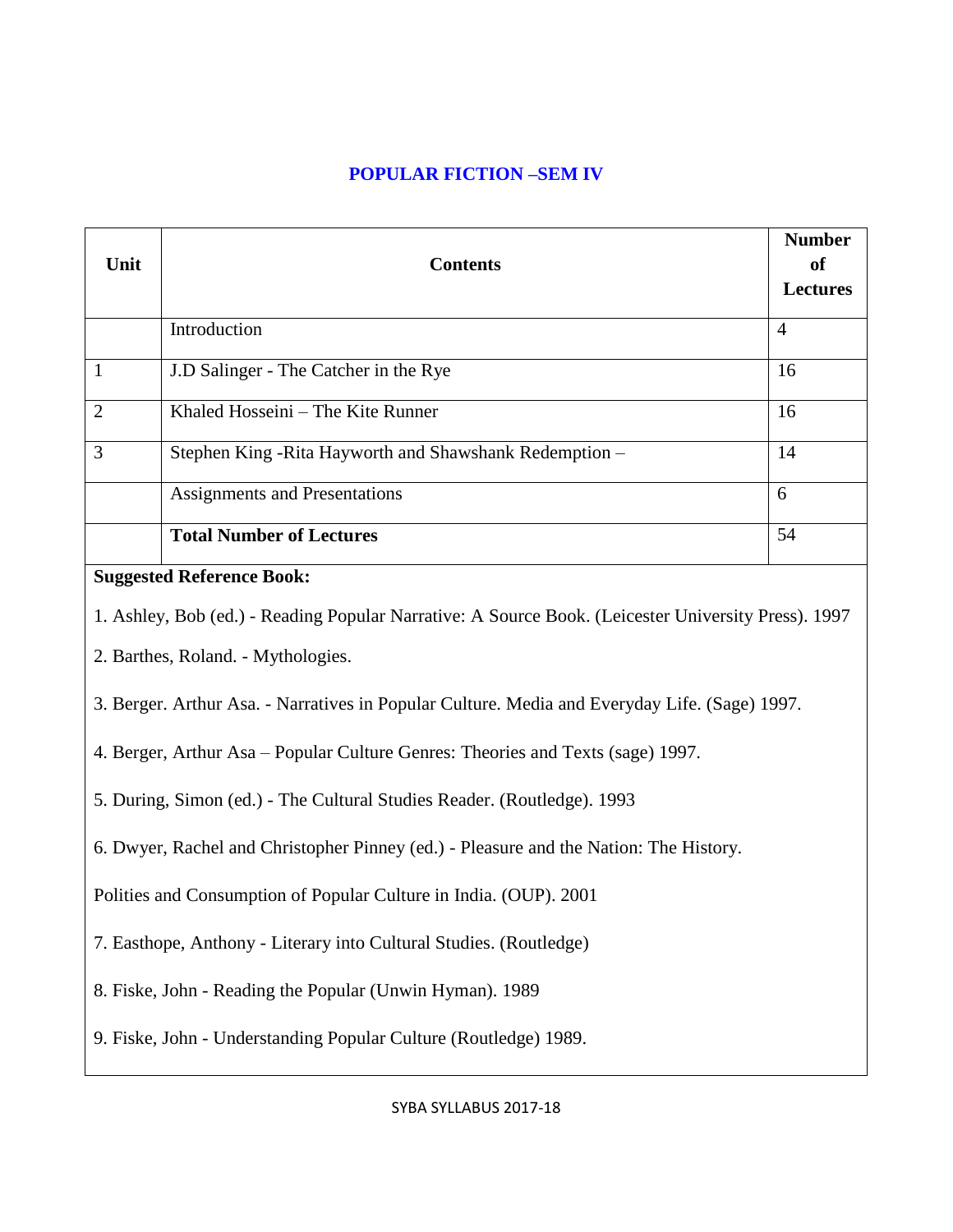10. Franklin. Sarah, Celia Lucy and Jackie Stacey (ed.) - Off Centre: Feminism and

Cultural Studies (Harper Collins) 1991

11. Hebdige. Dick - Subculture: The Meaning of Style (Methuen) 1979.

12. Leavis, F.R. - Mass Civilization and Minority Culture.

13. McCabe, Colin - High Theory/Low Culture (Manchester University Press)

14. Storey, John - An Introduction to Cultural Theory and Popular Culture. (Harvester Wheatsheaf) 1998

15. Strinatti. D. - An Introduction to Theories of popular Culture. (Routledge) 1995

16. Williams, Raymond - Culture and Society. (Chatto and Windus)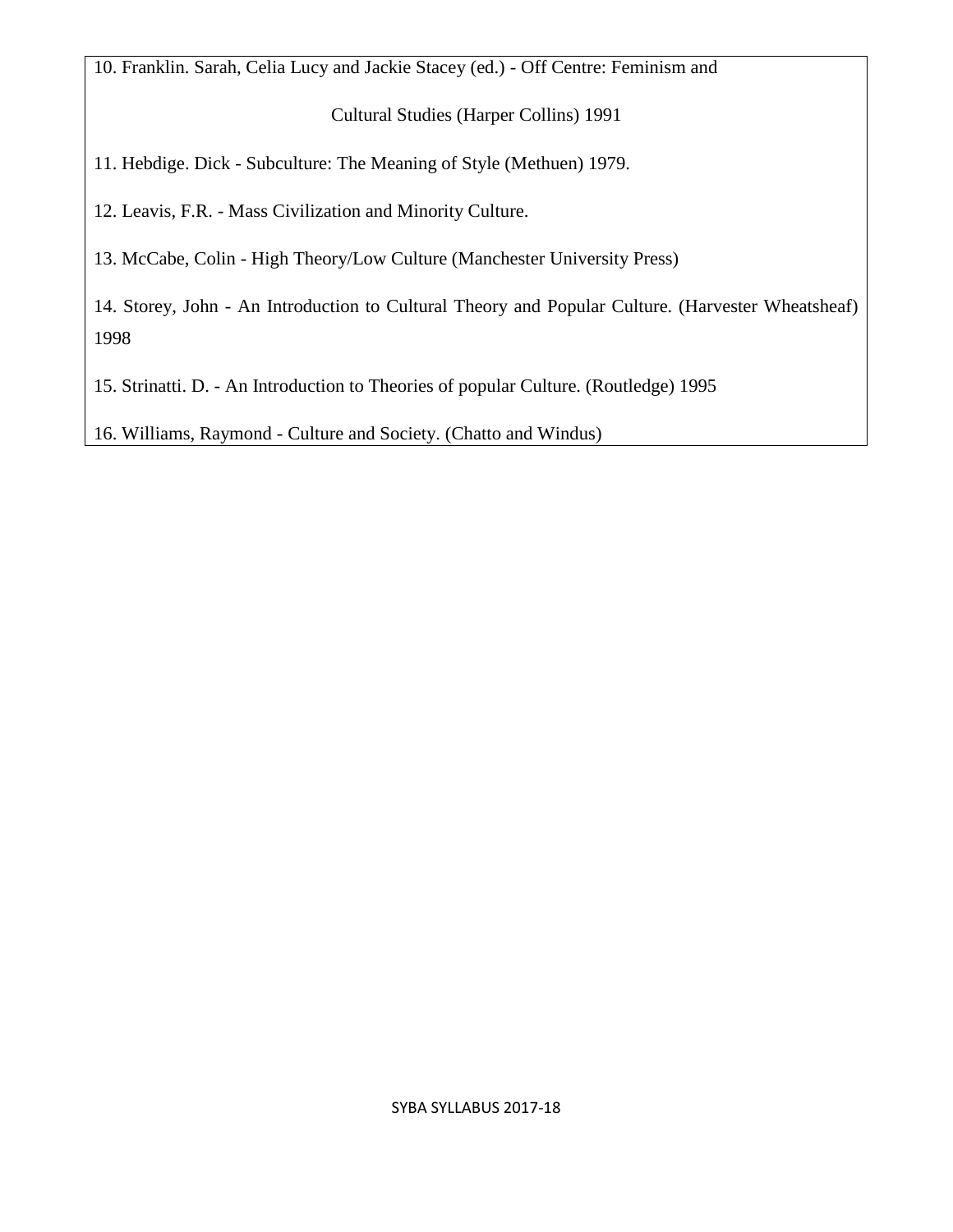### **LITERARY CRITICISM –I – SEM IV**

| Unit                              | <b>Contents</b>                          | <b>Number</b><br>of<br><b>Lectures</b> |
|-----------------------------------|------------------------------------------|----------------------------------------|
|                                   | Introduction                             | $\overline{4}$                         |
|                                   | Oliver Goldsmith-She stoops to Conquer   | 12                                     |
|                                   | William Congreve: The Way of the World   | 12                                     |
|                                   | John Dryden: Mac Flecknoe                | 8                                      |
|                                   | John Milton : On his Blindness, Lycidas  | 6                                      |
|                                   | Alexander Pope : Ode on Solitude, Summer | 6                                      |
|                                   | Presentation/Assignments                 | 6                                      |
|                                   | <b>Total Number of Lectures</b>          | 54                                     |
| <b>Suggested Reference Books:</b> |                                          |                                        |

- **1.** Honour, Huge, Neo-Classicism, Style and civilisation 1968 (reprinted 1977), Penguin.
- **2.** Eriksen, Svend. Early Neoclassicism in France (1974)
- **3.** Congreve, William (2000). The Way of the World. London, England: A&C Black Limited.
- **4.** Kidson, Frank. "The Beggar's Opera" The musical Times 1 January 1921:18-19

## **Web sites:**

- 3. http://www.britannica.com/EBchecked/topic/601884/tragedy/51135/Neoclassical-theory.
- 4. http://www.victorianweb.org/previctorian/nc/ncintro.html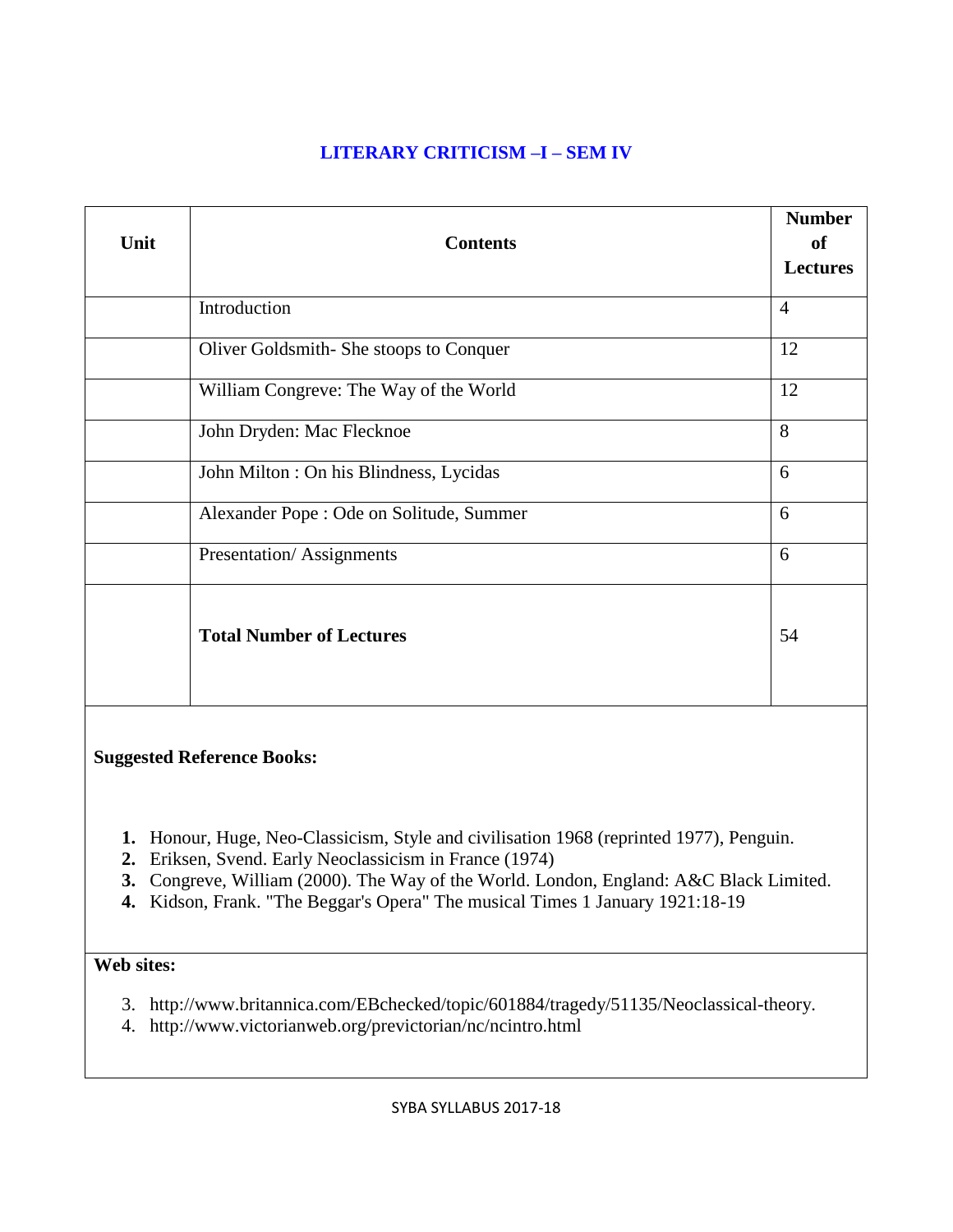### **COPING MECHANISM (SPL.3) – SEM IV**

| Unit           | <b>Contents of the syllabus</b>                                           | <b>Number</b><br>of<br><b>Lectures</b> |
|----------------|---------------------------------------------------------------------------|----------------------------------------|
| $\mathbf{1}$   | <b>HEALTH BEHAVIOURS and CHANGING HEALTH HABITS-I</b>                     |                                        |
|                | 1.1. Health Behaviors and Changing Health Habits: Introduction            |                                        |
|                | 1.1.1. Health Promotion: An Overview                                      |                                        |
|                | 1.1.2. An Introduction to Health Behaviors                                |                                        |
|                | 1.1.3. Role of Behavioral Factors in Disease and Disorder                 |                                        |
|                | 1.2. What Are Health Behaviors?                                           |                                        |
|                | 1.2.1. Practicing and Changing Health Behaviors: An Overview              | 13                                     |
|                | 1.3. Barriers to Modifying Poor Health Behaviors                          |                                        |
|                | 1.4. Interventions for changing health behaviour                          |                                        |
|                | 1.4.1. Intervening with Children and Adolescents                          |                                        |
|                | 1.4.2. Intervening with At-Risk People                                    |                                        |
|                | 1.4. 3. Health Promotion and Older Adults                                 |                                        |
| $\overline{2}$ | HEALTH BEHAVIOURS and CHANGING HEALTH HABITS-II                           |                                        |
|                | 2.1. Health Behaviors and Changing Health Habits: Theories and Techniques |                                        |
|                | 2.1.1 Ethnic and Gender Differences in Health Risks and Habits            |                                        |
|                | 2.1.2. Changing Health Habits                                             |                                        |
|                | 2.1.3. Attitude Change and Health Behavior                                | 14                                     |
|                | 2.2. Theories and Model of Health                                         |                                        |
|                | 2.2.1. The Health Belief Model                                            |                                        |
|                | 2.2.2. The Theory of Planned Behavior                                     |                                        |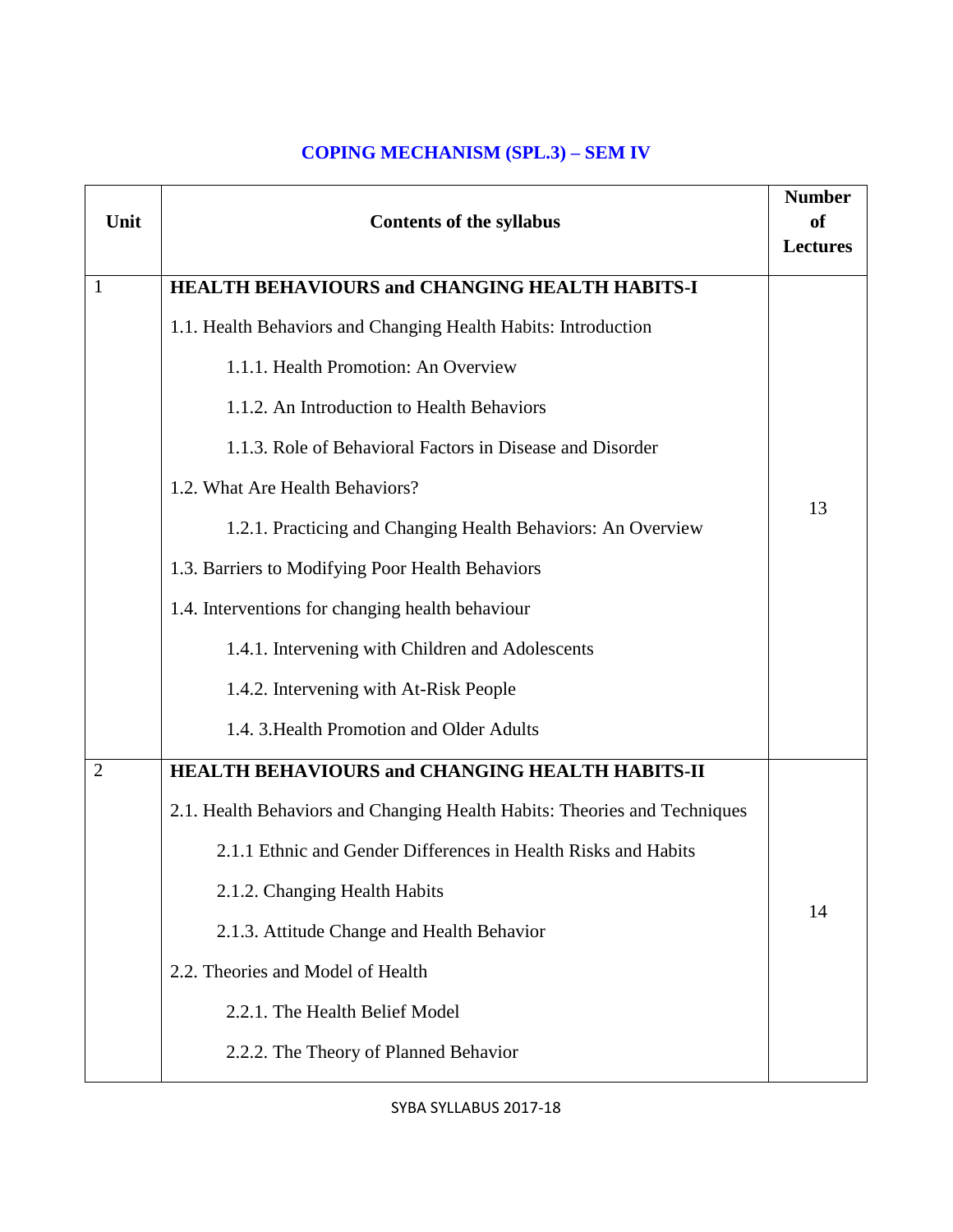|                | 2.2.3. Self-Determination Theory                               |    |
|----------------|----------------------------------------------------------------|----|
|                | 2.2.4. The Trans theoretical Model of Behavior Change          |    |
|                | 2.2.4.1. Stages of Change                                      |    |
|                | 2.2.4.2. Using the Stage Model of Change                       |    |
|                | 2.3. Attitudes and Changing Health Behaviors: Some Caveats     |    |
|                | 2.4. Changing Health Behaviors through Social Engineering      |    |
| 3              | <b>HEALTH MODIFICATION: Venues and Intervention Techniques</b> |    |
|                | 3.1. Venues for Health-Habit Modification                      |    |
|                | 3.1. The Private Therapist's Office                            |    |
|                | 3.2. The Health Practitioner's Office                          |    |
|                | 3. 3. Managed Care Facilities                                  |    |
|                | 3.2. Habit Modification: Society Support                       |    |
|                | 3. 2.1. The Family                                             |    |
|                | 3. 2.2. Self-Help Groups                                       |    |
|                | 3. 2.3. Schools                                                | 14 |
|                | 3.3. Modern Interventions Techniques-I                         |    |
|                | 3.3.1. Workplace Interventions                                 |    |
|                | 3.3.2. Community-Based Interventions                           |    |
|                | 3.4. Modern Interventions Techniques-I                         |    |
|                | 3.4.1. The Mass Media                                          |    |
|                | 3.4.2. Telephone                                               |    |
|                | 3.4.3. The Internet                                            |    |
| $\overline{4}$ | <b>SOCIAL SUPPORT and COPING INTERVENTIONS</b>                 |    |
|                | 4.1. Social Support and Coping Interventions                   | 13 |
|                | 4.1.1. What Is Social Support?                                 |    |
|                |                                                                |    |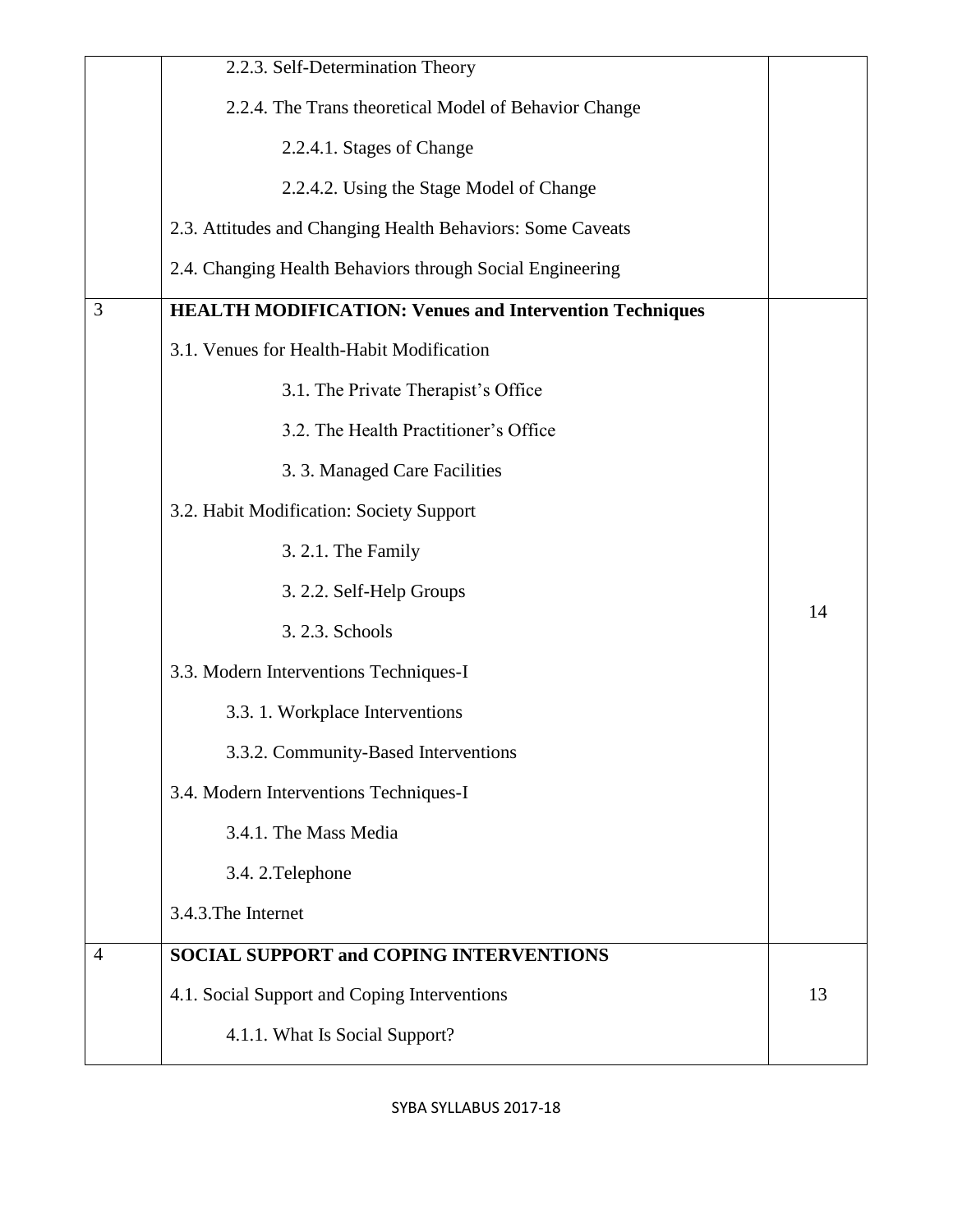|                                                                                                                                                                                                                                                                                                                                                                                                                                                                                                                                                                  | 4.1.2. Is Social Companionship an Important Part of Your Life?  |    |
|------------------------------------------------------------------------------------------------------------------------------------------------------------------------------------------------------------------------------------------------------------------------------------------------------------------------------------------------------------------------------------------------------------------------------------------------------------------------------------------------------------------------------------------------------------------|-----------------------------------------------------------------|----|
|                                                                                                                                                                                                                                                                                                                                                                                                                                                                                                                                                                  | 4.1.3. Effects of Social Support on Psychological Distress      |    |
|                                                                                                                                                                                                                                                                                                                                                                                                                                                                                                                                                                  | 4.1.4. Effects of Social Support on Illness and Health Habits   |    |
|                                                                                                                                                                                                                                                                                                                                                                                                                                                                                                                                                                  | 4.2. Biopsychosocial Pathways                                   |    |
|                                                                                                                                                                                                                                                                                                                                                                                                                                                                                                                                                                  | 4.3. Moderation of Stress by Social Support:                    |    |
|                                                                                                                                                                                                                                                                                                                                                                                                                                                                                                                                                                  | 4.3.1. What Kinds of Support Are Most Effective?                |    |
|                                                                                                                                                                                                                                                                                                                                                                                                                                                                                                                                                                  | 4.3.2. Effects of Stress on Support Providers                   |    |
|                                                                                                                                                                                                                                                                                                                                                                                                                                                                                                                                                                  | 4.3.4. Enhancing Social Support                                 |    |
|                                                                                                                                                                                                                                                                                                                                                                                                                                                                                                                                                                  | 4.4. Coping Interventions                                       |    |
|                                                                                                                                                                                                                                                                                                                                                                                                                                                                                                                                                                  | 4.4.1. Mindfulness Training                                     |    |
|                                                                                                                                                                                                                                                                                                                                                                                                                                                                                                                                                                  | 4.4.2. Expressive Writing                                       |    |
|                                                                                                                                                                                                                                                                                                                                                                                                                                                                                                                                                                  | 4.4.3. Coping Effectiveness Training                            |    |
|                                                                                                                                                                                                                                                                                                                                                                                                                                                                                                                                                                  | 4.4.4. Stress Management: Basic Techniques of Stress Management |    |
|                                                                                                                                                                                                                                                                                                                                                                                                                                                                                                                                                                  | 4.4.5. A Stress Management Program                              |    |
|                                                                                                                                                                                                                                                                                                                                                                                                                                                                                                                                                                  | 4.4.6. Relaxation Training and Stress Management                |    |
|                                                                                                                                                                                                                                                                                                                                                                                                                                                                                                                                                                  | 4.4.7. Supplementary Stress Management Skills                   |    |
|                                                                                                                                                                                                                                                                                                                                                                                                                                                                                                                                                                  | <b>Total Number of Lectures</b>                                 | 54 |
|                                                                                                                                                                                                                                                                                                                                                                                                                                                                                                                                                                  | <b>Suggested Reference Books</b>                                |    |
| Taylor, S.E. (1999). Health Psychology. 4th ed. Singapore: McGraw-Hill Book Co.<br>1.<br>Dimatteo, M.R. and Martin, L.R. (2002). Health psychology. N.D.: Pearson.<br>2.<br>Brannon, L. and Feist, J. (2007). Introduction to health psychology. India ed. N.D.: Thomson.<br>$\mathfrak{Z}$ .<br>Marks, D.; Murray, M.; Evans, B.; Willig, C.; Woodall, C. and Sykes, C. (2005). 2nd ed.<br>4.<br>Health psychology: Theory, research and practice.N.D.: Sage Pub.<br>5. Gurung, A.R.(2010). Health Psychology. 2 <sup>nd</sup> ed. Wadsworth: Cengage Learning. |                                                                 |    |
|                                                                                                                                                                                                                                                                                                                                                                                                                                                                                                                                                                  | <b>Suggested Journals</b>                                       |    |
| 1.                                                                                                                                                                                                                                                                                                                                                                                                                                                                                                                                                               | Journal of Indian Academy of Applied Psychology.                |    |
| 2.<br>Web sites:                                                                                                                                                                                                                                                                                                                                                                                                                                                                                                                                                 | Psychological Studies.                                          |    |
|                                                                                                                                                                                                                                                                                                                                                                                                                                                                                                                                                                  |                                                                 |    |
| 1.<br>2.                                                                                                                                                                                                                                                                                                                                                                                                                                                                                                                                                         | http://www.sciencedirect.com.<br>www.jstor.com                  |    |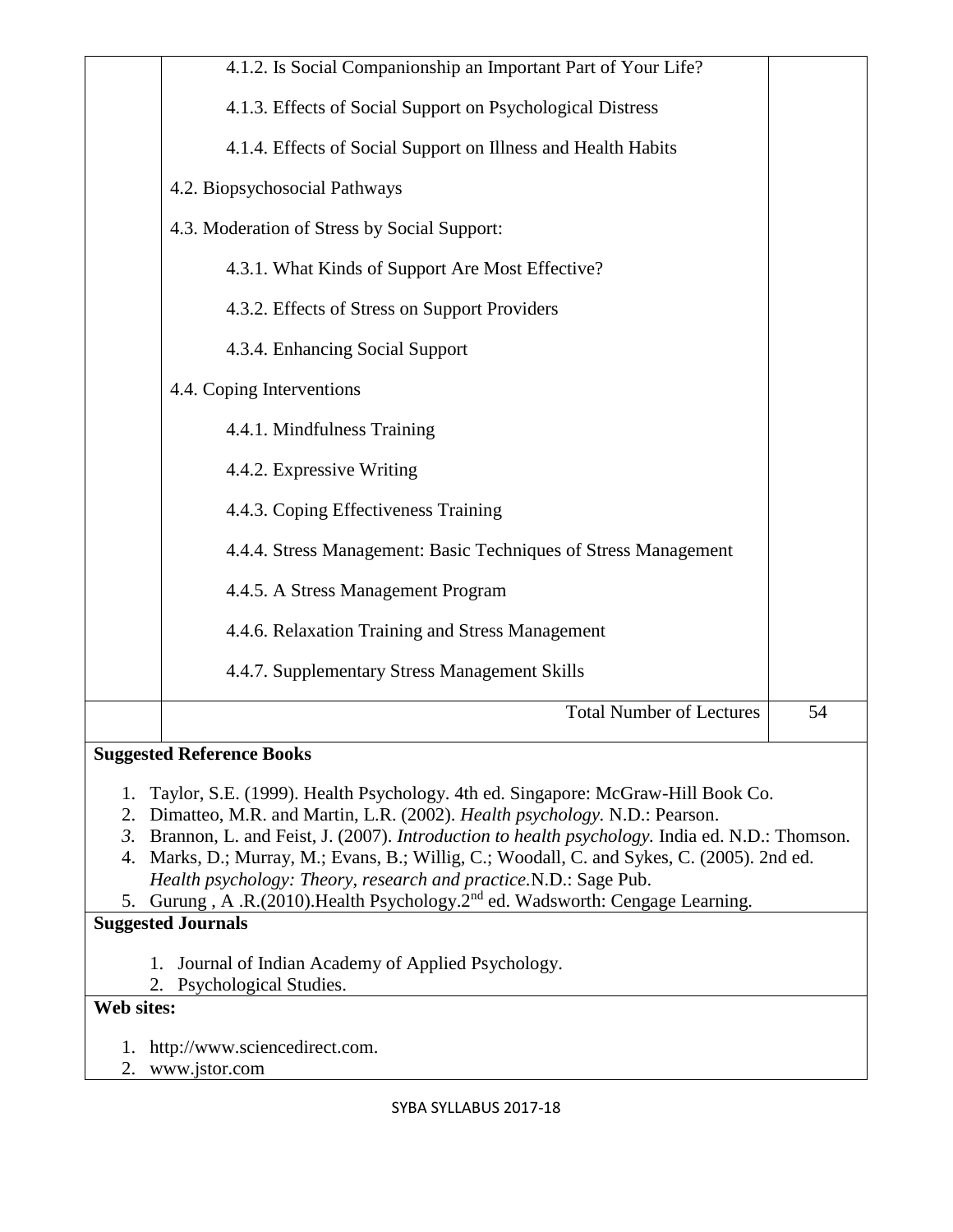| Unit           | <b>Contents of the syllabus</b>                                | <b>Number</b><br><b>of</b><br><b>Lectures</b> |
|----------------|----------------------------------------------------------------|-----------------------------------------------|
| $\mathbf{1}$   | <b>MIDDLE CHILDHOOD</b>                                        |                                               |
|                | 1.1. Physical Development and Motor Development                |                                               |
|                | 1.1.1 Weight and height                                        |                                               |
|                | 1.1.2. Childhood Obesity                                       |                                               |
|                | 1.1.3. Gross Motor                                             |                                               |
|                | 1.1.4. Fine Motor                                              |                                               |
|                | 1.1.5. Psychological Disorder: Bipolar disorder                |                                               |
|                | 1.2. Cognitive Development                                     |                                               |
|                | 1.2.1. Intellectual and Language development:                  |                                               |
|                | 1.2.2. Piagetian Approach,                                     |                                               |
|                | 1.2.3. Information Processing                                  |                                               |
|                | 1.2.4. Vygotsky's Approach                                     |                                               |
|                | 1.2.5. Three $R$ 's                                            |                                               |
|                | 1.2.6. Intelligence: Mental retardation and giftedness         | 14                                            |
|                | 1.3. Children with special Needs                               |                                               |
|                | 1.3.1. Sensory Difficulties                                    |                                               |
|                | 1.3.2. Learning Disability                                     |                                               |
|                | 1.3.3. Attention Deficit Hyperactive Disorder                  |                                               |
|                | 1.4. Social and Personality development                        |                                               |
|                | 1.4.1. Psychosocial Development: Erick Erickson- Industry-     |                                               |
|                | verses-Inferiority Stage                                       |                                               |
|                | 1.4.2. Self Esteem                                             |                                               |
|                | 1.4.3. Moral Development: Pre conventional, Conventional and   |                                               |
|                | Post conventional.                                             |                                               |
|                | 1.4.5. Changing Views of Friendship                            |                                               |
|                | 1.4.6. Family status and development                           |                                               |
|                | 1.5. Nutrition and middle school                               |                                               |
| $\overline{2}$ | <b>ADOLESCENCE</b>                                             |                                               |
|                | 2.1. Physical Development                                      |                                               |
|                | 2.1.1. Maturation and Onset of Puberty and timing              | 14                                            |
|                | 2.1.2. Eating Disorders: Obesity, Anorexia Nervosa and Bulimia |                                               |
|                | 2.2. Cognitive growth                                          |                                               |
|                | 2.2.1. Brain development and thought                           |                                               |

### **DEVELOPMENT ACROSS LIFE SPAN-II (S4) – SEM IV**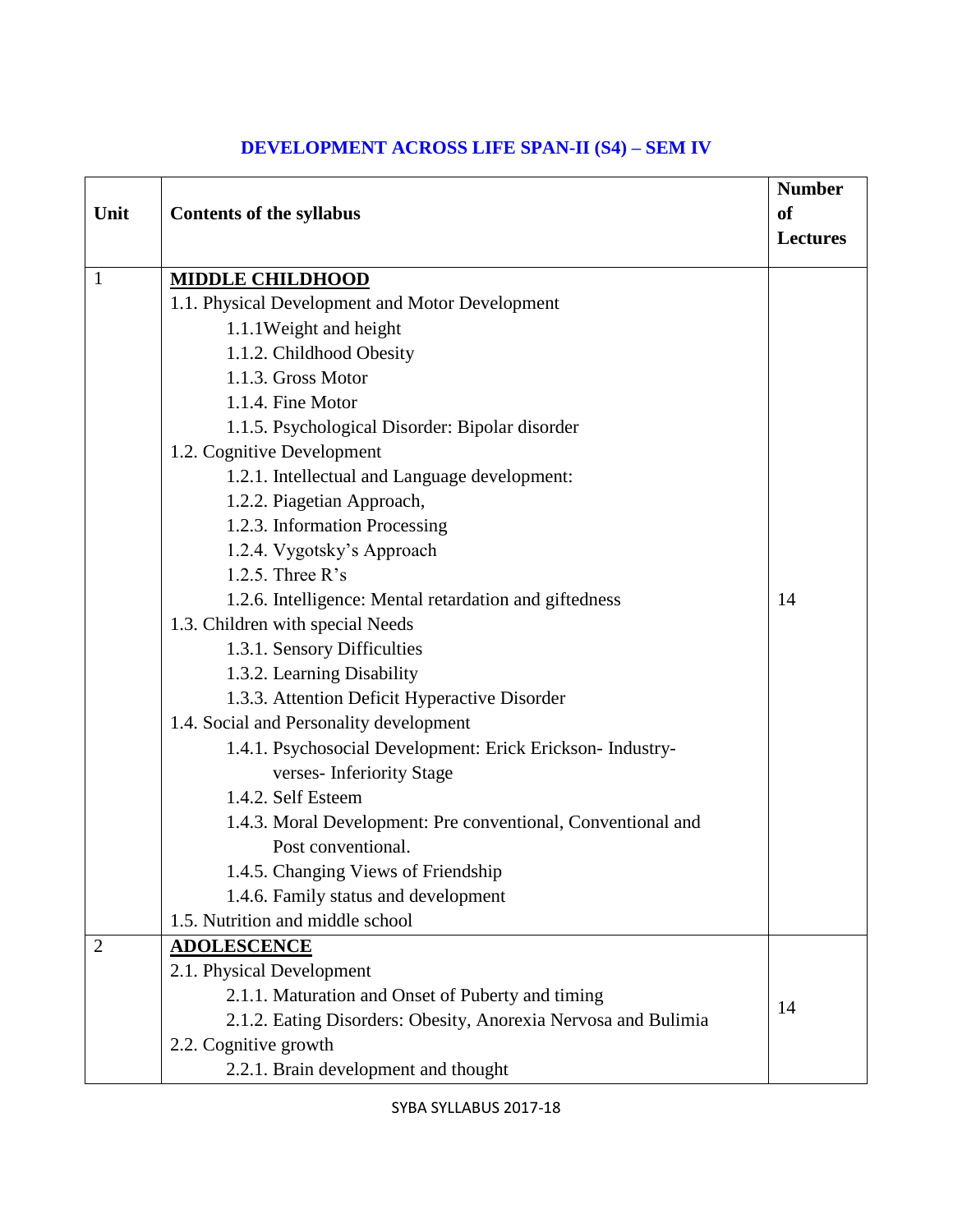|                | 2.2.2. Piagetian Approach                                        |    |
|----------------|------------------------------------------------------------------|----|
|                | 2.2.3. Information Processing Perspective                        |    |
|                | 2.2.4. Egocentrism Thinking                                      |    |
|                | 2.3. Social and Personality Development: Nature and Difficulties |    |
|                | 2.3.1. Identity Formation                                        |    |
|                | 2.3.2. Self-Concept                                              |    |
|                | 2.3.3. Self-Esteem                                               |    |
|                | 2.3.4. Identity Crisis                                           |    |
|                | 2.3.4. Depression and Suicide                                    |    |
|                | 2.3.5. Drug Abuse and Juvenile delinquency                       |    |
|                | 2.3.6. Teen Pregnancy and Sexually Transmitted Diseases          |    |
|                | 2.4. Family and Friends: Changing Relations                      |    |
|                | 2.4.1. Generation Gap Myth                                       |    |
|                | 2.4.2. Conflict with Parents                                     |    |
|                | 2.4.3. Peer Relationship                                         |    |
|                | 2.5. Nutrition in Adolescence                                    |    |
| 3              | <b>ADULTHOOD</b>                                                 |    |
|                | 3.1. Physical Development                                        |    |
|                | 3.1.1. Role of senses                                            |    |
|                | 3.1.2. Motor functioning, health and fitness                     |    |
|                | 3.1.3. Obesity                                                   |    |
|                | 3.2. Cognitive Development                                       |    |
|                | 3.2.1. Intellectual growth                                       |    |
|                | 3.2.2. Alternative view of Intelligence                          |    |
|                | 3.3. Psychological Issues and Difficulties                       |    |
|                | 3.3.1. Stress and coping                                         | 13 |
|                | 3.3.2. Psychosomatic Diseases                                    |    |
|                | 3.3.3. Midlife crisis                                            |    |
|                | 3.3.4. Empty nest syndrome                                       |    |
|                | 3.4. Social Development                                          |    |
|                | 3.4.1. Seeking Intimacy by Erickson, Generativity verses         |    |
|                | Stagnation                                                       |    |
|                | 3.4.2. Friendship and love,                                      |    |
|                | 3.4.3. Career choice, work and leisure                           |    |
|                | 3.4.4. Marriage and Parenthood, becoming grand parent            |    |
|                | 3.5. Nutrition in Adulthood                                      |    |
| $\overline{4}$ | <b>MIDDLE and LATE ADULTHOOD</b>                                 |    |
|                | 4.1. Physical Development                                        |    |
|                | 4.1.1. Slowing reaction time                                     | 13 |
|                | 4.1.2. Senses                                                    |    |
|                | 4.2. Physical and Psychological Disorders                        |    |
|                | 4.2.1. Aging and Illness                                         |    |